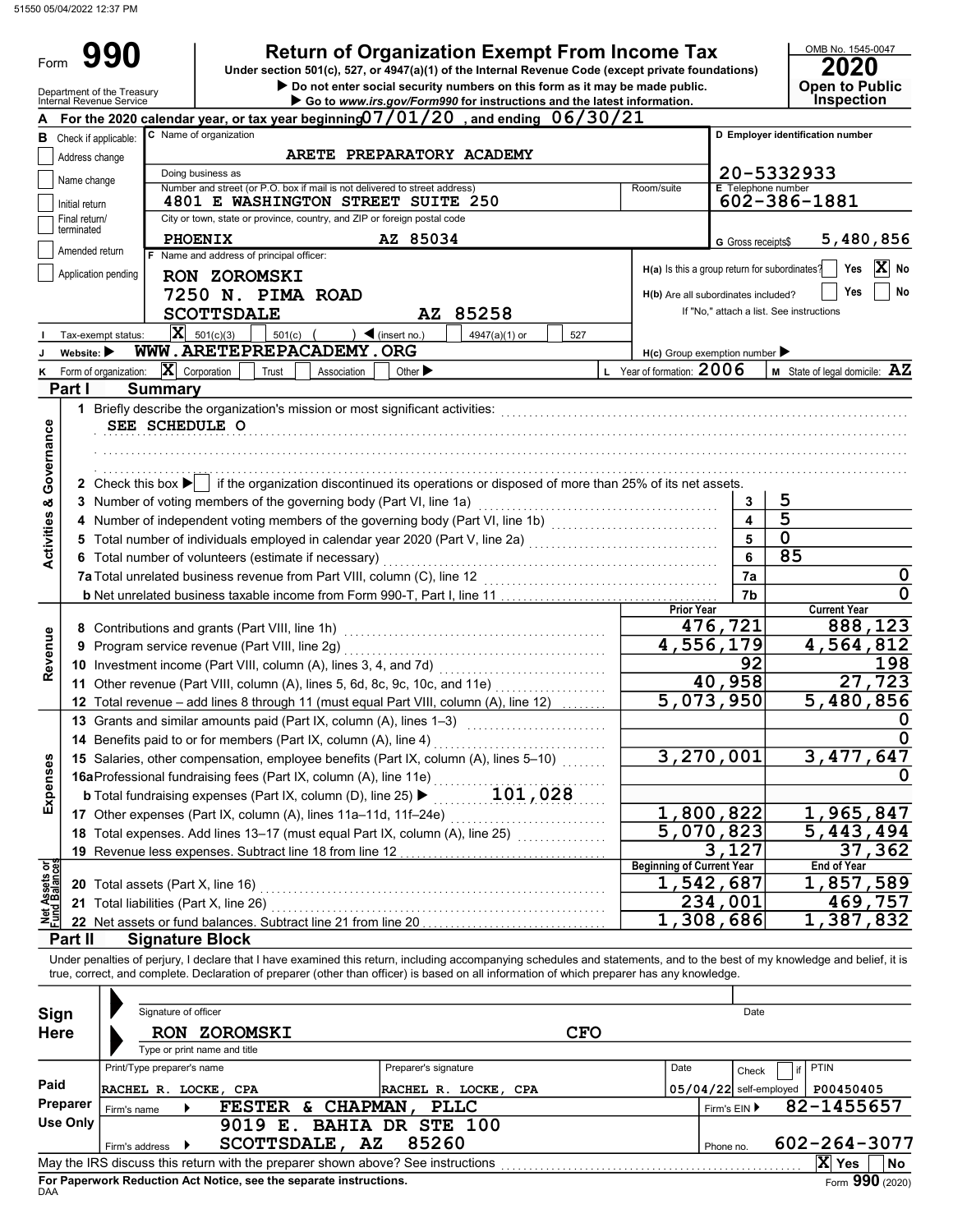| Part III     | Form 990 (2020) ARETE PREPARATORY ACADEMY<br><b>Statement of Program Service Accomplishments</b>               |                        | 20-5332933                                                                                                                                                                                                                                                                                                    | Page 2                |
|--------------|----------------------------------------------------------------------------------------------------------------|------------------------|---------------------------------------------------------------------------------------------------------------------------------------------------------------------------------------------------------------------------------------------------------------------------------------------------------------|-----------------------|
|              |                                                                                                                |                        | Check if Schedule O contains a response or note to any line in this Part III                                                                                                                                                                                                                                  | X                     |
|              | 1 Briefly describe the organization's mission:                                                                 |                        |                                                                                                                                                                                                                                                                                                               |                       |
|              | SEE SCHEDULE O                                                                                                 |                        |                                                                                                                                                                                                                                                                                                               |                       |
|              |                                                                                                                |                        |                                                                                                                                                                                                                                                                                                               |                       |
|              |                                                                                                                |                        |                                                                                                                                                                                                                                                                                                               |                       |
|              | 2 Did the organization undertake any significant program services during the year which were not listed on the |                        |                                                                                                                                                                                                                                                                                                               |                       |
|              | prior Form 990 or 990-EZ?                                                                                      |                        |                                                                                                                                                                                                                                                                                                               | Yes $X$ No            |
|              | If "Yes," describe these new services on Schedule O.                                                           |                        |                                                                                                                                                                                                                                                                                                               |                       |
|              | Did the organization cease conducting, or make significant changes in how it conducts, any program             |                        |                                                                                                                                                                                                                                                                                                               |                       |
| services?    |                                                                                                                |                        |                                                                                                                                                                                                                                                                                                               | Yes $\overline{X}$ No |
|              | If "Yes," describe these changes on Schedule O.                                                                |                        |                                                                                                                                                                                                                                                                                                               |                       |
|              |                                                                                                                |                        | Describe the organization's program service accomplishments for each of its three largest program services, as measured by                                                                                                                                                                                    |                       |
|              | the total expenses, and revenue, if any, for each program service reported.                                    |                        | expenses. Section 501(c)(3) and 501(c)(4) organizations are required to report the amount of grants and allocations to others,                                                                                                                                                                                |                       |
|              |                                                                                                                |                        |                                                                                                                                                                                                                                                                                                               |                       |
|              |                                                                                                                |                        | CAPABLE OF SUCCESS THROUGHOUT THEIR HIGHER EDUCATION AND PROFESSIONAL<br>CAREERS. WITH A CURRICULUM BUILT UPON A CLASSICAL LIBERAL ARTS TRADITION<br>AND A REVOLUTIONARY APPROACH TO SCHOOL ITSELF, GREAT HEARTS CULTIVATES THE<br>HEARTS AND MINDS OF STUDENTS IN THE PURSUIT OF TRUTH, GOODNESS, AND BEAUTY |                       |
|              |                                                                                                                |                        |                                                                                                                                                                                                                                                                                                               |                       |
|              |                                                                                                                |                        |                                                                                                                                                                                                                                                                                                               |                       |
|              |                                                                                                                |                        |                                                                                                                                                                                                                                                                                                               |                       |
|              |                                                                                                                |                        |                                                                                                                                                                                                                                                                                                               |                       |
|              |                                                                                                                |                        |                                                                                                                                                                                                                                                                                                               |                       |
| 4b (Code:    | ) (Expenses \$                                                                                                 | including grants of \$ | ) (Revenue \$                                                                                                                                                                                                                                                                                                 |                       |
| N/A          |                                                                                                                |                        |                                                                                                                                                                                                                                                                                                               |                       |
|              |                                                                                                                |                        |                                                                                                                                                                                                                                                                                                               |                       |
|              |                                                                                                                |                        |                                                                                                                                                                                                                                                                                                               |                       |
|              |                                                                                                                |                        |                                                                                                                                                                                                                                                                                                               |                       |
|              |                                                                                                                |                        |                                                                                                                                                                                                                                                                                                               |                       |
|              |                                                                                                                |                        |                                                                                                                                                                                                                                                                                                               |                       |
|              |                                                                                                                |                        |                                                                                                                                                                                                                                                                                                               |                       |
|              |                                                                                                                |                        |                                                                                                                                                                                                                                                                                                               |                       |
|              |                                                                                                                |                        |                                                                                                                                                                                                                                                                                                               |                       |
|              |                                                                                                                |                        |                                                                                                                                                                                                                                                                                                               |                       |
| 4c (Code:    | ) (Expenses \$                                                                                                 | including grants of \$ | ) (Revenue \$                                                                                                                                                                                                                                                                                                 |                       |
| N/A          |                                                                                                                |                        |                                                                                                                                                                                                                                                                                                               |                       |
|              |                                                                                                                |                        |                                                                                                                                                                                                                                                                                                               |                       |
|              |                                                                                                                |                        |                                                                                                                                                                                                                                                                                                               |                       |
|              |                                                                                                                |                        |                                                                                                                                                                                                                                                                                                               |                       |
|              |                                                                                                                |                        |                                                                                                                                                                                                                                                                                                               |                       |
|              |                                                                                                                |                        |                                                                                                                                                                                                                                                                                                               |                       |
|              |                                                                                                                |                        |                                                                                                                                                                                                                                                                                                               |                       |
|              |                                                                                                                |                        |                                                                                                                                                                                                                                                                                                               |                       |
|              |                                                                                                                |                        |                                                                                                                                                                                                                                                                                                               |                       |
|              |                                                                                                                |                        |                                                                                                                                                                                                                                                                                                               |                       |
|              | 4d Other program services (Describe on Schedule O.)                                                            |                        |                                                                                                                                                                                                                                                                                                               |                       |
| (Expenses \$ |                                                                                                                | including grants of \$ | (Revenue \$                                                                                                                                                                                                                                                                                                   |                       |
|              | 4e Total program service expenses                                                                              | 4,721,351              |                                                                                                                                                                                                                                                                                                               |                       |
|              |                                                                                                                |                        |                                                                                                                                                                                                                                                                                                               |                       |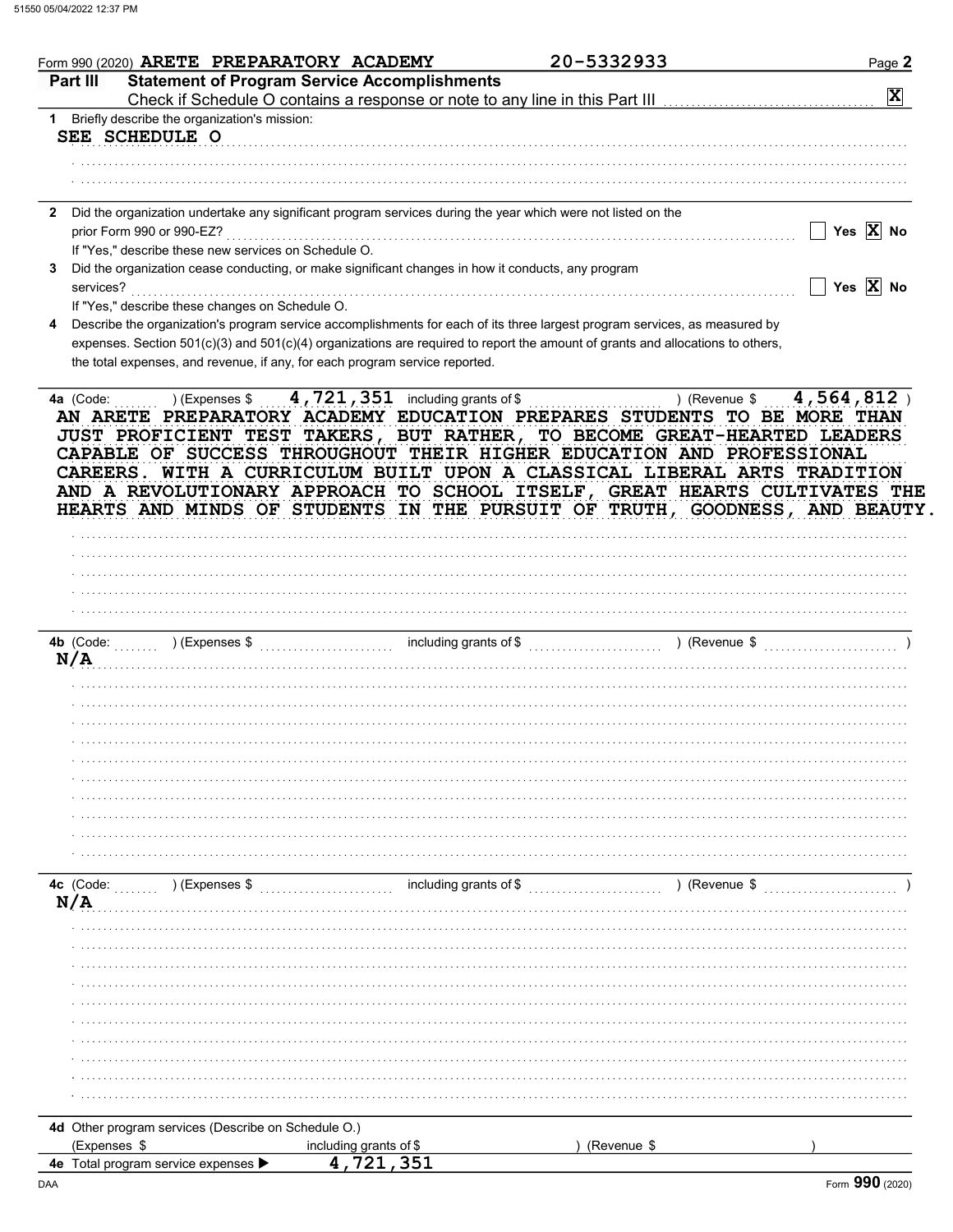## Form 990 (2020) ARETE PREPARATORY ACADEMY 20-5332933

**Part IV** Checklist of Required Schedules

|       |                                                                                                                                                                                                                           |                 | Yes          | No |
|-------|---------------------------------------------------------------------------------------------------------------------------------------------------------------------------------------------------------------------------|-----------------|--------------|----|
| 1     | Is the organization described in section $501(c)(3)$ or $4947(a)(1)$ (other than a private foundation)? If "Yes,"                                                                                                         |                 |              |    |
|       | complete Schedule A                                                                                                                                                                                                       | 1               | X            |    |
| 2     | Is the organization required to complete Schedule B, Schedule of Contributors (see instructions)?                                                                                                                         | $\mathbf{2}$    | $\mathbf x$  |    |
| 3     | Did the organization engage in direct or indirect political campaign activities on behalf of or in opposition to                                                                                                          |                 |              |    |
|       | candidates for public office? If "Yes," complete Schedule C, Part I                                                                                                                                                       | 3               |              | X  |
| 4     | Section 501(c)(3) organizations. Did the organization engage in lobbying activities, or have a section 501(h)                                                                                                             |                 |              |    |
|       | election in effect during the tax year? If "Yes," complete Schedule C, Part II                                                                                                                                            | 4               |              | X  |
| 5     | Is the organization a section $501(c)(4)$ , $501(c)(5)$ , or $501(c)(6)$ organization that receives membership dues,                                                                                                      |                 |              | X  |
|       | assessments, or similar amounts as defined in Revenue Procedure 98-19? If "Yes," complete Schedule C, Part III<br>Did the organization maintain any donor advised funds or any similar funds or accounts for which donors | 5               |              |    |
| 6     | have the right to provide advice on the distribution or investment of amounts in such funds or accounts? If                                                                                                               |                 |              |    |
|       | "Yes," complete Schedule D, Part I                                                                                                                                                                                        | 6               |              | X  |
| 7     | Did the organization receive or hold a conservation easement, including easements to preserve open space,                                                                                                                 |                 |              |    |
|       | the environment, historic land areas, or historic structures? If "Yes," complete Schedule D, Part II                                                                                                                      | 7               |              | X  |
| 8     | Did the organization maintain collections of works of art, historical treasures, or other similar assets? If "Yes,"                                                                                                       |                 |              |    |
|       | complete Schedule D, Part III                                                                                                                                                                                             | 8               |              | X  |
| 9     | Did the organization report an amount in Part X, line 21, for escrow or custodial account liability, serve as a                                                                                                           |                 |              |    |
|       | custodian for amounts not listed in Part X; or provide credit counseling, debt management, credit repair, or                                                                                                              |                 |              |    |
|       | debt negotiation services? If "Yes," complete Schedule D, Part IV                                                                                                                                                         | 9               |              | X  |
| 10    | Did the organization, directly or through a related organization, hold assets in donor-restricted endowments                                                                                                              |                 |              |    |
|       | or in quasi endowments? If "Yes," complete Schedule D, Part V                                                                                                                                                             | 10              |              | X  |
| 11    | If the organization's answer to any of the following questions is "Yes," then complete Schedule D, Parts VI,                                                                                                              |                 |              |    |
|       | VII, VIII, IX, or X as applicable.                                                                                                                                                                                        |                 |              |    |
|       | a Did the organization report an amount for land, buildings, and equipment in Part X, line 10? If "Yes,"                                                                                                                  |                 |              |    |
|       | complete Schedule D, Part VI                                                                                                                                                                                              | 11a             | $\mathbf{x}$ |    |
|       | <b>b</b> Did the organization report an amount for investments—other securities in Part X, line 12, that is 5% or more                                                                                                    |                 |              |    |
|       | of its total assets reported in Part X, line 16? If "Yes," complete Schedule D, Part VII                                                                                                                                  | 11b             |              | X  |
|       | c Did the organization report an amount for investments—program related in Part X, line 13, that is 5% or more<br>of its total assets reported in Part X, line 16? If "Yes," complete Schedule D, Part VIII               | 11c             |              | X  |
|       | d Did the organization report an amount for other assets in Part X, line 15, that is 5% or more of its total assets                                                                                                       |                 |              |    |
|       | reported in Part X, line 16? If "Yes," complete Schedule D, Part IX                                                                                                                                                       | 11d             |              | X  |
|       | e Did the organization report an amount for other liabilities in Part X, line 25? If "Yes," complete Schedule D, Part X                                                                                                   | 11e             | X            |    |
| f     | Did the organization's separate or consolidated financial statements for the tax year include a footnote that addresses                                                                                                   |                 |              |    |
|       | the organization's liability for uncertain tax positions under FIN 48 (ASC 740)? If "Yes," complete Schedule D, Part X                                                                                                    | 11f             |              | X  |
|       | 12a Did the organization obtain separate, independent audited financial statements for the tax year? If "Yes," complete                                                                                                   |                 |              |    |
|       |                                                                                                                                                                                                                           | 12a             | X            |    |
| b     | Was the organization included in consolidated, independent audited financial statements for the tax year? If                                                                                                              |                 |              |    |
|       | "Yes," and if the organization answered "No" to line 12a, then completing Schedule D, Parts XI and XII is optional                                                                                                        | 12 <sub>b</sub> | X            |    |
| 13    |                                                                                                                                                                                                                           | 13              | X            |    |
| 14а   | Did the organization maintain an office, employees, or agents outside of the United States?                                                                                                                               | 14a             |              | X  |
| b     | Did the organization have aggregate revenues or expenses of more than \$10,000 from grantmaking,                                                                                                                          |                 |              |    |
|       | fundraising, business, investment, and program service activities outside the United States, or aggregate                                                                                                                 |                 |              |    |
|       | foreign investments valued at \$100,000 or more? If "Yes," complete Schedule F, Parts I and IV [[[[[[[[[[[[[[[                                                                                                            | 14b             |              | X  |
| 15    | Did the organization report on Part IX, column (A), line 3, more than \$5,000 of grants or other assistance to or                                                                                                         |                 |              | X  |
| 16    | for any foreign organization? If "Yes," complete Schedule F, Parts II and IV<br>Did the organization report on Part IX, column (A), line 3, more than \$5,000 of aggregate grants or other                                | 15              |              |    |
|       | assistance to or for foreign individuals? If "Yes," complete Schedule F, Parts III and IV                                                                                                                                 | 16              |              | X  |
| 17    | Did the organization report a total of more than \$15,000 of expenses for professional fundraising services on                                                                                                            |                 |              |    |
|       |                                                                                                                                                                                                                           | 17              |              | X  |
| 18    | Did the organization report more than \$15,000 total of fundraising event gross income and contributions on                                                                                                               |                 |              |    |
|       | Part VIII, lines 1c and 8a? If "Yes," complete Schedule G, Part II                                                                                                                                                        | 18              |              | X  |
| 19    | Did the organization report more than \$15,000 of gross income from gaming activities on Part VIII, line 9a?                                                                                                              |                 |              |    |
|       |                                                                                                                                                                                                                           | 19              |              | X  |
| 20a l | Did the organization operate one or more hospital facilities? If "Yes," complete Schedule H                                                                                                                               | <b>20a</b>      |              | X  |
| b     |                                                                                                                                                                                                                           | 20 <sub>b</sub> |              |    |
| 21    | Did the organization report more than \$5,000 of grants or other assistance to any domestic organization or                                                                                                               |                 |              |    |
|       |                                                                                                                                                                                                                           | 21              |              | X  |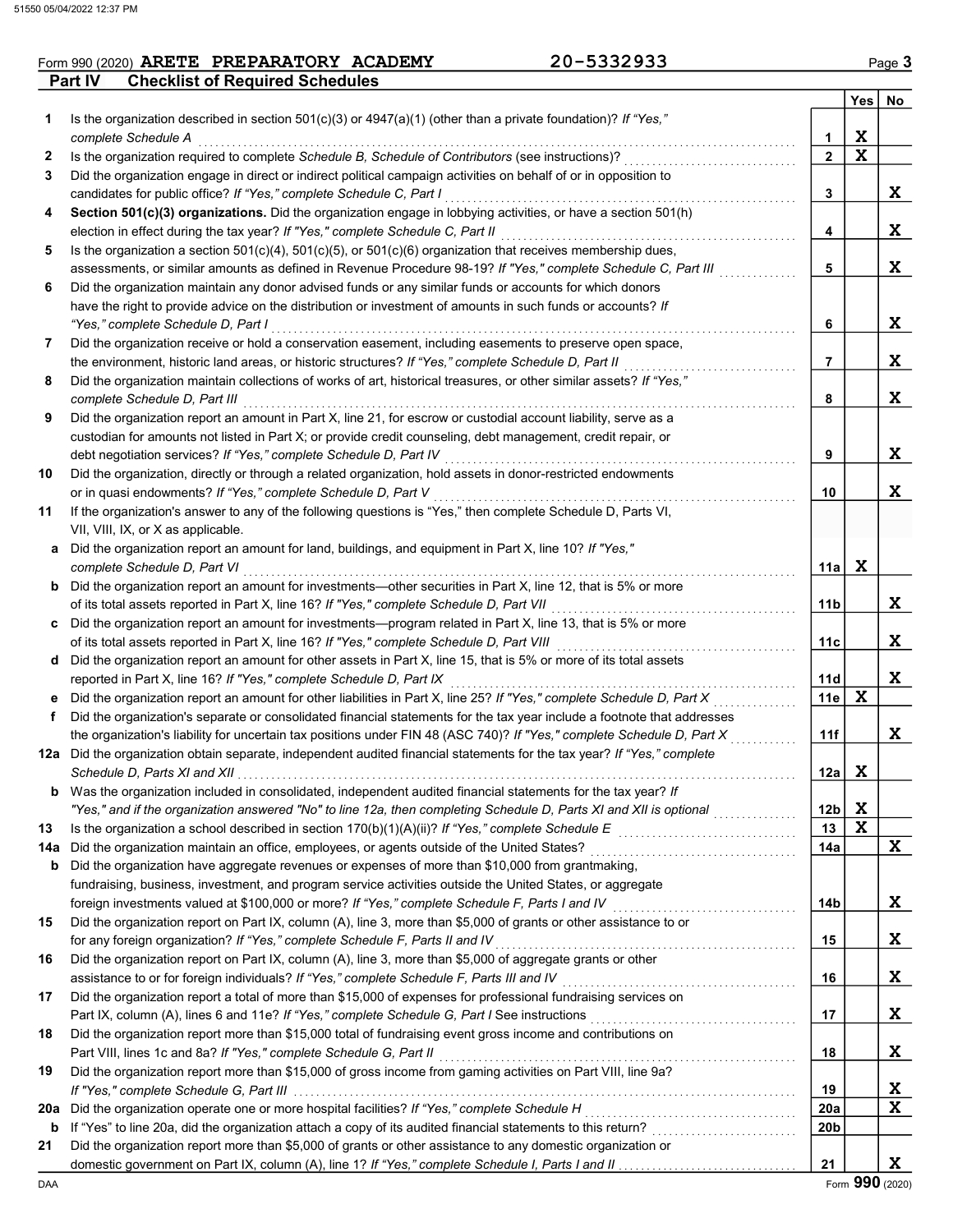**Part IV** Checklist of Required Schedules (continued)

| 22  | Did the organization report more than \$5,000 of grants or other assistance to or for domestic individuals on                                                                                                |                |             |                        |            |                             |  |  |  |  |  |
|-----|--------------------------------------------------------------------------------------------------------------------------------------------------------------------------------------------------------------|----------------|-------------|------------------------|------------|-----------------------------|--|--|--|--|--|
|     | Part IX, column (A), line 2? If "Yes," complete Schedule I, Parts I and III                                                                                                                                  |                |             | 22                     |            | X                           |  |  |  |  |  |
| 23  | Did the organization answer "Yes" to Part VII, Section A, line 3, 4, or 5 about compensation of the                                                                                                          |                |             |                        |            |                             |  |  |  |  |  |
|     | organization's current and former officers, directors, trustees, key employees, and highest compensated                                                                                                      |                |             |                        |            |                             |  |  |  |  |  |
|     | employees? If "Yes," complete Schedule J                                                                                                                                                                     |                |             | 23                     |            | X                           |  |  |  |  |  |
|     | 24a Did the organization have a tax-exempt bond issue with an outstanding principal amount of more than                                                                                                      |                |             |                        |            |                             |  |  |  |  |  |
|     | \$100,000 as of the last day of the year, that was issued after December 31, 2002? If "Yes," answer lines 24b                                                                                                |                |             |                        |            |                             |  |  |  |  |  |
|     | through 24d and complete Schedule K. If "No," go to line 25a                                                                                                                                                 |                |             | 24a                    |            | X                           |  |  |  |  |  |
| b   | Did the organization invest any proceeds of tax-exempt bonds beyond a temporary period exception?                                                                                                            |                |             | 24b                    |            |                             |  |  |  |  |  |
| C   | Did the organization maintain an escrow account other than a refunding escrow at any time during the year                                                                                                    |                |             |                        |            |                             |  |  |  |  |  |
|     | to defease any tax-exempt bonds?                                                                                                                                                                             |                |             | 24c                    |            |                             |  |  |  |  |  |
| d   | Did the organization act as an "on behalf of" issuer for bonds outstanding at any time during the year?                                                                                                      |                |             | 24d                    |            |                             |  |  |  |  |  |
|     | 25a Section 501(c)(3), 501(c)(4), and 501(c)(29) organizations. Did the organization engage in an excess benefit                                                                                             |                |             |                        |            |                             |  |  |  |  |  |
|     | transaction with a disqualified person during the year? If "Yes," complete Schedule L, Part I                                                                                                                |                |             | 25a                    |            | X                           |  |  |  |  |  |
| b   | Is the organization aware that it engaged in an excess benefit transaction with a disqualified person in a prior                                                                                             |                |             |                        |            |                             |  |  |  |  |  |
|     | year, and that the transaction has not been reported on any of the organization's prior Forms 990 or 990-EZ?                                                                                                 |                |             |                        |            |                             |  |  |  |  |  |
|     | If "Yes," complete Schedule L, Part I                                                                                                                                                                        |                |             | 25 <sub>b</sub>        |            | X                           |  |  |  |  |  |
| 26  | Did the organization report any amount on Part X, line 5 or 22, for receivables from or payables to any current                                                                                              |                |             |                        |            |                             |  |  |  |  |  |
|     | or former officer, director, trustee, key employee, creator or founder, substantial contributor, or 35%                                                                                                      |                |             |                        |            |                             |  |  |  |  |  |
|     | controlled entity or family member of any of these persons? If "Yes," complete Schedule L, Part II                                                                                                           |                |             |                        |            |                             |  |  |  |  |  |
| 27  | Did the organization provide a grant or other assistance to any current or former officer, director, trustee, key                                                                                            |                |             |                        |            |                             |  |  |  |  |  |
|     | employee, creator or founder, substantial contributor or employee thereof, a grant selection committee                                                                                                       |                |             |                        |            |                             |  |  |  |  |  |
|     | member, or to a 35% controlled entity (including an employee thereof) or family member of any of these                                                                                                       |                |             | 27                     |            | X                           |  |  |  |  |  |
|     | persons? If "Yes," complete Schedule L, Part III<br>Was the organization a party to a business transaction with one of the following parties (see Schedule L, Part                                           |                |             |                        |            |                             |  |  |  |  |  |
| 28  | IV instructions, for applicable filing thresholds, conditions, and exceptions):                                                                                                                              |                |             |                        |            |                             |  |  |  |  |  |
|     |                                                                                                                                                                                                              |                |             |                        |            |                             |  |  |  |  |  |
| а   | A current or former officer, director, trustee, key employee, creator or founder, or substantial contributor? If<br>"Yes," complete Schedule L, Part IV                                                      |                |             |                        |            |                             |  |  |  |  |  |
|     |                                                                                                                                                                                                              |                |             | 28a<br>28 <sub>b</sub> |            | $\mathbf{x}$<br>$\mathbf x$ |  |  |  |  |  |
| b   | A family member of any individual described in line 28a? If "Yes," complete Schedule L, Part IV<br>A 35% controlled entity of one or more individuals and/or organizations described in lines 28a or 28b? If |                |             |                        |            |                             |  |  |  |  |  |
| c   |                                                                                                                                                                                                              |                |             |                        |            |                             |  |  |  |  |  |
| 29  | "Yes," complete Schedule L, Part IV<br>Did the organization receive more than \$25,000 in non-cash contributions? If "Yes," complete Schedule M                                                              |                |             | 28c<br>29              |            | $\mathbf{x}$<br>$\mathbf x$ |  |  |  |  |  |
| 30  | Did the organization receive contributions of art, historical treasures, or other similar assets, or qualified                                                                                               |                |             |                        |            |                             |  |  |  |  |  |
|     | conservation contributions? If "Yes," complete Schedule M                                                                                                                                                    |                |             | 30                     |            | $\mathbf{x}$                |  |  |  |  |  |
| 31  | Did the organization liquidate, terminate, or dissolve and cease operations? If "Yes," complete Schedule N, Part I                                                                                           |                |             | 31                     |            | $\mathbf{x}$                |  |  |  |  |  |
| 32  | Did the organization sell, exchange, dispose of, or transfer more than 25% of its net assets? If "Yes,"                                                                                                      |                |             |                        |            |                             |  |  |  |  |  |
|     | complete Schedule N, Part II                                                                                                                                                                                 |                |             | 32                     |            | X                           |  |  |  |  |  |
| 33  | Did the organization own 100% of an entity disregarded as separate from the organization under Regulations                                                                                                   |                |             |                        |            |                             |  |  |  |  |  |
|     | sections 301.7701-2 and 301.7701-3? If "Yes," complete Schedule R, Part I                                                                                                                                    |                |             | 33                     |            | X                           |  |  |  |  |  |
| 34  | Was the organization related to any tax-exempt or taxable entity? If "Yes," complete Schedule R, Part II, III,                                                                                               |                |             |                        |            |                             |  |  |  |  |  |
|     | or IV, and Part V, line 1                                                                                                                                                                                    |                |             | 34                     | X          |                             |  |  |  |  |  |
| 35a | Did the organization have a controlled entity within the meaning of section 512(b)(13)?                                                                                                                      |                |             | 35a                    |            | X                           |  |  |  |  |  |
| b   | If "Yes" to line 35a, did the organization receive any payment from or engage in any transaction with a                                                                                                      |                |             |                        |            |                             |  |  |  |  |  |
|     | controlled entity within the meaning of section 512(b)(13)? If "Yes," complete Schedule R, Part V, line 2                                                                                                    |                |             | 35 <sub>b</sub>        |            |                             |  |  |  |  |  |
| 36  | Section 501(c)(3) organizations. Did the organization make any transfers to an exempt non-charitable                                                                                                         |                |             |                        |            |                             |  |  |  |  |  |
|     | related organization? If "Yes," complete Schedule R, Part V, line 2                                                                                                                                          |                |             | 36                     |            | X                           |  |  |  |  |  |
| 37  | Did the organization conduct more than 5% of its activities through an entity that is not a related organization                                                                                             |                |             |                        |            |                             |  |  |  |  |  |
|     | and that is treated as a partnership for federal income tax purposes? If "Yes," complete Schedule R, Part VI                                                                                                 |                |             | 37                     |            | X                           |  |  |  |  |  |
| 38  | Did the organization complete Schedule O and provide explanations in Schedule O for Part VI, lines 11b and                                                                                                   |                |             |                        |            |                             |  |  |  |  |  |
|     | 19? Note: All Form 990 filers are required to complete Schedule O.                                                                                                                                           |                |             | 38                     | X          |                             |  |  |  |  |  |
|     | <b>Statements Regarding Other IRS Filings and Tax Compliance</b><br><b>Part V</b>                                                                                                                            |                |             |                        |            |                             |  |  |  |  |  |
|     | Check if Schedule O contains a response or note to any line in this Part V                                                                                                                                   |                |             |                        |            | $\overline{\mathbf{x}}$     |  |  |  |  |  |
|     |                                                                                                                                                                                                              |                |             |                        | <b>Yes</b> | No                          |  |  |  |  |  |
| 1a  | Enter the number reported in Box 3 of Form 1096. Enter -0- if not applicable                                                                                                                                 | 1a             | $\mathbf 0$ |                        |            |                             |  |  |  |  |  |
| b   | Enter the number of Forms W-2G included in line 1a. Enter -0- if not applicable                                                                                                                              | 1 <sub>b</sub> | $\mathbf 0$ |                        |            |                             |  |  |  |  |  |
| c   | Did the organization comply with backup withholding rules for reportable payments to vendors and                                                                                                             |                |             |                        |            |                             |  |  |  |  |  |
|     |                                                                                                                                                                                                              |                |             |                        |            |                             |  |  |  |  |  |
| DAA |                                                                                                                                                                                                              |                |             |                        |            | Form 990 (2020)             |  |  |  |  |  |
|     |                                                                                                                                                                                                              |                |             |                        |            |                             |  |  |  |  |  |

Yes No

 $\sqrt{ }$ 

T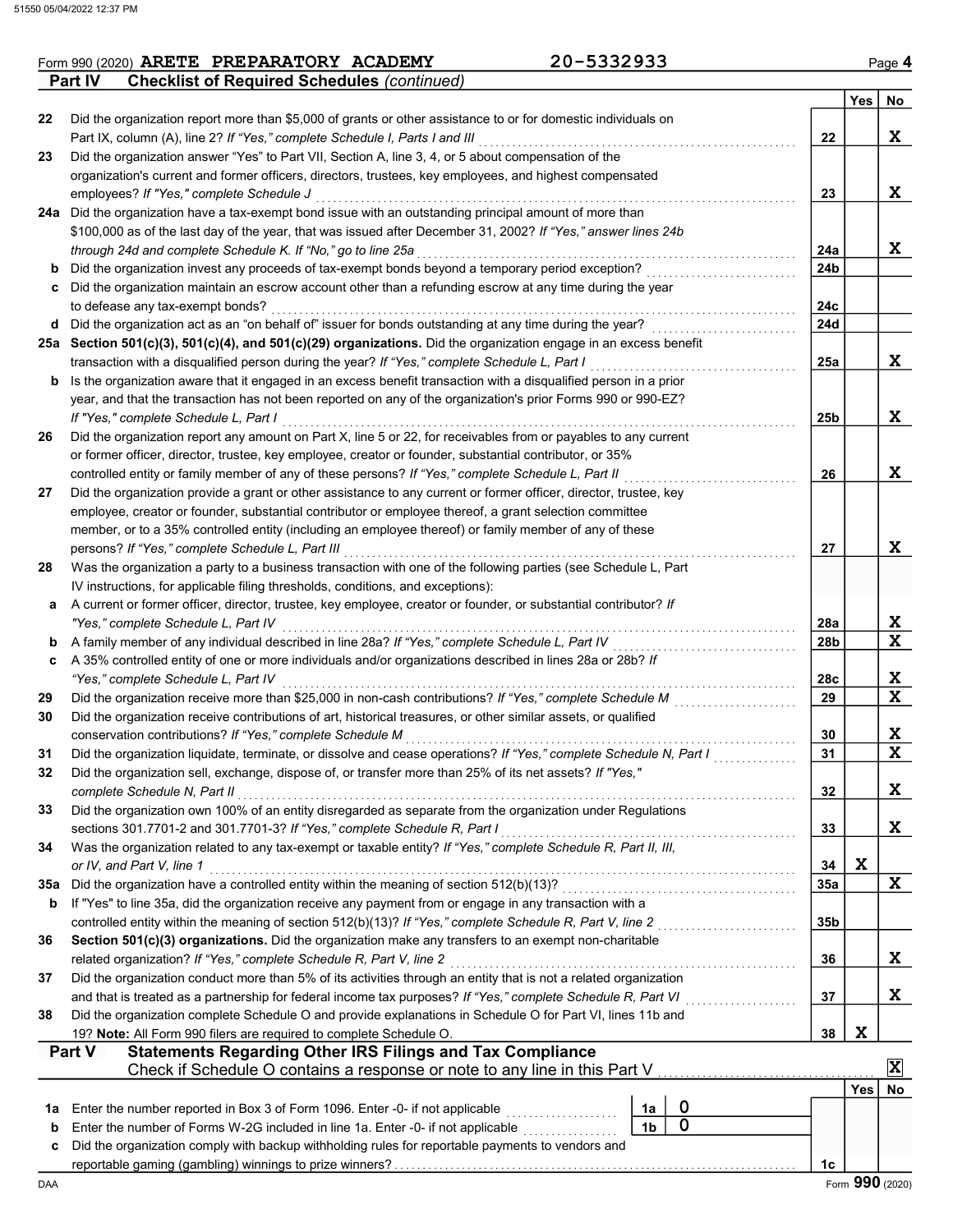|     | 20-5332933<br>Form 990 (2020) ARETE PREPARATORY ACADEMY                                                                                                                                            |                    |                                                                                                                |                |     | Page 5 |  |  |  |  |
|-----|----------------------------------------------------------------------------------------------------------------------------------------------------------------------------------------------------|--------------------|----------------------------------------------------------------------------------------------------------------|----------------|-----|--------|--|--|--|--|
|     | Statements Regarding Other IRS Filings and Tax Compliance (continued)<br><b>Part V</b>                                                                                                             |                    |                                                                                                                |                | Yes | No     |  |  |  |  |
|     | 2a Enter the number of employees reported on Form W-3, Transmittal of Wage and Tax                                                                                                                 |                    |                                                                                                                |                |     |        |  |  |  |  |
|     | Statements, filed for the calendar year ending with or within the year covered by this return                                                                                                      | 2a                 | $\mathbf 0$                                                                                                    |                |     |        |  |  |  |  |
| b   | If at least one is reported on line 2a, did the organization file all required federal employment tax returns?                                                                                     |                    |                                                                                                                | 2 <sub>b</sub> |     |        |  |  |  |  |
|     | Note: If the sum of lines 1a and 2a is greater than 250, you may be required to e-file (see instructions)                                                                                          |                    |                                                                                                                |                |     |        |  |  |  |  |
|     | Did the organization have unrelated business gross income of \$1,000 or more during the year?                                                                                                      |                    |                                                                                                                | 3a             |     | X      |  |  |  |  |
| За  |                                                                                                                                                                                                    |                    |                                                                                                                | 3 <sub>b</sub> |     |        |  |  |  |  |
| b   | If "Yes," has it filed a Form 990-T for this year? If "No" to line 3b, provide an explanation on Schedule O                                                                                        |                    |                                                                                                                |                |     |        |  |  |  |  |
| 4a  | At any time during the calendar year, did the organization have an interest in, or a signature or other authority over,                                                                            |                    |                                                                                                                |                |     |        |  |  |  |  |
|     | a financial account in a foreign country (such as a bank account, securities account, or other financial account)?                                                                                 |                    |                                                                                                                | 4a             |     | X      |  |  |  |  |
| b   | If "Yes," enter the name of the foreign country ▶                                                                                                                                                  |                    |                                                                                                                |                |     |        |  |  |  |  |
|     | See instructions for filing requirements for FinCEN Form 114, Report of Foreign Bank and Financial Accounts (FBAR).                                                                                |                    |                                                                                                                |                |     |        |  |  |  |  |
| 5a  | Was the organization a party to a prohibited tax shelter transaction at any time during the tax year?                                                                                              |                    |                                                                                                                | 5a             |     | X      |  |  |  |  |
| b   | Did any taxable party notify the organization that it was or is a party to a prohibited tax shelter transaction?                                                                                   |                    |                                                                                                                | 5 <sub>b</sub> |     | X      |  |  |  |  |
| c   | If "Yes" to line 5a or 5b, did the organization file Form 8886-T?                                                                                                                                  |                    |                                                                                                                | 5 <sub>c</sub> |     |        |  |  |  |  |
| 6a  | Does the organization have annual gross receipts that are normally greater than \$100,000, and did the                                                                                             |                    |                                                                                                                |                |     |        |  |  |  |  |
|     | organization solicit any contributions that were not tax deductible as charitable contributions?                                                                                                   |                    |                                                                                                                | 6a             |     | X      |  |  |  |  |
|     | If "Yes," did the organization include with every solicitation an express statement that such contributions or                                                                                     |                    |                                                                                                                |                |     |        |  |  |  |  |
|     | gifts were not tax deductible?                                                                                                                                                                     |                    |                                                                                                                | 6b             |     |        |  |  |  |  |
| 7   | Organizations that may receive deductible contributions under section 170(c).                                                                                                                      |                    |                                                                                                                |                |     |        |  |  |  |  |
| а   | Did the organization receive a payment in excess of \$75 made partly as a contribution and partly for goods                                                                                        |                    |                                                                                                                |                |     |        |  |  |  |  |
|     | and services provided to the payor?                                                                                                                                                                |                    |                                                                                                                | 7a             |     | X      |  |  |  |  |
| b   | If "Yes," did the organization notify the donor of the value of the goods or services provided?<br>If "Yes," did the organization notify the donor of the value of the goods or services provided? |                    |                                                                                                                | 7b             |     |        |  |  |  |  |
| c   | Did the organization sell, exchange, or otherwise dispose of tangible personal property for which it was                                                                                           |                    |                                                                                                                |                |     |        |  |  |  |  |
|     | required to file Form 8282?                                                                                                                                                                        |                    |                                                                                                                | 7с             |     | X      |  |  |  |  |
| a   | If "Yes," indicate the number of Forms 8282 filed during the year<br>[[[[[[[[[[[[[[]]]]]                                                                                                           | 7d                 |                                                                                                                |                |     |        |  |  |  |  |
| е   | Did the organization receive any funds, directly or indirectly, to pay premiums on a personal benefit contract?                                                                                    |                    |                                                                                                                | 7e             |     | X      |  |  |  |  |
| f   | Did the organization, during the year, pay premiums, directly or indirectly, on a personal benefit contract?                                                                                       |                    |                                                                                                                | 7f             |     | X      |  |  |  |  |
| g   | If the organization received a contribution of qualified intellectual property, did the organization file Form 8899 as required?                                                                   |                    |                                                                                                                |                |     |        |  |  |  |  |
| h   | If the organization received a contribution of cars, boats, airplanes, or other vehicles, did the organization file a Form 1098-C?                                                                 |                    |                                                                                                                |                |     |        |  |  |  |  |
| 8   | Sponsoring organizations maintaining donor advised funds. Did a donor advised fund maintained by the                                                                                               |                    |                                                                                                                | 7h             |     |        |  |  |  |  |
|     | sponsoring organization have excess business holdings at any time during the year?                                                                                                                 |                    |                                                                                                                | 8              |     |        |  |  |  |  |
|     | Sponsoring organizations maintaining donor advised funds.                                                                                                                                          |                    | and a complete the contract of the complete the complete the complete the complete the complete the complete t |                |     |        |  |  |  |  |
| 9   |                                                                                                                                                                                                    |                    |                                                                                                                | 9а             |     |        |  |  |  |  |
| а   | Did the sponsoring organization make any taxable distributions under section 4966?                                                                                                                 |                    |                                                                                                                |                |     |        |  |  |  |  |
| b   | Did the sponsoring organization make a distribution to a donor, donor advisor, or related person?                                                                                                  |                    |                                                                                                                | 9b             |     |        |  |  |  |  |
| 10  | Section 501(c)(7) organizations. Enter:                                                                                                                                                            | <b>The Control</b> |                                                                                                                |                |     |        |  |  |  |  |
| a   | Initiation fees and capital contributions included on Part VIII, line 12                                                                                                                           | 10a                |                                                                                                                |                |     |        |  |  |  |  |
| b   | Gross receipts, included on Form 990, Part VIII, line 12, for public use of club facilities                                                                                                        | 10b                |                                                                                                                |                |     |        |  |  |  |  |
| 11  | Section 501(c)(12) organizations. Enter:                                                                                                                                                           |                    |                                                                                                                |                |     |        |  |  |  |  |
| а   | Gross income from members or shareholders                                                                                                                                                          | 11a                |                                                                                                                |                |     |        |  |  |  |  |
| b   | Gross income from other sources (Do not net amounts due or paid to other sources                                                                                                                   |                    |                                                                                                                |                |     |        |  |  |  |  |
|     | against amounts due or received from them.)                                                                                                                                                        | 11 <sub>b</sub>    |                                                                                                                |                |     |        |  |  |  |  |
| 12a |                                                                                                                                                                                                    |                    |                                                                                                                | 12a            |     |        |  |  |  |  |
| b   | If "Yes," enter the amount of tax-exempt interest received or accrued during the year                                                                                                              | 12 <sub>b</sub>    |                                                                                                                |                |     |        |  |  |  |  |
| 13  | Section 501(c)(29) qualified nonprofit health insurance issuers.                                                                                                                                   |                    |                                                                                                                |                |     |        |  |  |  |  |
| а   | Is the organization licensed to issue qualified health plans in more than one state?                                                                                                               |                    |                                                                                                                | 13а            |     |        |  |  |  |  |
|     | Note: See the instructions for additional information the organization must report on Schedule O.                                                                                                  |                    |                                                                                                                |                |     |        |  |  |  |  |
| b   | Enter the amount of reserves the organization is required to maintain by the states in which                                                                                                       |                    |                                                                                                                |                |     |        |  |  |  |  |
|     |                                                                                                                                                                                                    | 13 <sub>b</sub>    |                                                                                                                |                |     |        |  |  |  |  |
| c   | Enter the amount of reserves on hand                                                                                                                                                               | 13 <sub>c</sub>    |                                                                                                                |                |     |        |  |  |  |  |
| 14a |                                                                                                                                                                                                    |                    |                                                                                                                | 14a            |     | X      |  |  |  |  |
| b   | If "Yes," has it filed a Form 720 to report these payments? If "No," provide an explanation on Schedule O                                                                                          |                    |                                                                                                                | 14b            |     |        |  |  |  |  |
|     | Is the organization subject to the section 4960 tax on payment(s) of more than \$1,000,000 in remuneration or                                                                                      |                    |                                                                                                                |                |     |        |  |  |  |  |
| 15  |                                                                                                                                                                                                    |                    |                                                                                                                |                |     |        |  |  |  |  |
|     | excess parachute payment(s) during the year?                                                                                                                                                       |                    |                                                                                                                | 15             |     | X      |  |  |  |  |
|     | If "Yes," see instructions and file Form 4720, Schedule N.                                                                                                                                         |                    |                                                                                                                |                |     |        |  |  |  |  |
| 16  | Is the organization an educational institution subject to the section 4968 excise tax on net investment income?                                                                                    |                    |                                                                                                                | 16             |     | X      |  |  |  |  |
|     | If "Yes," complete Form 4720, Schedule O.                                                                                                                                                          |                    |                                                                                                                |                |     |        |  |  |  |  |

Form 990 (2020)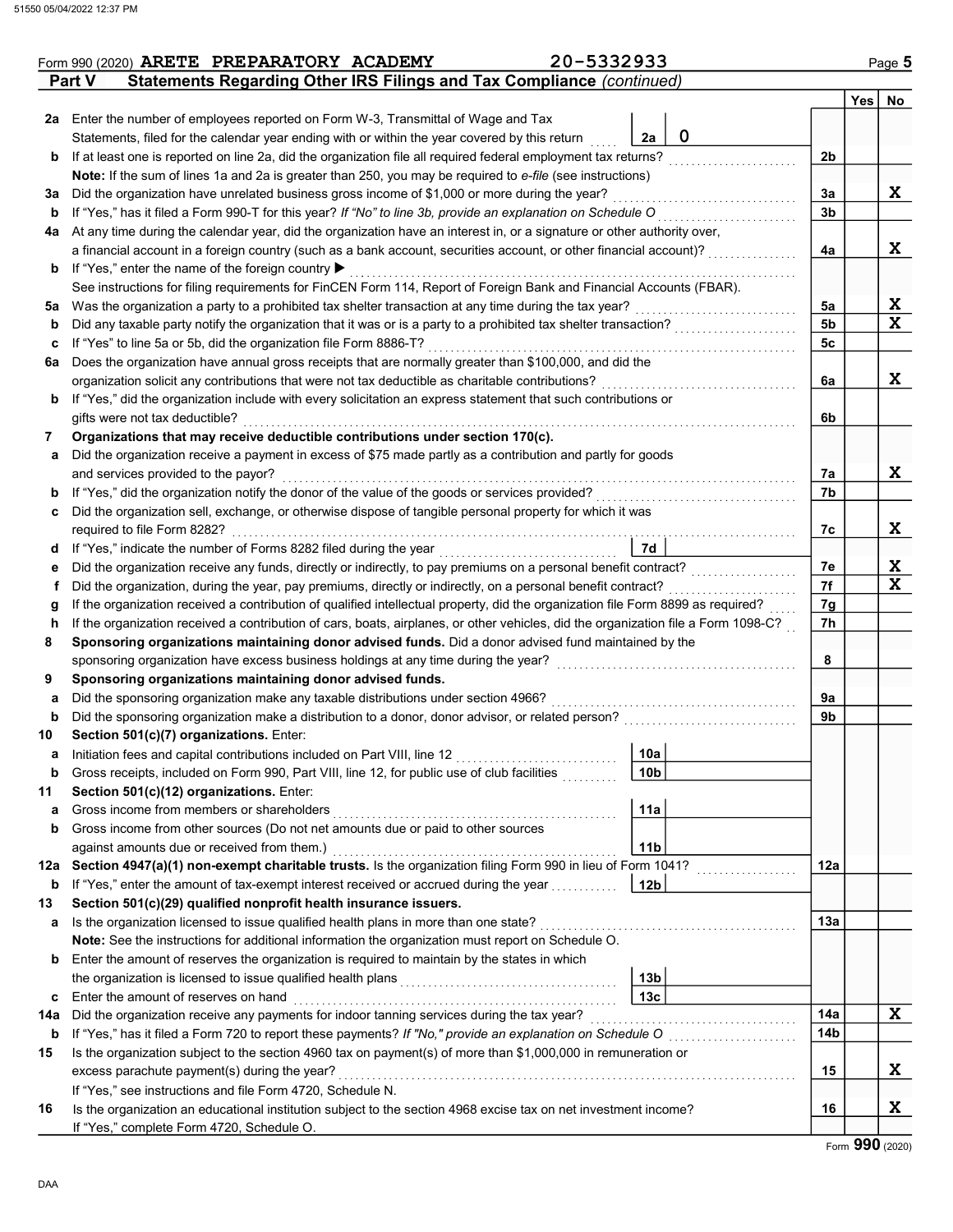|          | response to line 8a, 8b, or 10b below, describe the circumstances, processes, or changes on Schedule O. See instructions.                                                                                                        |                              |                         |                  |  |  |  |  |  |  |  |  |
|----------|----------------------------------------------------------------------------------------------------------------------------------------------------------------------------------------------------------------------------------|------------------------------|-------------------------|------------------|--|--|--|--|--|--|--|--|
|          |                                                                                                                                                                                                                                  |                              |                         | IX.              |  |  |  |  |  |  |  |  |
|          | <b>Section A. Governing Body and Management</b>                                                                                                                                                                                  |                              |                         |                  |  |  |  |  |  |  |  |  |
|          |                                                                                                                                                                                                                                  |                              | Yes                     | No               |  |  |  |  |  |  |  |  |
| 1a       | 5<br>Enter the number of voting members of the governing body at the end of the tax year<br>1a                                                                                                                                   |                              |                         |                  |  |  |  |  |  |  |  |  |
|          | If there are material differences in voting rights among members of the governing body, or                                                                                                                                       |                              |                         |                  |  |  |  |  |  |  |  |  |
|          | if the governing body delegated broad authority to an executive committee or similar                                                                                                                                             |                              |                         |                  |  |  |  |  |  |  |  |  |
|          | committee, explain on Schedule O.<br>5                                                                                                                                                                                           |                              |                         |                  |  |  |  |  |  |  |  |  |
| b        | 1b<br>Enter the number of voting members included on line 1a, above, who are independent                                                                                                                                         |                              |                         |                  |  |  |  |  |  |  |  |  |
| 2        | Did any officer, director, trustee, or key employee have a family relationship or a business relationship with                                                                                                                   |                              |                         |                  |  |  |  |  |  |  |  |  |
|          | any other officer, director, trustee, or key employee?                                                                                                                                                                           | $\mathbf{2}$                 |                         | X                |  |  |  |  |  |  |  |  |
| 3        | Did the organization delegate control over management duties customarily performed by or under the direct                                                                                                                        |                              |                         |                  |  |  |  |  |  |  |  |  |
|          | supervision of officers, directors, trustees, or key employees to a management company or other person?                                                                                                                          | 3<br>$\overline{\mathbf{4}}$ |                         | X<br>$\mathbf x$ |  |  |  |  |  |  |  |  |
| 4        | Did the organization make any significant changes to its governing documents since the prior Form 990 was filed?                                                                                                                 | 5                            |                         | X                |  |  |  |  |  |  |  |  |
| 5        | Did the organization become aware during the year of a significant diversion of the organization's assets?                                                                                                                       | 6                            | $\mathbf x$             |                  |  |  |  |  |  |  |  |  |
| 6<br>7a  | Did the organization have members or stockholders?<br>Did the organization have members, stockholders, or other persons who had the power to elect or appoint                                                                    |                              |                         |                  |  |  |  |  |  |  |  |  |
|          | one or more members of the governing body?                                                                                                                                                                                       |                              |                         |                  |  |  |  |  |  |  |  |  |
| b        | Are any governance decisions of the organization reserved to (or subject to approval by) members,                                                                                                                                | 7a                           | X                       |                  |  |  |  |  |  |  |  |  |
|          | stockholders, or persons other than the governing body?                                                                                                                                                                          |                              |                         |                  |  |  |  |  |  |  |  |  |
| 8        | Did the organization contemporaneously document the meetings held or written actions undertaken during the year by the following:                                                                                                |                              |                         |                  |  |  |  |  |  |  |  |  |
|          | The governing body?<br>а                                                                                                                                                                                                         |                              |                         |                  |  |  |  |  |  |  |  |  |
|          | Each committee with authority to act on behalf of the governing body?                                                                                                                                                            |                              |                         |                  |  |  |  |  |  |  |  |  |
| 9        | b<br>Is there any officer, director, trustee, or key employee listed in Part VII, Section A, who cannot be reached at                                                                                                            |                              |                         |                  |  |  |  |  |  |  |  |  |
|          | the organization's mailing address? If "Yes," provide the names and addresses on Schedule O                                                                                                                                      |                              |                         |                  |  |  |  |  |  |  |  |  |
|          | Section B. Policies (This Section B requests information about policies not required by the Internal Revenue Code.)                                                                                                              | 9                            |                         | X.               |  |  |  |  |  |  |  |  |
|          |                                                                                                                                                                                                                                  |                              | Yes                     | No               |  |  |  |  |  |  |  |  |
|          | 10a Did the organization have local chapters, branches, or affiliates?                                                                                                                                                           | 10a                          |                         | X.               |  |  |  |  |  |  |  |  |
| b        | If "Yes," did the organization have written policies and procedures governing the activities of such chapters,                                                                                                                   |                              |                         |                  |  |  |  |  |  |  |  |  |
|          | affiliates, and branches to ensure their operations are consistent with the organization's exempt purposes?                                                                                                                      |                              |                         |                  |  |  |  |  |  |  |  |  |
| 11a      | Has the organization provided a complete copy of this Form 990 to all members of its governing body before filing the form?                                                                                                      |                              |                         |                  |  |  |  |  |  |  |  |  |
| b        | Describe in Schedule O the process, if any, used by the organization to review this Form 990.                                                                                                                                    |                              |                         |                  |  |  |  |  |  |  |  |  |
| 12a      | Did the organization have a written conflict of interest policy? If "No," go to line 13                                                                                                                                          | 12a                          | X                       |                  |  |  |  |  |  |  |  |  |
| b        | Were officers, directors, or trustees, and key employees required to disclose annually interests that could give rise to conflicts?                                                                                              | 12 <sub>b</sub>              | $\mathbf x$             |                  |  |  |  |  |  |  |  |  |
| c        | Did the organization regularly and consistently monitor and enforce compliance with the policy? If "Yes,"                                                                                                                        |                              |                         |                  |  |  |  |  |  |  |  |  |
|          | describe in Schedule O how this was done                                                                                                                                                                                         | 12c                          | X                       |                  |  |  |  |  |  |  |  |  |
| 13       | Did the organization have a written whistleblower policy?<br>.                                                                                                                                                                   | 13                           | $\mathbf x$             |                  |  |  |  |  |  |  |  |  |
| 14       | Did the organization have a written document retention and destruction policy?                                                                                                                                                   | 14                           | $\overline{\mathbf{x}}$ |                  |  |  |  |  |  |  |  |  |
| 15       | Did the process for determining compensation of the following persons include a review and approval by                                                                                                                           |                              |                         |                  |  |  |  |  |  |  |  |  |
|          | independent persons, comparability data, and contemporaneous substantiation of the deliberation and decision?                                                                                                                    |                              |                         |                  |  |  |  |  |  |  |  |  |
| а        | The organization's CEO, Executive Director, or top management official                                                                                                                                                           | 15a                          | X                       |                  |  |  |  |  |  |  |  |  |
| b        | Other officers or key employees of the organization                                                                                                                                                                              | 15 <sub>b</sub>              | $\mathbf X$             |                  |  |  |  |  |  |  |  |  |
|          | If "Yes" to line 15a or 15b, describe the process in Schedule O (see instructions).                                                                                                                                              |                              |                         |                  |  |  |  |  |  |  |  |  |
|          | 16a Did the organization invest in, contribute assets to, or participate in a joint venture or similar arrangement                                                                                                               |                              |                         |                  |  |  |  |  |  |  |  |  |
|          | with a taxable entity during the year?                                                                                                                                                                                           | 16a                          |                         | X                |  |  |  |  |  |  |  |  |
| b        | If "Yes," did the organization follow a written policy or procedure requiring the organization to evaluate its                                                                                                                   |                              |                         |                  |  |  |  |  |  |  |  |  |
|          | participation in joint venture arrangements under applicable federal tax law, and take steps to safeguard the                                                                                                                    |                              |                         |                  |  |  |  |  |  |  |  |  |
|          |                                                                                                                                                                                                                                  | 16b                          |                         |                  |  |  |  |  |  |  |  |  |
|          | <b>Section C. Disclosure</b>                                                                                                                                                                                                     |                              |                         |                  |  |  |  |  |  |  |  |  |
| 17<br>18 | List the states with which a copy of this Form 990 is required to be filed $\triangleright$ NONE<br>Section 6104 requires an organization to make its Forms 1023 (1024 or 1024-A, if applicable), 990, and 990-T (Section 501(c) |                              |                         |                  |  |  |  |  |  |  |  |  |
|          | (3)s only) available for public inspection. Indicate how you made these available. Check all that apply.                                                                                                                         |                              |                         |                  |  |  |  |  |  |  |  |  |
|          | Another's website $ \mathbf{X} $ Upon request<br>Own website<br>Other (explain on Schedule O)                                                                                                                                    |                              |                         |                  |  |  |  |  |  |  |  |  |
| 19       | Describe on Schedule O whether (and if so, how) the organization made its governing documents, conflict of interest policy, and                                                                                                  |                              |                         |                  |  |  |  |  |  |  |  |  |
|          | financial statements available to the public during the tax year.                                                                                                                                                                |                              |                         |                  |  |  |  |  |  |  |  |  |
| 20       | State the name, address, and telephone number of the person who possesses the organization's books and records                                                                                                                   |                              |                         |                  |  |  |  |  |  |  |  |  |
|          | 7250 N. PIMA ROAD<br>RON ZOROMSKI                                                                                                                                                                                                |                              |                         |                  |  |  |  |  |  |  |  |  |
|          | AZ 85258<br>602-386-1881<br><b>SCOTTSDALE</b>                                                                                                                                                                                    |                              |                         |                  |  |  |  |  |  |  |  |  |
|          |                                                                                                                                                                                                                                  |                              |                         |                  |  |  |  |  |  |  |  |  |

|                | Form 990 (2020) ARETE PREPARATORY ACADEMY | 20-5332933                                                                                                 | Page 6 |
|----------------|-------------------------------------------|------------------------------------------------------------------------------------------------------------|--------|
| <b>Part VI</b> |                                           | Governance, Management, and Disclosure For each "Yes" response to lines 2 through 7b below, and for a "No" |        |

| r |  |
|---|--|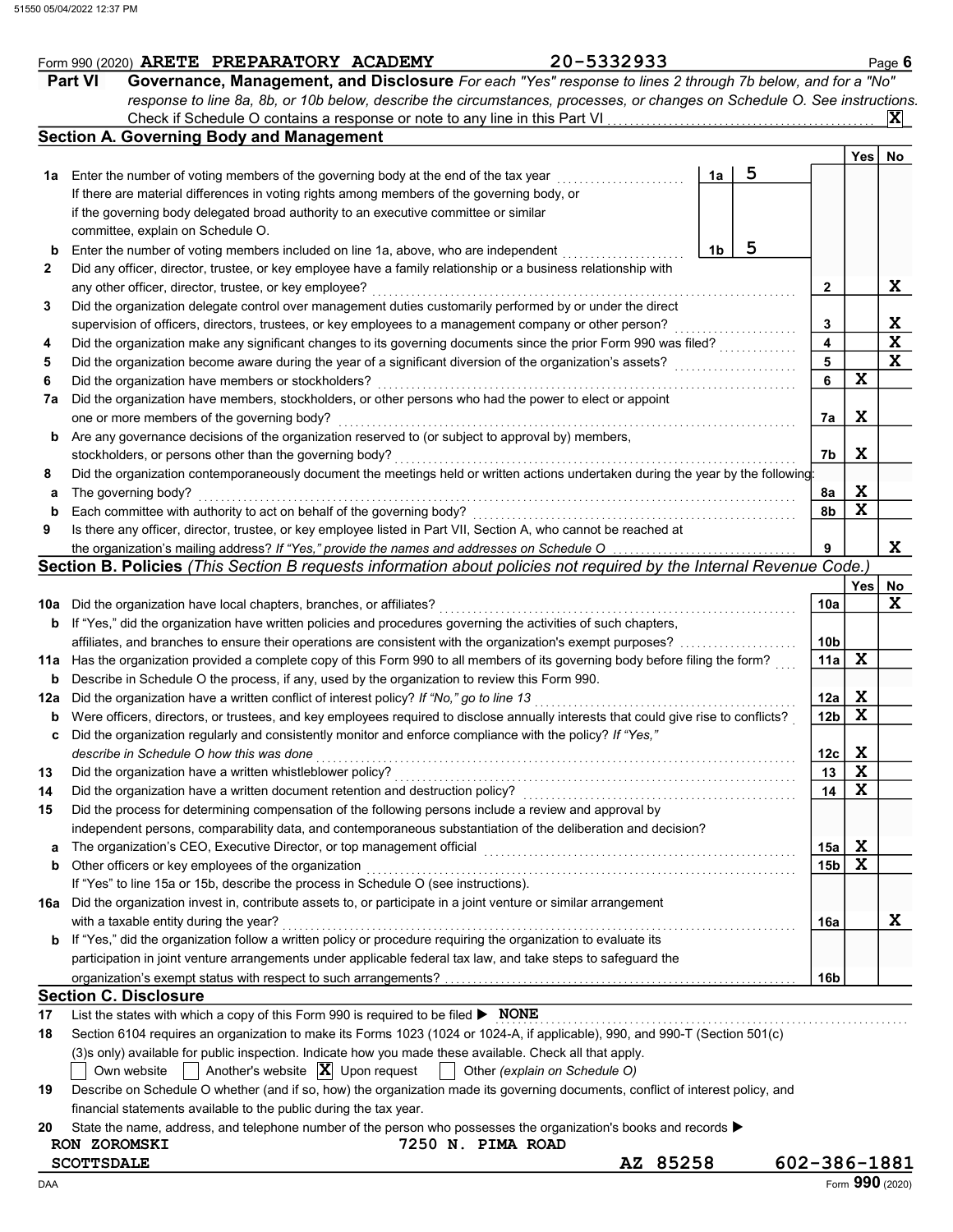|                 |                                                                                                                                                                                                                             | Form 990 (2020) ARETE PREPARATORY ACADEMY |  | 20-5332933                                                                                       | Page 7 |  |  |  |  |  |  |  |
|-----------------|-----------------------------------------------------------------------------------------------------------------------------------------------------------------------------------------------------------------------------|-------------------------------------------|--|--------------------------------------------------------------------------------------------------|--------|--|--|--|--|--|--|--|
| <b>Part VII</b> |                                                                                                                                                                                                                             |                                           |  | Compensation of Officers, Directors, Trustees, Key Employees, Highest Compensated Employees, and |        |  |  |  |  |  |  |  |
|                 | <b>Independent Contractors</b>                                                                                                                                                                                              |                                           |  |                                                                                                  |        |  |  |  |  |  |  |  |
|                 | Check if Schedule O contains a response or note to any line in this Part VII                                                                                                                                                |                                           |  |                                                                                                  |        |  |  |  |  |  |  |  |
| Section A.      | Officers, Directors, Trustees, Key Employees, and Highest Compensated Employees                                                                                                                                             |                                           |  |                                                                                                  |        |  |  |  |  |  |  |  |
|                 | 1a Complete this table for all persons required to be listed. Report compensation for the calendar year ending with or within the<br>organization's tax year.                                                               |                                           |  |                                                                                                  |        |  |  |  |  |  |  |  |
|                 | • List all of the organization's current officers, directors, trustees (whether individuals or organizations), regardless of amount of<br>compensation. Enter -0- in columns (D), (E), and (F) if no compensation was paid. |                                           |  |                                                                                                  |        |  |  |  |  |  |  |  |

• List all of the organization's **current** key employees, if any. See instructions for definition of "key employee."

who received reportable compensation (Box 5 of Form W-2 and/or Box 7 of Form 1099-MISC) of more than \$100,000 from the organization and any related organizations. • List the organization's five **current** highest compensated employees (other than an officer, director, trustee, or key employee)<br>• received reportable compensation (Box 5 of Form W 2 and/or Box 7 of Form 1000 MISC) of m

 $\bullet$  List all of the organization's **former** officers, key employees, and highest compensated employees who received more than  $\Omega$  0.00 of reportable compensation from the erganization and any related erganizations. \$100,000 of reportable compensation from the organization and any related organizations.

 $\bullet$  List all of the organization's **former directors or trustees** that received, in the capacity as a former director or trustee of the entrance in the organization and any related organizations organization, more than \$10,000 of reportable compensation from the organization and any related organizations. See instructions for the order in which to list the persons above.

Check this box if neither the organization nor any related organization compensated any current officer, director, or trustee.

| (A)<br>(B)<br>Name and title<br>Average<br>hours<br>per week<br>(list any<br>hours for |                                                   |                                          |                       |                | (C)<br>Position | (do not check more than one<br>box, unless person is both an<br>officer and a director/trustee) |        | (D)<br>Reportable<br>compensation<br>from the<br>organization<br>(W-2/1099-MISC) | (E)<br>Reportable<br>compensation<br>from related<br>organizations<br>(W-2/1099-MISC) | (F)<br>Estimated amount<br>of other<br>compensation<br>from the<br>organization and |  |  |
|----------------------------------------------------------------------------------------|---------------------------------------------------|------------------------------------------|-----------------------|----------------|-----------------|-------------------------------------------------------------------------------------------------|--------|----------------------------------------------------------------------------------|---------------------------------------------------------------------------------------|-------------------------------------------------------------------------------------|--|--|
|                                                                                        | related<br>organizations<br>below<br>dotted line) | Individual trustee<br><u>or director</u> | Institutional trustee | <b>Officer</b> | Key employee    | Highest compensated<br>employee                                                                 | Former |                                                                                  |                                                                                       | related organizations                                                               |  |  |
| (1) ROBERT MULHERN                                                                     |                                                   |                                          |                       |                |                 |                                                                                                 |        |                                                                                  |                                                                                       |                                                                                     |  |  |
| PRESIDENT                                                                              | 2.00<br>0.00                                      | $\mathbf x$                              |                       | $\mathbf x$    |                 |                                                                                                 |        | $\mathbf 0$                                                                      | $\mathbf 0$                                                                           | $\mathbf 0$                                                                         |  |  |
| (2) PHILIP TIRONE                                                                      |                                                   |                                          |                       |                |                 |                                                                                                 |        |                                                                                  |                                                                                       |                                                                                     |  |  |
| VICE PRESIDENT                                                                         | 2.00<br>0.00                                      | $\mathbf x$                              |                       | $\mathbf x$    |                 |                                                                                                 |        | $\mathbf 0$                                                                      | $\mathbf 0$                                                                           | 0                                                                                   |  |  |
| (3) DIANE BISHOP                                                                       |                                                   |                                          |                       |                |                 |                                                                                                 |        |                                                                                  |                                                                                       |                                                                                     |  |  |
| <b>SECRETARY</b>                                                                       | 2.00<br>0.00                                      | $\mathbf x$                              |                       | $\mathbf x$    |                 |                                                                                                 |        | $\mathbf 0$                                                                      | 0                                                                                     | $\mathbf 0$                                                                         |  |  |
| (4) CHRISTOFER PEREYRA                                                                 |                                                   |                                          |                       |                |                 |                                                                                                 |        |                                                                                  |                                                                                       |                                                                                     |  |  |
| <b>DIRECTOR</b>                                                                        | 2.00<br>0.00                                      | $\mathbf x$                              |                       |                |                 |                                                                                                 |        | $\mathbf 0$                                                                      | 0                                                                                     | $\mathbf 0$                                                                         |  |  |
| (5) JULIA GILLINGHAM                                                                   |                                                   |                                          |                       |                |                 |                                                                                                 |        |                                                                                  |                                                                                       |                                                                                     |  |  |
| <b>HEADMASTER</b>                                                                      | 40.00<br>0.00                                     |                                          |                       | X              |                 |                                                                                                 |        | 0                                                                                | 91,642                                                                                | 11,660                                                                              |  |  |
| (6)                                                                                    |                                                   |                                          |                       |                |                 |                                                                                                 |        |                                                                                  |                                                                                       |                                                                                     |  |  |
|                                                                                        |                                                   |                                          |                       |                |                 |                                                                                                 |        |                                                                                  |                                                                                       |                                                                                     |  |  |
| (7)                                                                                    |                                                   |                                          |                       |                |                 |                                                                                                 |        |                                                                                  |                                                                                       |                                                                                     |  |  |
|                                                                                        |                                                   |                                          |                       |                |                 |                                                                                                 |        |                                                                                  |                                                                                       |                                                                                     |  |  |
| (8)                                                                                    |                                                   |                                          |                       |                |                 |                                                                                                 |        |                                                                                  |                                                                                       |                                                                                     |  |  |
|                                                                                        |                                                   |                                          |                       |                |                 |                                                                                                 |        |                                                                                  |                                                                                       |                                                                                     |  |  |
| (9)                                                                                    |                                                   |                                          |                       |                |                 |                                                                                                 |        |                                                                                  |                                                                                       |                                                                                     |  |  |
|                                                                                        |                                                   |                                          |                       |                |                 |                                                                                                 |        |                                                                                  |                                                                                       |                                                                                     |  |  |
| (10)                                                                                   |                                                   |                                          |                       |                |                 |                                                                                                 |        |                                                                                  |                                                                                       |                                                                                     |  |  |
|                                                                                        |                                                   |                                          |                       |                |                 |                                                                                                 |        |                                                                                  |                                                                                       |                                                                                     |  |  |
| (11)                                                                                   |                                                   |                                          |                       |                |                 |                                                                                                 |        |                                                                                  |                                                                                       |                                                                                     |  |  |
|                                                                                        |                                                   |                                          |                       |                |                 |                                                                                                 |        |                                                                                  |                                                                                       |                                                                                     |  |  |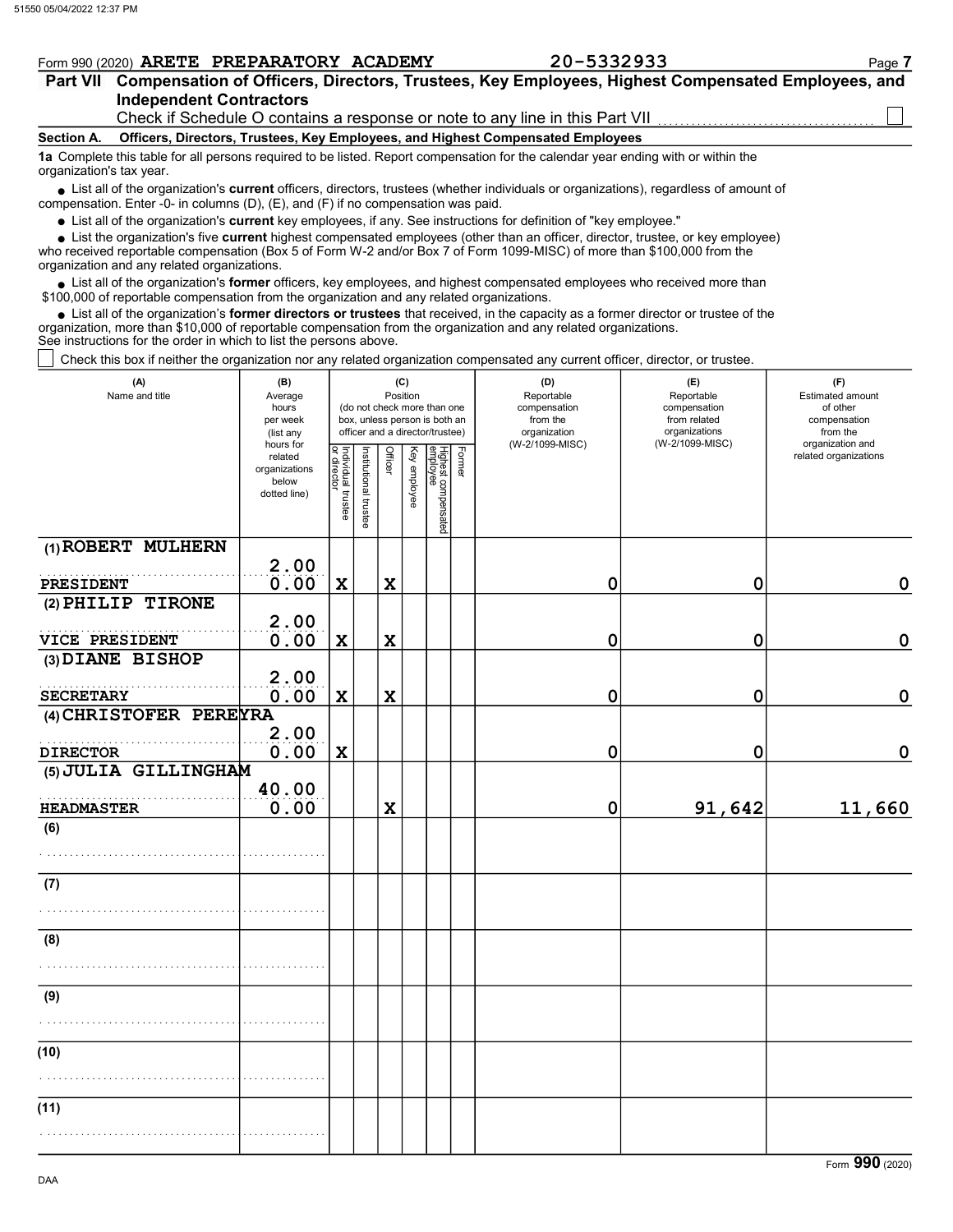|                   | Form 990 (2020) ARETE PREPARATORY ACADEMY                                                                                                                                                                                          |                                                                                           |                                                                                                                                                                                                                      |  |  |  |                                 |  | 20-5332933                                                                       |                                                                                                                                                                                                 |                                                                                                                     | Page 8              |
|-------------------|------------------------------------------------------------------------------------------------------------------------------------------------------------------------------------------------------------------------------------|-------------------------------------------------------------------------------------------|----------------------------------------------------------------------------------------------------------------------------------------------------------------------------------------------------------------------|--|--|--|---------------------------------|--|----------------------------------------------------------------------------------|-------------------------------------------------------------------------------------------------------------------------------------------------------------------------------------------------|---------------------------------------------------------------------------------------------------------------------|---------------------|
|                   | <b>Part VII</b><br>(A)<br>Name and title                                                                                                                                                                                           | (B)<br>Average<br>hours<br>per week<br>(list any<br>hours for<br>related<br>organizations | (C)<br>Position<br>(do not check more than one<br>box, unless person is both an<br>officer and a director/trustee)<br>Former<br>Individual trustee<br>or director<br>Institutional truste<br>Officer<br>Key employee |  |  |  |                                 |  | (D)<br>Reportable<br>compensation<br>from the<br>organization<br>(W-2/1099-MISC) | Section A. Officers, Directors, Trustees, Key Employees, and Highest Compensated Employees (continued)<br>(E)<br>Reportable<br>compensation<br>from related<br>organizations<br>(W-2/1099-MISC) | (F)<br><b>Estimated amount</b><br>of other<br>compensation<br>from the<br>organization and<br>related organizations |                     |
|                   |                                                                                                                                                                                                                                    | below<br>dotted line)                                                                     |                                                                                                                                                                                                                      |  |  |  | Highest compensated<br>employee |  |                                                                                  |                                                                                                                                                                                                 |                                                                                                                     |                     |
|                   |                                                                                                                                                                                                                                    |                                                                                           |                                                                                                                                                                                                                      |  |  |  |                                 |  |                                                                                  |                                                                                                                                                                                                 |                                                                                                                     |                     |
|                   |                                                                                                                                                                                                                                    |                                                                                           |                                                                                                                                                                                                                      |  |  |  |                                 |  |                                                                                  |                                                                                                                                                                                                 |                                                                                                                     |                     |
|                   |                                                                                                                                                                                                                                    |                                                                                           |                                                                                                                                                                                                                      |  |  |  |                                 |  |                                                                                  |                                                                                                                                                                                                 |                                                                                                                     |                     |
|                   |                                                                                                                                                                                                                                    |                                                                                           |                                                                                                                                                                                                                      |  |  |  |                                 |  |                                                                                  |                                                                                                                                                                                                 |                                                                                                                     |                     |
|                   |                                                                                                                                                                                                                                    |                                                                                           |                                                                                                                                                                                                                      |  |  |  |                                 |  |                                                                                  |                                                                                                                                                                                                 |                                                                                                                     |                     |
|                   |                                                                                                                                                                                                                                    |                                                                                           |                                                                                                                                                                                                                      |  |  |  |                                 |  |                                                                                  |                                                                                                                                                                                                 |                                                                                                                     |                     |
|                   |                                                                                                                                                                                                                                    |                                                                                           |                                                                                                                                                                                                                      |  |  |  |                                 |  |                                                                                  |                                                                                                                                                                                                 |                                                                                                                     |                     |
|                   |                                                                                                                                                                                                                                    |                                                                                           |                                                                                                                                                                                                                      |  |  |  |                                 |  |                                                                                  |                                                                                                                                                                                                 |                                                                                                                     |                     |
|                   | c Total from continuation sheets to Part VII, Section A                                                                                                                                                                            |                                                                                           |                                                                                                                                                                                                                      |  |  |  |                                 |  |                                                                                  | 91,642                                                                                                                                                                                          |                                                                                                                     | 11,660              |
| d<br>$\mathbf{2}$ | Total (add lines 1b and 1c)<br>Total number of individuals (including but not limited to those listed above) who received more than \$100,000 of<br>reportable compensation from the organization $\triangleright$ 0               |                                                                                           |                                                                                                                                                                                                                      |  |  |  |                                 |  |                                                                                  | 91,642                                                                                                                                                                                          |                                                                                                                     | 11,660              |
| 3                 | Did the organization list any former officer, director, trustee, key employee, or highest compensated<br>employee on line 1a? If "Yes," complete Schedule J for such individual                                                    |                                                                                           |                                                                                                                                                                                                                      |  |  |  |                                 |  |                                                                                  |                                                                                                                                                                                                 | 3                                                                                                                   | Yes<br>No<br>X      |
| 4                 | For any individual listed on line 1a, is the sum of reportable compensation and other compensation from the<br>organization and related organizations greater than \$150,000? If "Yes," complete Schedule J for such<br>individual |                                                                                           |                                                                                                                                                                                                                      |  |  |  |                                 |  |                                                                                  |                                                                                                                                                                                                 | 4                                                                                                                   | X                   |
| 5                 | Did any person listed on line 1a receive or accrue compensation from any unrelated organization or individual                                                                                                                      |                                                                                           |                                                                                                                                                                                                                      |  |  |  |                                 |  |                                                                                  |                                                                                                                                                                                                 | 5                                                                                                                   | X                   |
| 1                 | <b>Section B. Independent Contractors</b><br>Complete this table for your five highest compensated independent contractors that received more than \$100,000 of                                                                    |                                                                                           |                                                                                                                                                                                                                      |  |  |  |                                 |  |                                                                                  |                                                                                                                                                                                                 |                                                                                                                     |                     |
|                   | compensation from the organization. Report compensation for the calendar year ending with or within the organization's tax year.                                                                                                   | (A)<br>Name and business address                                                          |                                                                                                                                                                                                                      |  |  |  |                                 |  |                                                                                  | (B)<br>Description of services                                                                                                                                                                  |                                                                                                                     | (C)<br>Compensation |
|                   |                                                                                                                                                                                                                                    |                                                                                           |                                                                                                                                                                                                                      |  |  |  |                                 |  |                                                                                  |                                                                                                                                                                                                 |                                                                                                                     |                     |
|                   |                                                                                                                                                                                                                                    |                                                                                           |                                                                                                                                                                                                                      |  |  |  |                                 |  |                                                                                  |                                                                                                                                                                                                 |                                                                                                                     |                     |
|                   |                                                                                                                                                                                                                                    |                                                                                           |                                                                                                                                                                                                                      |  |  |  |                                 |  |                                                                                  |                                                                                                                                                                                                 |                                                                                                                     |                     |
|                   |                                                                                                                                                                                                                                    |                                                                                           |                                                                                                                                                                                                                      |  |  |  |                                 |  |                                                                                  |                                                                                                                                                                                                 |                                                                                                                     |                     |
| 2                 | Total number of independent contractors (including but not limited to those listed above) who<br>received more than \$100,000 of compensation from the organization ▶                                                              |                                                                                           |                                                                                                                                                                                                                      |  |  |  |                                 |  |                                                                                  | 0                                                                                                                                                                                               |                                                                                                                     |                     |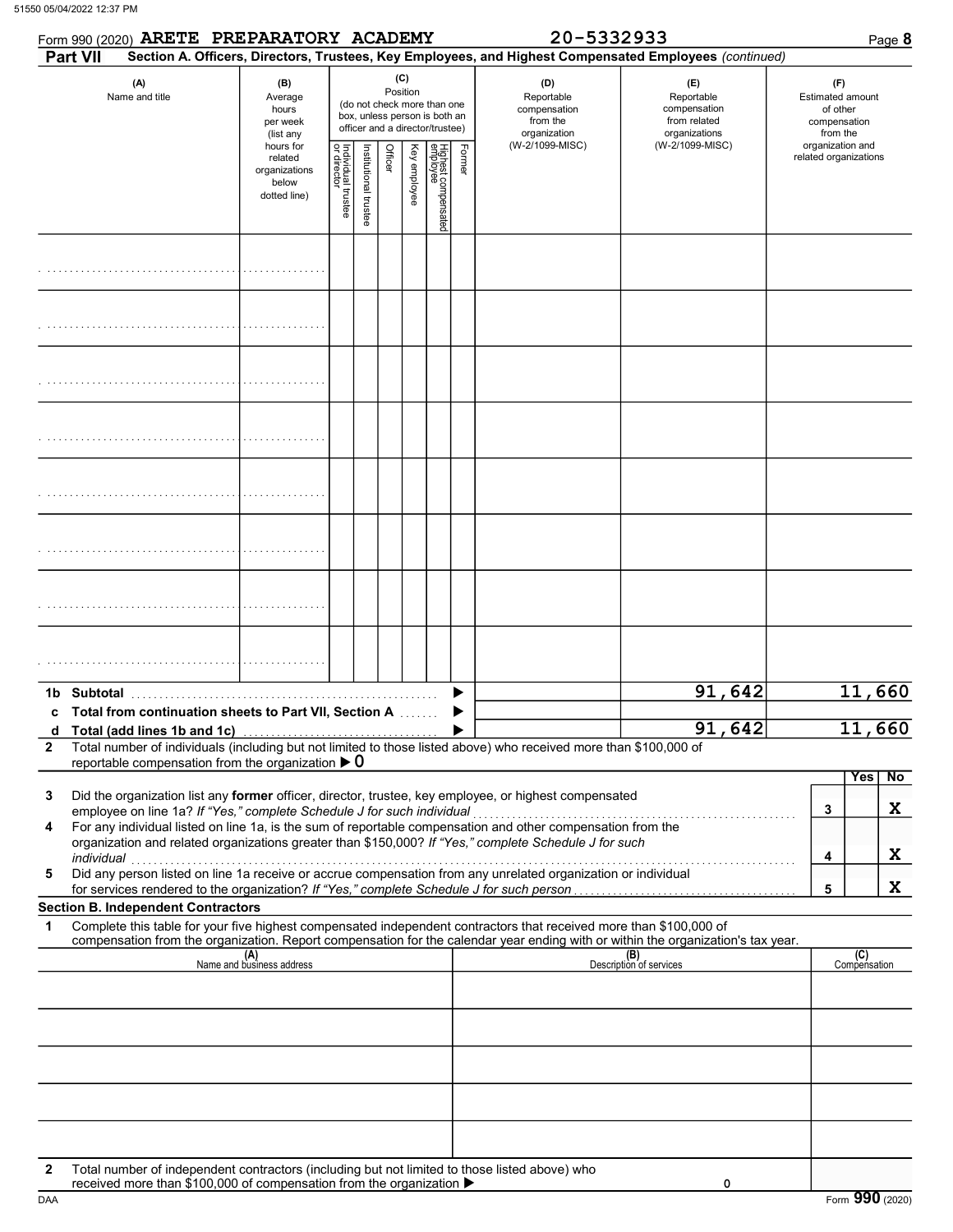## Form 990 (2020) ARETE PREPARATORY ACADEMY 20-5332933

## **Part VIII Statement of Revenue**

|                                                                  |     |                                                                                                                                                                                                                                                                                                                          |    |                                                   |                  |   |                       | Check if Schedule O contains a response or note to any line in this Part VIII |                                              |                                      |                                                               |
|------------------------------------------------------------------|-----|--------------------------------------------------------------------------------------------------------------------------------------------------------------------------------------------------------------------------------------------------------------------------------------------------------------------------|----|---------------------------------------------------|------------------|---|-----------------------|-------------------------------------------------------------------------------|----------------------------------------------|--------------------------------------|---------------------------------------------------------------|
|                                                                  |     |                                                                                                                                                                                                                                                                                                                          |    |                                                   |                  |   |                       | Total revenue                                                                 | (B)<br>Related or exempt<br>function revenue | (C)<br>Unrelated<br>business revenue | (D)<br>Revenue excluded<br>from tax under<br>sections 512-514 |
|                                                                  |     |                                                                                                                                                                                                                                                                                                                          |    |                                                   | 1a               |   |                       |                                                                               |                                              |                                      |                                                               |
| <b>Contributions, Gifts, Grants</b><br>and Other Similar Amounts |     | <b>b</b> Membership dues                                                                                                                                                                                                                                                                                                 |    | .                                                 | 1 <sub>b</sub>   |   |                       |                                                                               |                                              |                                      |                                                               |
|                                                                  |     | c Fundraising events                                                                                                                                                                                                                                                                                                     |    | .                                                 | 1 <sub>c</sub>   |   |                       |                                                                               |                                              |                                      |                                                               |
|                                                                  |     | d Related organizations                                                                                                                                                                                                                                                                                                  |    | <u>.</u>                                          | 1d               |   |                       |                                                                               |                                              |                                      |                                                               |
|                                                                  |     | <b>e</b> Government grants (contributions)                                                                                                                                                                                                                                                                               |    |                                                   | 1e               |   | 491,238               |                                                                               |                                              |                                      |                                                               |
|                                                                  |     | f All other contributions, gifts, grants,                                                                                                                                                                                                                                                                                |    |                                                   |                  |   |                       |                                                                               |                                              |                                      |                                                               |
|                                                                  |     | and similar amounts not included above                                                                                                                                                                                                                                                                                   |    |                                                   | 1f               |   | 396,885               |                                                                               |                                              |                                      |                                                               |
|                                                                  |     | <b>g</b> Noncash contributions included in lines 1a-1f                                                                                                                                                                                                                                                                   |    |                                                   | 1g $\frac{1}{3}$ |   |                       |                                                                               |                                              |                                      |                                                               |
|                                                                  |     |                                                                                                                                                                                                                                                                                                                          |    |                                                   |                  |   | $\blacktriangleright$ | 888,123                                                                       |                                              |                                      |                                                               |
|                                                                  |     |                                                                                                                                                                                                                                                                                                                          |    |                                                   |                  |   | <b>Business Code</b>  |                                                                               |                                              |                                      |                                                               |
|                                                                  | 2a  | STATE EQUALIZATION                                                                                                                                                                                                                                                                                                       |    |                                                   |                  |   | 611710                | 4,045,868                                                                     | 4,045,868                                    |                                      |                                                               |
| Program Service<br>Revenue                                       | b   | CLASSROOM SITE FUNDS                                                                                                                                                                                                                                                                                                     |    |                                                   |                  | . | 611710                | 287,051                                                                       | 287,051                                      |                                      |                                                               |
|                                                                  |     |                                                                                                                                                                                                                                                                                                                          |    | CO-CURRICULAR ACTIVITIES                          |                  | . | 611710                | 133,241                                                                       | 133,241                                      |                                      |                                                               |
|                                                                  |     | PSO REVENUE                                                                                                                                                                                                                                                                                                              |    |                                                   |                  |   | 611710                | 98,652                                                                        | 98,652                                       |                                      |                                                               |
|                                                                  |     |                                                                                                                                                                                                                                                                                                                          |    |                                                   |                  |   |                       |                                                                               |                                              |                                      |                                                               |
|                                                                  |     | f All other program service revenue                                                                                                                                                                                                                                                                                      |    |                                                   |                  |   |                       |                                                                               |                                              |                                      |                                                               |
|                                                                  |     |                                                                                                                                                                                                                                                                                                                          |    |                                                   |                  |   | ▶                     | 4,564,812                                                                     |                                              |                                      |                                                               |
|                                                                  | 3   | Investment income (including dividends, interest, and                                                                                                                                                                                                                                                                    |    |                                                   |                  |   |                       |                                                                               |                                              |                                      |                                                               |
|                                                                  |     | other similar amounts)                                                                                                                                                                                                                                                                                                   |    |                                                   |                  |   | ▶                     | 198                                                                           |                                              |                                      | 198                                                           |
|                                                                  | 4   | Income from investment of tax-exempt bond proceeds                                                                                                                                                                                                                                                                       |    |                                                   |                  |   |                       |                                                                               |                                              |                                      |                                                               |
|                                                                  | 5   |                                                                                                                                                                                                                                                                                                                          |    |                                                   |                  |   |                       |                                                                               |                                              |                                      |                                                               |
|                                                                  |     |                                                                                                                                                                                                                                                                                                                          |    | (i) Real                                          |                  |   | (ii) Personal         |                                                                               |                                              |                                      |                                                               |
|                                                                  |     | <b>6a</b> Gross rents                                                                                                                                                                                                                                                                                                    | 6a |                                                   | 14,660           |   |                       |                                                                               |                                              |                                      |                                                               |
|                                                                  | b   | Less: rental expenses                                                                                                                                                                                                                                                                                                    | 6b |                                                   |                  |   |                       |                                                                               |                                              |                                      |                                                               |
|                                                                  |     | <b>C</b> Rental inc. or (loss)                                                                                                                                                                                                                                                                                           | 6c |                                                   | 14,660           |   |                       |                                                                               |                                              |                                      |                                                               |
|                                                                  |     |                                                                                                                                                                                                                                                                                                                          |    |                                                   |                  |   |                       | 14,660                                                                        |                                              |                                      | 14,660                                                        |
|                                                                  |     | <b>7a</b> Gross amount from<br>sales of assets                                                                                                                                                                                                                                                                           |    | (i) Securities                                    |                  |   | (ii) Other            |                                                                               |                                              |                                      |                                                               |
|                                                                  |     | other than inventory                                                                                                                                                                                                                                                                                                     | 7a |                                                   |                  |   |                       |                                                                               |                                              |                                      |                                                               |
|                                                                  |     | <b>b</b> Less: cost or other                                                                                                                                                                                                                                                                                             |    |                                                   |                  |   |                       |                                                                               |                                              |                                      |                                                               |
|                                                                  |     | basis and sales exps.                                                                                                                                                                                                                                                                                                    | 7b |                                                   |                  |   |                       |                                                                               |                                              |                                      |                                                               |
| Other Revenue                                                    |     | c Gain or (loss)                                                                                                                                                                                                                                                                                                         | 7c |                                                   |                  |   |                       |                                                                               |                                              |                                      |                                                               |
|                                                                  |     |                                                                                                                                                                                                                                                                                                                          |    |                                                   |                  |   | ▶                     |                                                                               |                                              |                                      |                                                               |
|                                                                  |     | 8a Gross income from fundraising events                                                                                                                                                                                                                                                                                  |    |                                                   |                  |   |                       |                                                                               |                                              |                                      |                                                               |
|                                                                  |     | (not including $\quad$ , $\quad$ , $\quad$ , $\quad$ , $\quad$ , $\quad$ , $\quad$ , $\quad$ , $\quad$ , $\quad$ , $\quad$ , $\quad$ , $\quad$ , $\quad$ , $\quad$ , $\quad$ , $\quad$ , $\quad$ , $\quad$ , $\quad$ , $\quad$ , $\quad$ , $\quad$ , $\quad$ , $\quad$ , $\quad$ , $\quad$ , $\quad$ , $\quad$ , $\quad$ |    |                                                   |                  |   |                       |                                                                               |                                              |                                      |                                                               |
|                                                                  |     | of contributions reported on line 1c).                                                                                                                                                                                                                                                                                   |    |                                                   |                  |   |                       |                                                                               |                                              |                                      |                                                               |
|                                                                  |     | See Part IV, line 18                                                                                                                                                                                                                                                                                                     |    | <u> 1986 - Johann Stoff, Amerikaansk kanton o</u> | 8a               |   |                       |                                                                               |                                              |                                      |                                                               |
|                                                                  |     | <b>b</b> Less: direct expenses                                                                                                                                                                                                                                                                                           |    |                                                   | 8b               |   |                       |                                                                               |                                              |                                      |                                                               |
|                                                                  |     | c Net income or (loss) from fundraising events                                                                                                                                                                                                                                                                           |    |                                                   |                  |   |                       |                                                                               |                                              |                                      |                                                               |
|                                                                  |     | 9a Gross income from gaming activities.                                                                                                                                                                                                                                                                                  |    |                                                   |                  |   |                       |                                                                               |                                              |                                      |                                                               |
|                                                                  |     | See Part IV, line 19                                                                                                                                                                                                                                                                                                     |    |                                                   | 9a               |   |                       |                                                                               |                                              |                                      |                                                               |
|                                                                  |     | <b>b</b> Less: direct expenses                                                                                                                                                                                                                                                                                           |    |                                                   | 9 <sub>b</sub>   |   |                       |                                                                               |                                              |                                      |                                                               |
|                                                                  |     | c Net income or (loss) from gaming activities                                                                                                                                                                                                                                                                            |    |                                                   |                  |   |                       |                                                                               |                                              |                                      |                                                               |
|                                                                  |     | 10a Gross sales of inventory, less                                                                                                                                                                                                                                                                                       |    |                                                   |                  |   |                       |                                                                               |                                              |                                      |                                                               |
|                                                                  |     | returns and allowances                                                                                                                                                                                                                                                                                                   |    | .                                                 | 10a              |   |                       |                                                                               |                                              |                                      |                                                               |
|                                                                  |     | <b>b</b> Less: cost of goods sold                                                                                                                                                                                                                                                                                        |    |                                                   | 10 <sub>b</sub>  |   |                       |                                                                               |                                              |                                      |                                                               |
|                                                                  |     | c Net income or (loss) from sales of inventory                                                                                                                                                                                                                                                                           |    |                                                   |                  |   |                       |                                                                               |                                              |                                      |                                                               |
|                                                                  |     |                                                                                                                                                                                                                                                                                                                          |    |                                                   |                  |   | <b>Business Code</b>  |                                                                               |                                              |                                      |                                                               |
| Miscellaneous<br>Revenue                                         | 11a | OTHER                                                                                                                                                                                                                                                                                                                    |    |                                                   |                  |   | 611710                | 13,063                                                                        | 13,063                                       |                                      |                                                               |
|                                                                  | b   |                                                                                                                                                                                                                                                                                                                          |    |                                                   |                  |   |                       |                                                                               |                                              |                                      |                                                               |
|                                                                  |     |                                                                                                                                                                                                                                                                                                                          |    |                                                   |                  |   |                       |                                                                               |                                              |                                      |                                                               |
|                                                                  |     |                                                                                                                                                                                                                                                                                                                          |    |                                                   |                  |   |                       |                                                                               |                                              |                                      |                                                               |
|                                                                  |     |                                                                                                                                                                                                                                                                                                                          |    |                                                   |                  |   | ▶                     | 13,063                                                                        |                                              |                                      |                                                               |
|                                                                  |     | 12 Total revenue. See instructions                                                                                                                                                                                                                                                                                       |    |                                                   |                  |   |                       | $\overline{5,480,856}$                                                        | 4,577,875                                    | 0                                    | 14,858                                                        |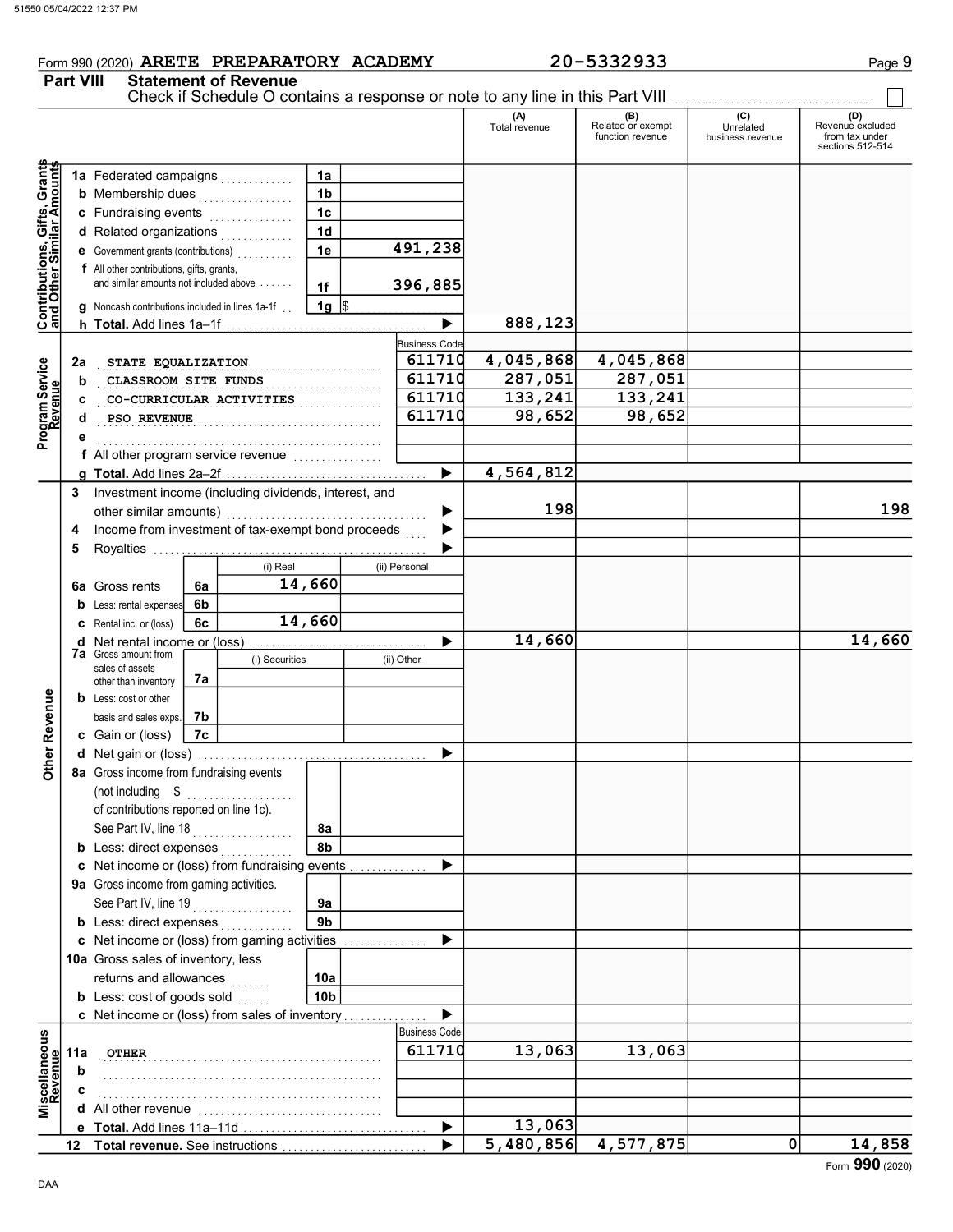#### Part IX Statement of Functional Expenses Form 990 (2020) ARETE PREPARATORY ACADEMY 20-5332933 Section 501(c)(3) and 501(c)(4) organizations must complete all columns. All other organizations must complete column (A). Do not include amounts reported on lines 6b, 7b, 8b, 9b, and 10b of Part VIII. 1 2 3 4 5 6 7 8 9 10 11 **a** Management ............................. b Legal **c** Accounting ................................ **d** Lobbying e Professional fundraising services. See Part IV, line 17 f g Other. (If line 11g amount exceeds 10% of line 25, column **12** Advertising and promotion ................ 13 14 15 16 17 18 19 20 21 22 23  $24$ a b c d e All other expenses . . . . . . . . . . . . . . . . . . . . . . . . 25 Total functional expenses. Add lines 1 through 24e ... 26 Grants and other assistance to domestic organizations and domestic governments. See Part IV, line 21 **.** . . . . . . . Grants and other assistance to domestic individuals. See Part IV, line 22 Grants and other assistance to foreign organizations, foreign governments, and foreign individuals. See Part IV, lines 15 and 16 Benefits paid to or for members . . . . . . . . . . . Compensation of current officers, directors, trustees, and key employees Compensation not included above to disqualified persons (as defined under section 4958(f)(1)) and persons described in section 4958(c)(3)(B) . . . . . Other salaries and wages . . . . . . . . . . . . . . . . . Pension plan accruals and contributions (include section 401(k) and 403(b) employer contributions) Other employee benefits . . . . . . . . . . . . . . . . . . Payroll taxes . . . . . . . . . . . . . . . . . . . . . . . . . . . . . . Fees for services (nonemployees): . . . . . . . . . . . . . . . . . . . . . . . . . . . . . . . . . . . . . Lobbying . . . . . . . . . . . . . . . . . . . . . . . . . . . . . . . . . . Investment management fees . . . . . . . . . . . . Office expenses . . . . . . . . . . . . . . . . . . . . . . . . . . Information technology . . . . . . . . . . . . . . . . . . . . Royalties . . . . . . . . . . . . . . . . . . . . . . . . . . . . . . . . . Occupancy . . . . . . . . . . . . . . . . . . . . . . . . . . . . . . . Travel . . . . . . . . . . . . . . . . . . . . . . . . . . . . . . . . . . . . Payments of travel or entertainment expenses for any federal, state, or local public officials Conferences, conventions, and meetings . Interest . . . . . . . . . . . . . . . . . . . . . . . . . . . . . . . . . . . Payments to affiliates ....................... Depreciation, depletion, and amortization . Insurance . . . . . . . . . . . . . . . . . . . . . . . . . . . . . . . . . Other expenses. Itemize expenses not covered above (List miscellaneous expenses on line 24e. If line 24e amount exceeds 10% of line 25, column (A) amount, list line 24e expenses on Schedule O.) fundraising solicitation. Check here  $\blacktriangleright$  | if organization reported in column (B) joint costs from a combined educational campaign and (A) (B) (C) (D) Total expenses Program service Management and expenses and general expenses (D)<br>Fundraising expenses . . . . . . . . . . . . . . . . . . . . . . . . . . . . . . . . . . . . . . . . . . . REPAIRS AND MAINTENANCE 151,466 130,183 21,283 . . . . . . . . . . . . . . . . . . . . . . . . . . . . . . . . . . . . . . . . . . . . . . . . . . . . . . . . . . . . . . . . . . . . . . . . . . . . . . . . . . . . . . Check if Schedule O contains a response or note to any line in this Part IX Joint costs. Complete this line only if the (A) amount, list line 11g expenses on Schedule O.) . . . . . . 103,302 90,014 9,794 3,494 2,653,730 2,312,383 251,598 89,749 44,196 38,807 5,096 293 465,474 408,722 53,671 3,081 210,945 185,226 24,323 1,396 <u>433,292 363,536 69,756</u><br>6,270 5,110 1,160  $\begin{array}{|c|c|c|}\n 5,110 & \overline{1,160} \\
 \hline\n 8,721 & \overline{1,979}\n \end{array}$  $10,700$ 78,790 64,215 14,575 13,046 9,779 3,267<br>56,008 46,991 9,017  $56,008$ 649,938 558,613 91,325 57,755 49,640 8,115 SUPPLIES 207,868 188,755 19,113 PSO 106,433 89,298 17,135 OTHER 96,282 80,782 15,500 97,999 90,576 4,408 3,015 5,443,494 4,721,351 621,115 101,028

following SOP 98-2 (ASC 958-720)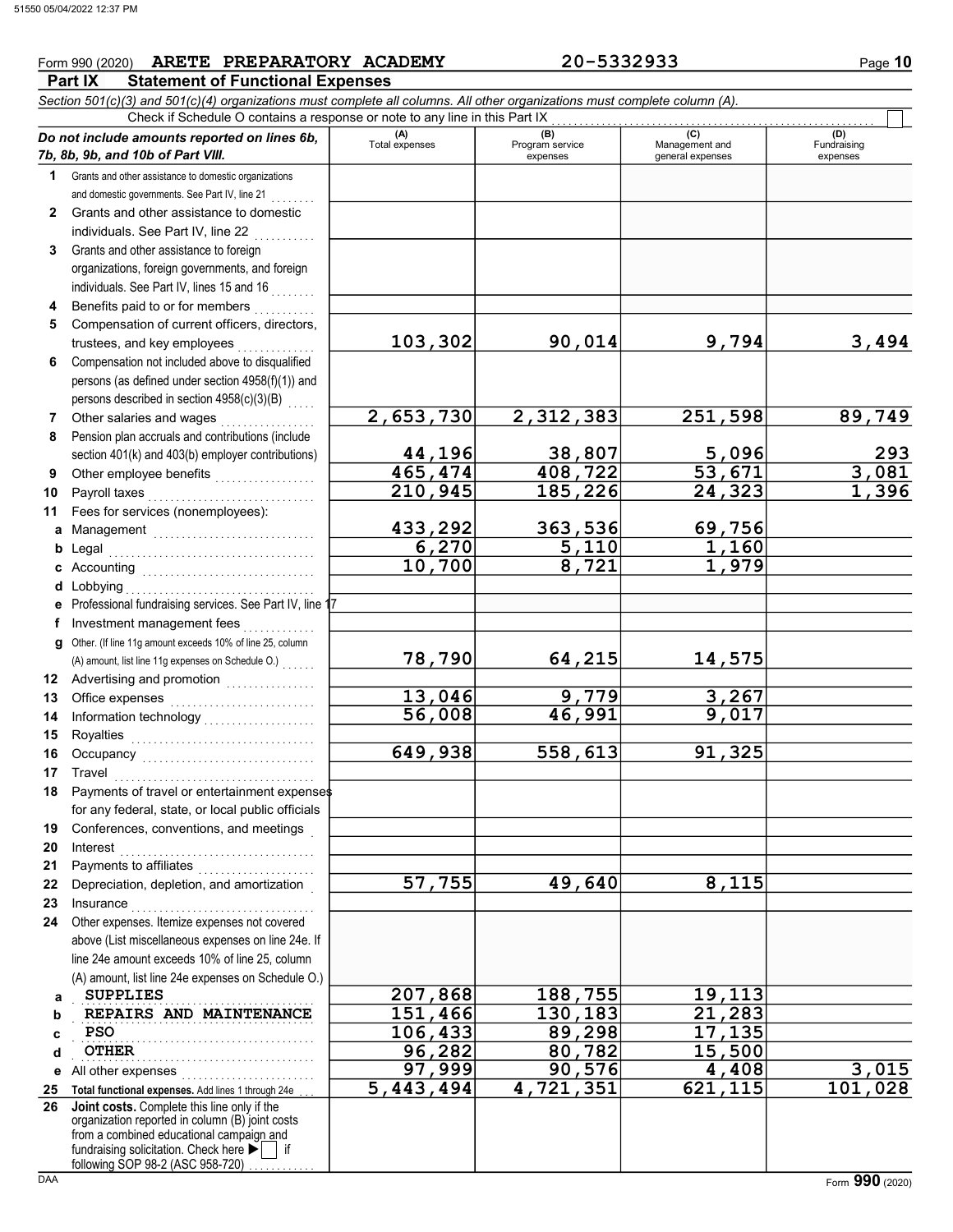**Part X** Balance Sheet

## Form 990 (2020) ARETE PREPARATORY ACADEMY 20-5332933

|                             |    | Check if Schedule O contains a response or note to any line in this Part X                                                                                                                                                          |                 |                                 |                          |                 |                    |
|-----------------------------|----|-------------------------------------------------------------------------------------------------------------------------------------------------------------------------------------------------------------------------------------|-----------------|---------------------------------|--------------------------|-----------------|--------------------|
|                             |    |                                                                                                                                                                                                                                     |                 |                                 | (A)<br>Beginning of year |                 | (B)<br>End of year |
|                             | 1  | Cash-non-interest-bearing                                                                                                                                                                                                           |                 |                                 | 732,556                  | $\mathbf{1}$    | 926,287            |
|                             | 2  |                                                                                                                                                                                                                                     |                 |                                 | 463,062                  | $\overline{2}$  | 502,895            |
|                             | 3  | Pledges and grants receivable, net <b>constructs</b> and a set of the set of the set of the set of the set of the set of the set of the set of the set of the set of the set of the set of the set of the set of the set of the set |                 |                                 |                          | 3               |                    |
|                             | 4  | Accounts receivable, net                                                                                                                                                                                                            | 61,969          | $\overline{\mathbf{4}}$         | 212,433                  |                 |                    |
|                             | 5  | Loans and other receivables from any current or former officer, director,                                                                                                                                                           |                 |                                 |                          |                 |                    |
|                             |    | trustee, key employee, creator or founder, substantial contributor, or 35%                                                                                                                                                          |                 |                                 |                          |                 |                    |
|                             |    | controlled entity or family member of any of these persons                                                                                                                                                                          |                 |                                 |                          | 5               |                    |
|                             | 6  | Loans and other receivables from other disqualified persons (as defined                                                                                                                                                             |                 |                                 |                          |                 |                    |
|                             |    | under section 4958(f)(1)), and persons described in section 4958(c)(3)(B)                                                                                                                                                           |                 |                                 |                          | 6               |                    |
| Assets                      | 7  |                                                                                                                                                                                                                                     |                 |                                 |                          | $\overline{7}$  |                    |
|                             | 8  | Inventories for sale or use                                                                                                                                                                                                         |                 |                                 |                          | 8               |                    |
|                             | 9  | Prepaid expenses and deferred charges                                                                                                                                                                                               |                 |                                 | 83,725                   | 9               | 78,248             |
|                             |    | 10a Land, buildings, and equipment: cost or other                                                                                                                                                                                   |                 |                                 |                          |                 |                    |
|                             |    | basis. Complete Part VI of Schedule D                                                                                                                                                                                               | 10a             |                                 |                          |                 |                    |
|                             | b  | Less: accumulated depreciation<br>.                                                                                                                                                                                                 | 10 <sub>b</sub> | $\frac{455,275}{317,649}$       | 195, 381                 | 10 <sub>c</sub> | 137,626            |
|                             | 11 |                                                                                                                                                                                                                                     |                 |                                 |                          | 11              |                    |
|                             | 12 |                                                                                                                                                                                                                                     |                 |                                 |                          | 12              |                    |
|                             | 13 |                                                                                                                                                                                                                                     |                 |                                 |                          | 13              |                    |
|                             | 14 | Intangible assets                                                                                                                                                                                                                   |                 |                                 |                          | 14              |                    |
|                             | 15 | Other assets. See Part IV, line 11                                                                                                                                                                                                  |                 |                                 | 5,994                    | 15              | 100                |
|                             | 16 |                                                                                                                                                                                                                                     |                 |                                 | 1,542,687                | 16              | 1,857,589          |
|                             | 17 |                                                                                                                                                                                                                                     |                 |                                 | 96,421                   | 17              | 134,590            |
|                             | 18 | Grants payable                                                                                                                                                                                                                      |                 |                                 |                          | 18              |                    |
|                             | 19 | Deferred revenue                                                                                                                                                                                                                    |                 |                                 | 11,754                   | 19              | 13,325             |
|                             | 20 | Tax-exempt bond liabilities                                                                                                                                                                                                         |                 |                                 |                          | 20              |                    |
|                             | 21 | Escrow or custodial account liability. Complete Part IV of Schedule D                                                                                                                                                               |                 | <u> 1999 - Jan Salaman Sala</u> |                          | 21              |                    |
|                             | 22 | Loans and other payables to any current or former officer, director,                                                                                                                                                                |                 |                                 |                          |                 |                    |
| Liabilities                 |    | trustee, key employee, creator or founder, substantial contributor, or 35%                                                                                                                                                          |                 |                                 |                          |                 |                    |
|                             |    | controlled entity or family member of any of these persons                                                                                                                                                                          |                 |                                 |                          | 22              |                    |
|                             | 23 |                                                                                                                                                                                                                                     |                 |                                 |                          | 23              |                    |
|                             | 24 | Unsecured notes and loans payable to unrelated third parties                                                                                                                                                                        |                 | .                               |                          | 24              |                    |
|                             | 25 | Other liabilities (including federal income tax, payables to related third                                                                                                                                                          |                 |                                 |                          |                 |                    |
|                             |    | parties, and other liabilities not included on lines 17-24). Complete Part X                                                                                                                                                        |                 |                                 |                          |                 |                    |
|                             |    |                                                                                                                                                                                                                                     |                 |                                 | $125,826$ 25             |                 | 321,842            |
|                             |    | 26 Total liabilities. Add lines 17 through 25                                                                                                                                                                                       |                 |                                 | $\overline{234,001}$     | 26              | 469,757            |
|                             |    | Organizations that follow FASB ASC 958, check here X                                                                                                                                                                                |                 |                                 |                          |                 |                    |
|                             |    | and complete lines 27, 28, 32, and 33.                                                                                                                                                                                              |                 |                                 |                          |                 |                    |
|                             | 27 | Net assets without donor restrictions                                                                                                                                                                                               |                 |                                 | $1,260,344$ 27           |                 | 1,387,832          |
|                             | 28 | Net assets with donor restrictions                                                                                                                                                                                                  |                 |                                 | 48,342                   | 28              |                    |
|                             |    | Organizations that do not follow FASB ASC 958, check here                                                                                                                                                                           |                 |                                 |                          |                 |                    |
|                             |    | and complete lines 29 through 33.                                                                                                                                                                                                   |                 |                                 |                          |                 |                    |
| Net Assets or Fund Balances | 29 | Capital stock or trust principal, or current funds                                                                                                                                                                                  |                 |                                 |                          | 29              |                    |
|                             | 30 | Paid-in or capital surplus, or land, building, or equipment fund                                                                                                                                                                    |                 |                                 |                          | 30              |                    |
|                             | 31 | Retained earnings, endowment, accumulated income, or other funds                                                                                                                                                                    |                 |                                 |                          | 31              |                    |
|                             | 32 | Total net assets or fund balances                                                                                                                                                                                                   |                 |                                 | 1,308,686                | 32              | 1,387,832          |
|                             | 33 |                                                                                                                                                                                                                                     |                 |                                 | 1,542,687                | 33              | 1,857,589          |

Form 990 (2020)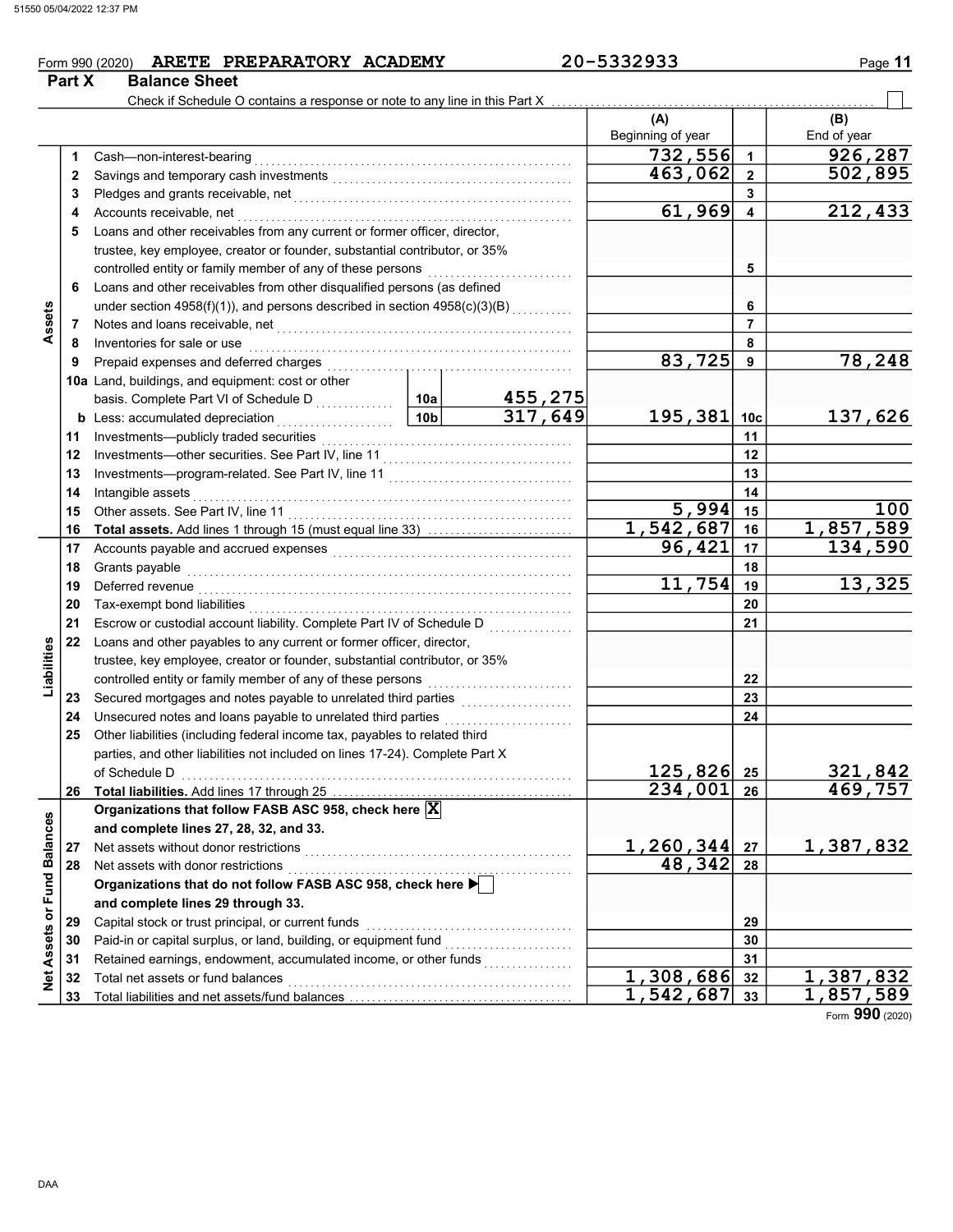| <b>Reconciliation of Net Assets</b><br><b>Part XI</b>                                                                                                                                                                                    |                         |
|------------------------------------------------------------------------------------------------------------------------------------------------------------------------------------------------------------------------------------------|-------------------------|
|                                                                                                                                                                                                                                          |                         |
|                                                                                                                                                                                                                                          |                         |
| 1                                                                                                                                                                                                                                        | 5,480,856               |
| $\overline{2}$<br>$\mathbf{2}$                                                                                                                                                                                                           | 5,443,494               |
| $\overline{3}$<br>Revenue less expenses. Subtract line 2 from line 1<br>3                                                                                                                                                                | 37,362                  |
| $\overline{\mathbf{4}}$<br>4                                                                                                                                                                                                             | 1,308,686               |
| 5<br>Net unrealized gains (losses) on investments<br>5                                                                                                                                                                                   | 41,784                  |
| 6<br>6                                                                                                                                                                                                                                   |                         |
| $\overline{7}$<br>Investment expenses<br>7                                                                                                                                                                                               |                         |
| Prior period adjustments [11, 12] with the contract of the contract of the contract of the contract of the contract of the contract of the contract of the contract of the contract of the contract of the contract of the con<br>8<br>8 |                         |
| Other changes in net assets or fund balances (explain on Schedule O)<br>9<br>9                                                                                                                                                           |                         |
| Net assets or fund balances at end of year. Combine lines 3 through 9 (must equal Part X, line<br>10                                                                                                                                     |                         |
| 10<br>32, column (B))                                                                                                                                                                                                                    | 1,387,832               |
| <b>Financial Statements and Reporting</b><br><b>Part XII</b>                                                                                                                                                                             |                         |
|                                                                                                                                                                                                                                          |                         |
|                                                                                                                                                                                                                                          | <b>Yes</b><br><b>No</b> |
| X<br>Cash<br>Accounting method used to prepare the Form 990:<br>Accrual<br>Other<br>1.                                                                                                                                                   |                         |
| If the organization changed its method of accounting from a prior year or checked "Other," explain in                                                                                                                                    |                         |
| Schedule O.                                                                                                                                                                                                                              |                         |
| 2a Were the organization's financial statements compiled or reviewed by an independent accountant?<br>2a                                                                                                                                 | $\mathbf x$             |
| If "Yes," check a box below to indicate whether the financial statements for the year were compiled or                                                                                                                                   |                         |
| reviewed on a separate basis, consolidated basis, or both:                                                                                                                                                                               |                         |
| Separate basis<br><b>Consolidated basis</b><br>Both consolidated and separate basis                                                                                                                                                      |                         |
| b Were the organization's financial statements audited by an independent accountant?<br>2 <sub>b</sub>                                                                                                                                   | X                       |
| If "Yes," check a box below to indicate whether the financial statements for the year were audited on a                                                                                                                                  |                         |
| separate basis, consolidated basis, or both:                                                                                                                                                                                             |                         |
| $ \mathbf{X} $ Both consolidated and separate basis<br>Consolidated basis<br>Separate basis                                                                                                                                              |                         |
| c If "Yes" to line 2a or 2b, does the organization have a committee that assumes responsibility for oversight of                                                                                                                         |                         |
| the audit, review, or compilation of its financial statements and selection of an independent accountant?<br>2 <sub>c</sub>                                                                                                              | X                       |
| If the organization changed either its oversight process or selection process during the tax year, explain on                                                                                                                            |                         |
| Schedule O.                                                                                                                                                                                                                              |                         |
| 3a As a result of a federal award, was the organization required to undergo an audit or audits as set forth in the                                                                                                                       |                         |
| Single Audit Act and OMB Circular A-133?<br>3a                                                                                                                                                                                           | X                       |
| <b>b</b> If "Yes," did the organization undergo the required audit or audits? If the organization did not undergo the                                                                                                                    |                         |
| required audit or audits, explain why on Schedule O and describe any steps taken to undergo such audits<br>3b                                                                                                                            | ۵۵Λ                     |

Form 990 (2020)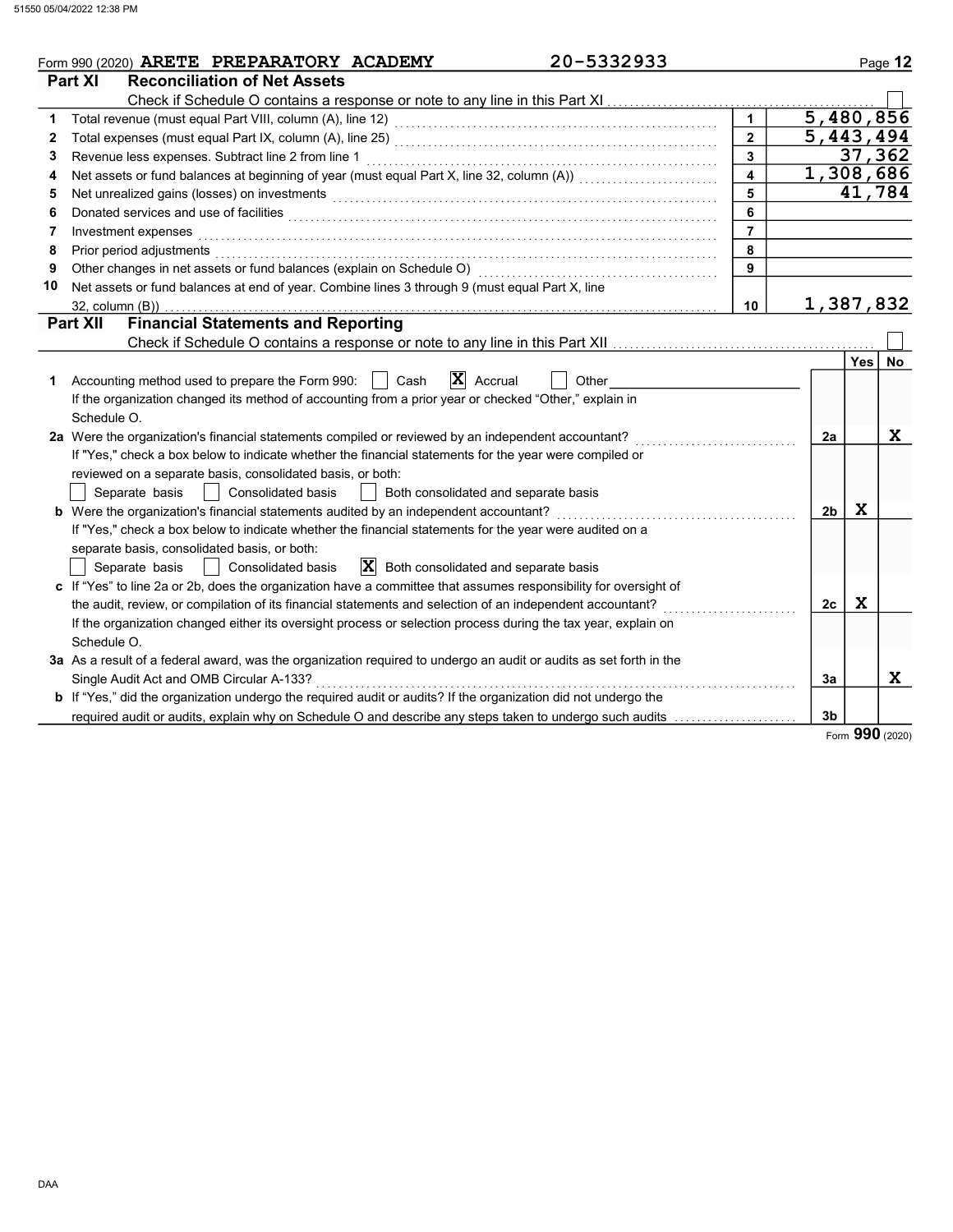51550 05/04/2022 12:38 PM

| <b>SCHEDULE A</b>                     |                                                            | <b>Public Charity Status and Public Support</b>                                                                                                                                                                                                     |                                                      |    |                                        | OMB No. 1545-0047                     |
|---------------------------------------|------------------------------------------------------------|-----------------------------------------------------------------------------------------------------------------------------------------------------------------------------------------------------------------------------------------------------|------------------------------------------------------|----|----------------------------------------|---------------------------------------|
| (Form 990 or 990-EZ)                  |                                                            | Complete if the organization is a section 501(c)(3) organization or a section 4947(a)(1) nonexempt charitable trust.                                                                                                                                |                                                      |    |                                        |                                       |
| Department of the Treasury            |                                                            | Attach to Form 990 or Form 990-EZ.                                                                                                                                                                                                                  | <b>Open to Public</b>                                |    |                                        |                                       |
| Internal Revenue Service              |                                                            | Go to www.irs.gov/Form990 for instructions and the latest information.                                                                                                                                                                              |                                                      |    |                                        | Inspection                            |
| Name of the organization              |                                                            |                                                                                                                                                                                                                                                     |                                                      |    |                                        | <b>Employer identification number</b> |
|                                       |                                                            | ARETE PREPARATORY ACADEMY                                                                                                                                                                                                                           |                                                      |    | 20-5332933                             |                                       |
| Part I                                |                                                            | <b>Reason for Public Charity Status.</b> (All organizations must complete this part.) See instructions.                                                                                                                                             |                                                      |    |                                        |                                       |
|                                       |                                                            | The organization is not a private foundation because it is: (For lines 1 through 12, check only one box.)                                                                                                                                           |                                                      |    |                                        |                                       |
| 1<br>$\mathbf{x}$<br>2                |                                                            | A church, convention of churches, or association of churches described in section 170(b)(1)(A)(i).<br>A school described in section 170(b)(1)(A)(ii). (Attach Schedule E (Form 990 or 990-EZ).)                                                     |                                                      |    |                                        |                                       |
| 3                                     |                                                            | A hospital or a cooperative hospital service organization described in section 170(b)(1)(A)(iii).                                                                                                                                                   |                                                      |    |                                        |                                       |
| 4                                     |                                                            | A medical research organization operated in conjunction with a hospital described in section 170(b)(1)(A)(iii). Enter the hospital's name,                                                                                                          |                                                      |    |                                        |                                       |
| city, and state:                      |                                                            |                                                                                                                                                                                                                                                     |                                                      |    |                                        |                                       |
| 5                                     |                                                            | An organization operated for the benefit of a college or university owned or operated by a governmental unit described in                                                                                                                           |                                                      |    |                                        |                                       |
|                                       | section 170(b)(1)(A)(iv). (Complete Part II.)              |                                                                                                                                                                                                                                                     |                                                      |    |                                        |                                       |
| 6                                     |                                                            | A federal, state, or local government or governmental unit described in section 170(b)(1)(A)(v).                                                                                                                                                    |                                                      |    |                                        |                                       |
| 7                                     | described in section 170(b)(1)(A)(vi). (Complete Part II.) | An organization that normally receives a substantial part of its support from a governmental unit or from the general public                                                                                                                        |                                                      |    |                                        |                                       |
| 8                                     |                                                            | A community trust described in section 170(b)(1)(A)(vi). (Complete Part II.)                                                                                                                                                                        |                                                      |    |                                        |                                       |
| 9                                     |                                                            | An agricultural research organization described in section 170(b)(1)(A)(ix) operated in conjunction with a land-grant college                                                                                                                       |                                                      |    |                                        |                                       |
|                                       |                                                            | or university or a non-land-grant college of agriculture (see instructions). Enter the name, city, and state of the college or                                                                                                                      |                                                      |    |                                        |                                       |
| university:<br>10                     |                                                            | An organization that normally receives: (1) more than 33 1/3% of its support from contributions, membership fees, and gross                                                                                                                         |                                                      |    |                                        |                                       |
|                                       |                                                            | receipts from activities related to its exempt functions, subject to certain exceptions; and (2) no more than 331/3% of its                                                                                                                         |                                                      |    |                                        |                                       |
|                                       |                                                            | support from gross investment income and unrelated business taxable income (less section 511 tax) from businesses                                                                                                                                   |                                                      |    |                                        |                                       |
| 11                                    |                                                            | acquired by the organization after June 30, 1975. See section 509(a)(2). (Complete Part III.)<br>An organization organized and operated exclusively to test for public safety. See section 509(a)(4).                                               |                                                      |    |                                        |                                       |
| 12                                    |                                                            | An organization organized and operated exclusively for the benefit of, to perform the functions of, or to carry out the purposes                                                                                                                    |                                                      |    |                                        |                                       |
|                                       |                                                            | of one or more publicly supported organizations described in section 509(a)(1) or section 509(a)(2). See section 509(a)(3).                                                                                                                         |                                                      |    |                                        |                                       |
|                                       |                                                            | Check the box in lines 12a through 12d that describes the type of supporting organization and complete lines 12e, 12f, and 12g.                                                                                                                     |                                                      |    |                                        |                                       |
| a                                     |                                                            | Type I. A supporting organization operated, supervised, or controlled by its supported organization(s), typically by giving<br>the supported organization(s) the power to regularly appoint or elect a majority of the directors or trustees of the |                                                      |    |                                        |                                       |
|                                       |                                                            | supporting organization. You must complete Part IV, Sections A and B.                                                                                                                                                                               |                                                      |    |                                        |                                       |
| b                                     |                                                            | Type II. A supporting organization supervised or controlled in connection with its supported organization(s), by having                                                                                                                             |                                                      |    |                                        |                                       |
|                                       |                                                            | control or management of the supporting organization vested in the same persons that control or manage the supported                                                                                                                                |                                                      |    |                                        |                                       |
|                                       |                                                            | organization(s). You must complete Part IV, Sections A and C.<br>Type III functionally integrated. A supporting organization operated in connection with, and functionally integrated with,                                                         |                                                      |    |                                        |                                       |
| c                                     |                                                            | its supported organization(s) (see instructions). You must complete Part IV, Sections A, D, and E.                                                                                                                                                  |                                                      |    |                                        |                                       |
| d                                     |                                                            | Type III non-functionally integrated. A supporting organization operated in connection with its supported organization(s)                                                                                                                           |                                                      |    |                                        |                                       |
|                                       |                                                            | that is not functionally integrated. The organization generally must satisfy a distribution requirement and an attentiveness<br>requirement (see instructions). You must complete Part IV, Sections A and D, and Part V.                            |                                                      |    |                                        |                                       |
| е                                     |                                                            | Check this box if the organization received a written determination from the IRS that it is a Type I, Type II, Type III                                                                                                                             |                                                      |    |                                        |                                       |
|                                       |                                                            | functionally integrated, or Type III non-functionally integrated supporting organization.                                                                                                                                                           |                                                      |    |                                        |                                       |
| f                                     | Enter the number of supported organizations                |                                                                                                                                                                                                                                                     |                                                      |    |                                        |                                       |
| g                                     |                                                            | Provide the following information about the supported organization(s).                                                                                                                                                                              |                                                      |    |                                        |                                       |
| (i) Name of supported<br>organization | $(ii)$ EIN                                                 | (iii) Type of organization<br>(described on lines 1-10                                                                                                                                                                                              | (iv) Is the organization<br>listed in your governing |    | (v) Amount of monetary<br>support (see | (vi) Amount of<br>other support (see  |
|                                       |                                                            | above (see instructions))                                                                                                                                                                                                                           | document?                                            |    | instructions)                          | instructions)                         |
|                                       |                                                            |                                                                                                                                                                                                                                                     | Yes                                                  | No |                                        |                                       |
| (A)                                   |                                                            |                                                                                                                                                                                                                                                     |                                                      |    |                                        |                                       |
| (B)                                   |                                                            |                                                                                                                                                                                                                                                     |                                                      |    |                                        |                                       |
|                                       |                                                            |                                                                                                                                                                                                                                                     |                                                      |    |                                        |                                       |
| (C)                                   |                                                            |                                                                                                                                                                                                                                                     |                                                      |    |                                        |                                       |
|                                       |                                                            |                                                                                                                                                                                                                                                     |                                                      |    |                                        |                                       |
| (D)                                   |                                                            |                                                                                                                                                                                                                                                     |                                                      |    |                                        |                                       |
|                                       |                                                            |                                                                                                                                                                                                                                                     |                                                      |    |                                        |                                       |
| (E)                                   |                                                            |                                                                                                                                                                                                                                                     |                                                      |    |                                        |                                       |
| Total                                 |                                                            |                                                                                                                                                                                                                                                     |                                                      |    |                                        |                                       |

For Paperwork Reduction Act Notice, see the Instructions for Form 990 or 990-EZ.

Schedule A (Form 990 or 990-EZ) 2020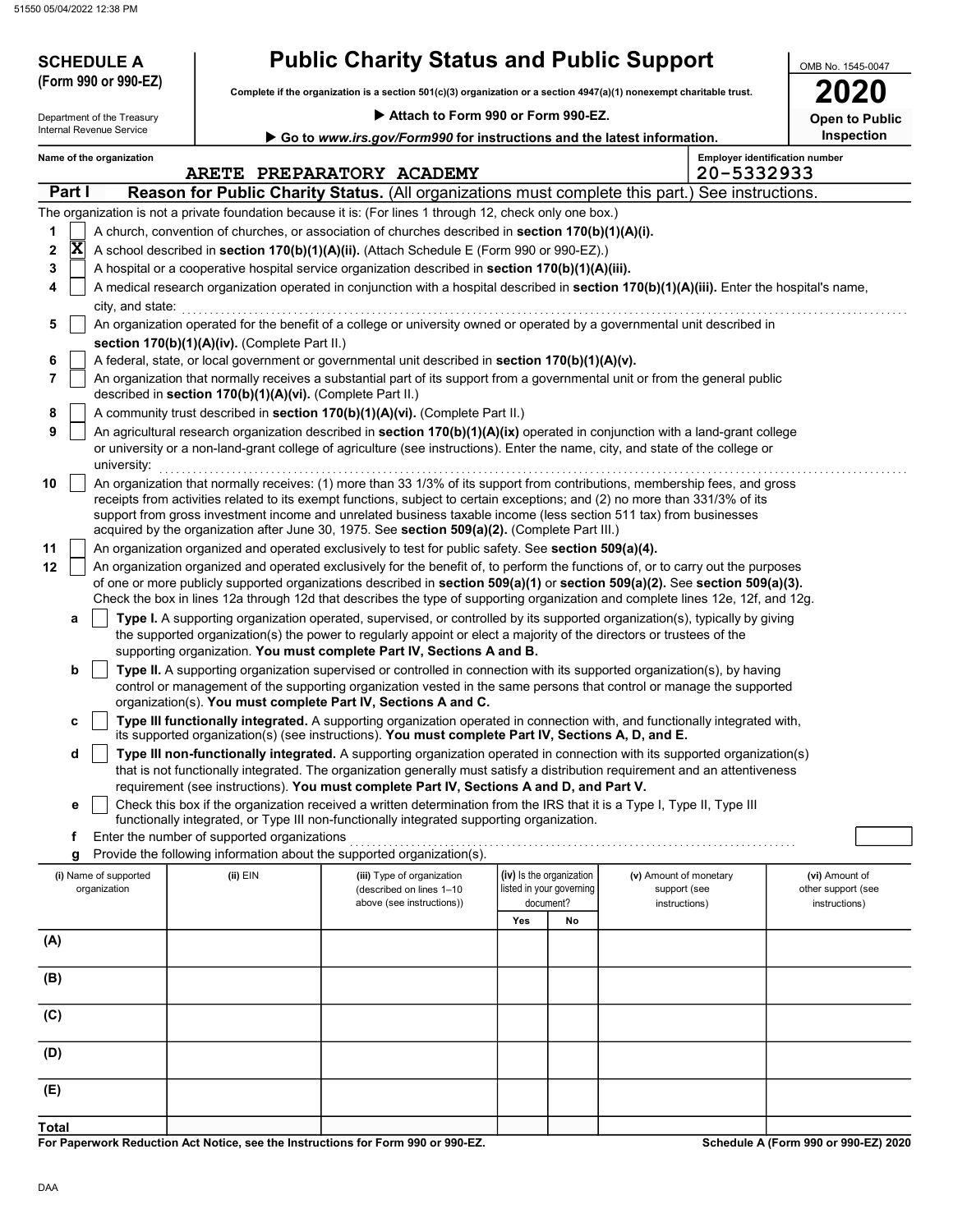|              | Schedule A (Form 990 or 990-EZ) 2020<br>Support Schedule for Organizations Described in Sections 170(b)(1)(A)(iv) and 170(b)(1)(A)(vi)<br>Part II<br>(Complete only if you checked the box on line 5, 7, or 8 of Part I or if the organization failed to qualify under |          | <b>ARETE PREPARATORY ACADEMY</b> |            |            | 20-5332933 | Page 2    |
|--------------|------------------------------------------------------------------------------------------------------------------------------------------------------------------------------------------------------------------------------------------------------------------------|----------|----------------------------------|------------|------------|------------|-----------|
|              | Part III. If the organization fails to qualify under the tests listed below, please complete Part III.)                                                                                                                                                                |          |                                  |            |            |            |           |
|              | <b>Section A. Public Support</b>                                                                                                                                                                                                                                       |          |                                  |            |            |            |           |
|              | Calendar year (or fiscal year beginning in) $\blacktriangleright$                                                                                                                                                                                                      | (a) 2016 | (b) 2017                         | $(c)$ 2018 | $(d)$ 2019 | (e) 2020   | (f) Total |
| 1            | Gifts, grants, contributions, and<br>membership fees received. (Do not<br>include any "unusual grants.")                                                                                                                                                               |          |                                  |            |            |            |           |
| $\mathbf{2}$ | Tax revenues levied for the<br>organization's benefit and either paid<br>to or expended on its behalf                                                                                                                                                                  |          |                                  |            |            |            |           |
| 3            | The value of services or facilities<br>furnished by a governmental unit to the<br>organization without charge                                                                                                                                                          |          |                                  |            |            |            |           |
| 4            | Total. Add lines 1 through 3                                                                                                                                                                                                                                           |          |                                  |            |            |            |           |
| 5            | The portion of total contributions by<br>each person (other than a<br>governmental unit or publicly<br>supported organization) included on<br>line 1 that exceeds 2% of the amount<br>shown on line 11, column (f)<br>.                                                |          |                                  |            |            |            |           |
| 6            | Public support. Subtract line 5 from line 4                                                                                                                                                                                                                            |          |                                  |            |            |            |           |
|              | <b>Section B. Total Support</b><br>Calendar year (or fiscal year beginning in)                                                                                                                                                                                         |          |                                  |            |            |            |           |
|              |                                                                                                                                                                                                                                                                        | (a) 2016 | (b) 2017                         | $(c)$ 2018 | $(d)$ 2019 | (e) 2020   | (f) Total |
| 7<br>8       | Amounts from line 4<br>Gross income from interest, dividends,<br>payments received on securities loans,<br>rents, royalties, and income from<br>similar sources                                                                                                        |          |                                  |            |            |            |           |
| 9            | Net income from unrelated business<br>activities, whether or not the business<br>is regularly carried on                                                                                                                                                               |          |                                  |            |            |            |           |
| 10           | Other income. Do not include gain or<br>loss from the sale of capital assets<br>(Explain in Part VI.)                                                                                                                                                                  |          |                                  |            |            |            |           |
| 11           | Total support. Add lines 7 through 10                                                                                                                                                                                                                                  |          |                                  |            |            |            |           |
| 12           |                                                                                                                                                                                                                                                                        |          |                                  |            |            | 12         |           |
| 13           | First 5 years. If the Form 990 is for the organization's first, second, third, fourth, or fifth tax year as a section 501(c)(3)                                                                                                                                        |          |                                  |            |            |            |           |
|              | organization, check this box and stop here with the content of the content of the content of the content of the content of the content of the content of the content of the content of the content of the content of the conte                                         |          |                                  |            |            |            |           |
|              | <b>Section C. Computation of Public Support Percentage</b>                                                                                                                                                                                                             |          |                                  |            |            |            |           |
| 14           |                                                                                                                                                                                                                                                                        |          |                                  |            |            | 14         | %         |
| 15           | Public support percentage from 2019 Schedule A, Part II, line 14                                                                                                                                                                                                       |          |                                  |            |            | 15         | %         |
| 16a          | 33 1/3% support test-2020. If the organization did not check the box on line 13, and line 14 is 33 1/3% or more, check this                                                                                                                                            |          |                                  |            |            |            |           |
|              | box and stop here. The organization qualifies as a publicly supported organization<br>33 1/3% support test-2019. If the organization did not check a box on line 13 or 16a, and line 15 is 33 1/3% or more, check                                                      |          |                                  |            |            |            |           |
| b            |                                                                                                                                                                                                                                                                        |          |                                  |            |            |            |           |
|              | this box and stop here. The organization qualifies as a publicly supported organization<br>17a 10%-facts-and-circumstances test-2020. If the organization did not check a box on line 13, 16a, or 16b, and line 14 is                                                  |          |                                  |            |            |            |           |
|              | 10% or more, and if the organization meets the "facts-and-circumstances" test, check this box and stop here. Explain in                                                                                                                                                |          |                                  |            |            |            |           |
|              | Part VI how the organization meets the "facts-and-circumstances" test. The organization qualifies as a publicly supported                                                                                                                                              |          |                                  |            |            |            |           |
|              | organization                                                                                                                                                                                                                                                           |          |                                  |            |            |            |           |
| b            | 10%-facts-and-circumstances test-2019. If the organization did not check a box on line 13, 16a, 16b, or 17a, and line                                                                                                                                                  |          |                                  |            |            |            |           |
|              | 15 is 10% or more, and if the organization meets the "facts-and-circumstances" test, check this box and stop here. Explain                                                                                                                                             |          |                                  |            |            |            |           |
|              | in Part VI how the organization meets the "facts-and-circumstances" test. The organization qualifies as a publicly supported                                                                                                                                           |          |                                  |            |            |            |           |
|              | organization                                                                                                                                                                                                                                                           |          |                                  |            |            |            |           |
| 18           | Private foundation. If the organization did not check a box on line 13, 16a, 16b, 17a, or 17b, check this box and see<br><b>instructions</b>                                                                                                                           |          |                                  |            |            |            |           |

Schedule A (Form 990 or 990-EZ) 2020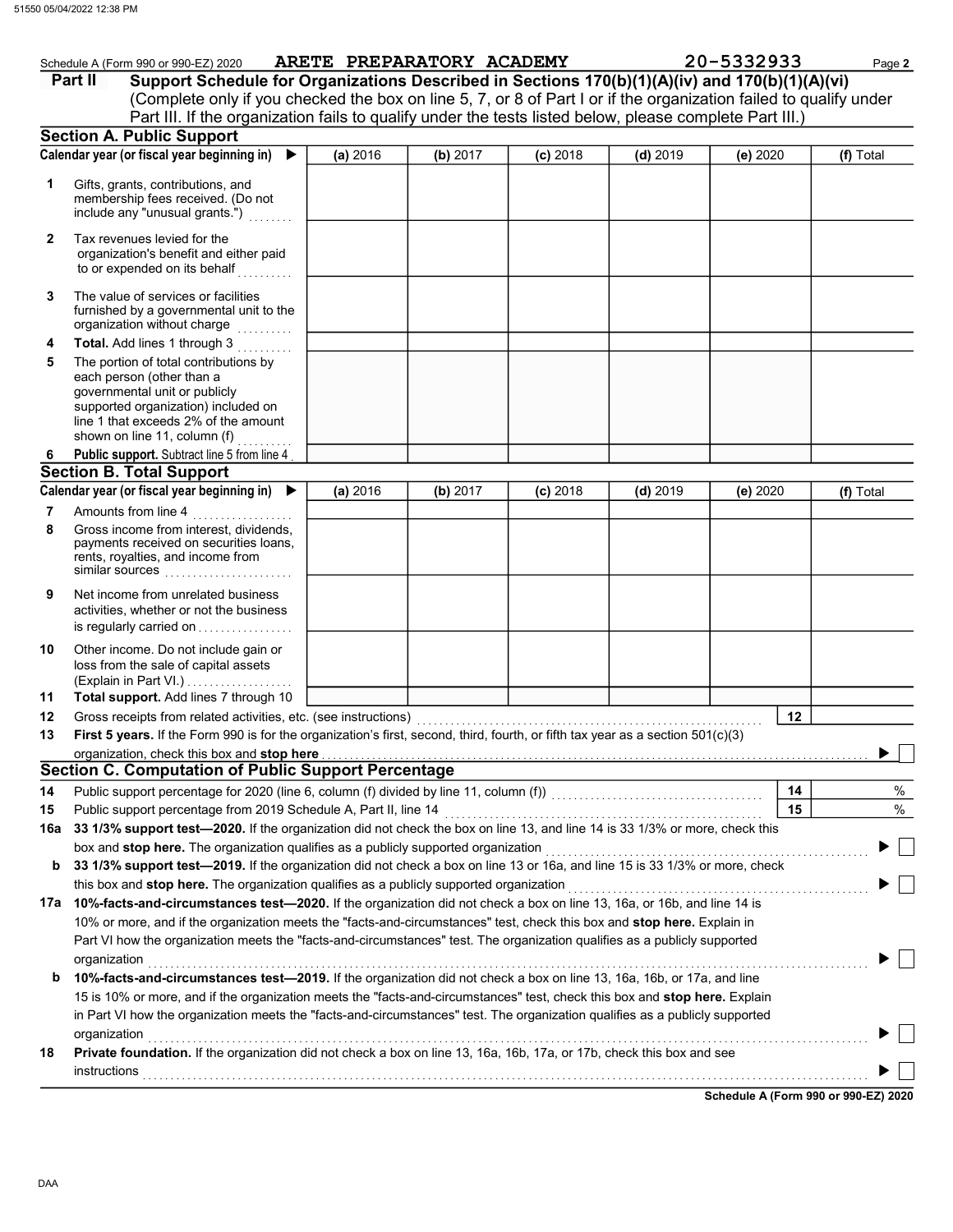|              |                     | Schedule A (Form 990 or 990-EZ) 2020                                                                                                                                                         |          | ARETE PREPARATORY ACADEMY |            |            | 20-5332933 |    | Page 3    |
|--------------|---------------------|----------------------------------------------------------------------------------------------------------------------------------------------------------------------------------------------|----------|---------------------------|------------|------------|------------|----|-----------|
|              | Part III            | Support Schedule for Organizations Described in Section 509(a)(2)<br>(Complete only if you checked the box on line 10 of Part I or if the organization failed to qualify under Part II.      |          |                           |            |            |            |    |           |
|              |                     | If the organization fails to qualify under the tests listed below, please complete Part II.)                                                                                                 |          |                           |            |            |            |    |           |
|              |                     | <b>Section A. Public Support</b>                                                                                                                                                             |          |                           |            |            |            |    |           |
|              |                     | Calendar year (or fiscal year beginning in)<br>▶                                                                                                                                             | (a) 2016 | (b) 2017                  | $(c)$ 2018 | $(d)$ 2019 | (e) 2020   |    | (f) Total |
| 1            |                     | Gifts, grants, contributions, and membership fees<br>received. (Do not include any "unusual grants.")                                                                                        |          |                           |            |            |            |    |           |
| $\mathbf{2}$ |                     | Gross receipts from admissions, merchandise<br>sold or services performed, or facilities<br>furnished in any activity that is related to the<br>organization's tax-exempt purpose            |          |                           |            |            |            |    |           |
| 3            |                     | Gross receipts from activities that are not an<br>unrelated trade or business under section 513                                                                                              |          |                           |            |            |            |    |           |
| 4            |                     | Tax revenues levied for the<br>organization's benefit and either paid<br>to or expended on its behalf<br>in de la cala                                                                       |          |                           |            |            |            |    |           |
| 5            |                     | The value of services or facilities<br>furnished by a governmental unit to the<br>organization without charge                                                                                |          |                           |            |            |            |    |           |
| 6            |                     | Total. Add lines 1 through 5                                                                                                                                                                 |          |                           |            |            |            |    |           |
|              |                     | 7a Amounts included on lines 1, 2, and 3<br>received from disqualified persons                                                                                                               |          |                           |            |            |            |    |           |
| b            |                     | Amounts included on lines 2 and 3<br>received from other than disqualified<br>persons that exceed the greater of \$5,000<br>or 1% of the amount on line 13 for the year                      |          |                           |            |            |            |    |           |
| c            | Add lines 7a and 7b | .                                                                                                                                                                                            |          |                           |            |            |            |    |           |
| 8            |                     | Public support. (Subtract line 7c from                                                                                                                                                       |          |                           |            |            |            |    |           |
|              | line $6.$ )         |                                                                                                                                                                                              |          |                           |            |            |            |    |           |
|              |                     | <b>Section B. Total Support</b>                                                                                                                                                              |          |                           |            |            |            |    |           |
|              |                     | Calendar year (or fiscal year beginning in) ▶                                                                                                                                                | (a) 2016 | (b) 2017                  | $(c)$ 2018 | $(d)$ 2019 | (e) 2020   |    | (f) Total |
| 9            | Amounts from line 6 | . <b>.</b> .                                                                                                                                                                                 |          |                           |            |            |            |    |           |
|              |                     | <b>10a</b> Gross income from interest, dividends,<br>payments received on securities loans, rents,<br>royalties, and income from similar sources                                             |          |                           |            |            |            |    |           |
|              |                     | <b>b</b> Unrelated business taxable income (less<br>section 511 taxes) from businesses<br>acquired after June 30, 1975                                                                       |          |                           |            |            |            |    |           |
| C            |                     | Add lines 10a and 10b                                                                                                                                                                        |          |                           |            |            |            |    |           |
| 11           |                     | Net income from unrelated business<br>activities not included in line 10b, whether<br>or not the business is regularly carried on                                                            |          |                           |            |            |            |    |           |
| 12           |                     | Other income. Do not include gain or<br>loss from the sale of capital assets<br>(Explain in Part VI.)                                                                                        |          |                           |            |            |            |    |           |
| 13           |                     | Total support. (Add lines 9, 10c, 11,<br>and 12.) $\ldots$                                                                                                                                   |          |                           |            |            |            |    |           |
| 14           |                     | First 5 years. If the Form 990 is for the organization's first, second, third, fourth, or fifth tax year as a section 501(c)(3)                                                              |          |                           |            |            |            |    |           |
|              |                     | organization, check this box and stop here                                                                                                                                                   |          |                           |            |            |            |    |           |
|              |                     | <b>Section C. Computation of Public Support Percentage</b>                                                                                                                                   |          |                           |            |            |            |    |           |
| 15           |                     | Public support percentage for 2020 (line 8, column (f), divided by line 13, column (f))<br>Public support percentage for 2020 (line 8, column (f), divided by line 13, column (f))           |          |                           |            |            |            | 15 | %         |
| 16           |                     |                                                                                                                                                                                              |          |                           |            |            |            | 16 | %         |
|              |                     | Section D. Computation of Investment Income Percentage                                                                                                                                       |          |                           |            |            |            |    |           |
| 17           |                     | Investment income percentage for 2020 (line 10c, column (f), divided by line 13, column (f))<br>Investment income percentage for 2020 (line 10c, column (f), divided by line 13, column (f)) |          |                           |            |            |            | 17 | %         |
|              |                     | 18 Investment income percentage from 2019 Schedule A, Part III, line 17                                                                                                                      |          |                           |            |            |            | 18 | $\%$      |

b 33 1/3% support tests-2019. If the organization did not check a box on line 14 or line 19a, and line 16 is more than 33 1/3%, and line 18 is not more than 33 1/3%, check this box and stop here. The organization qualifies as a publicly supported organization ............

20 Private foundation. If the organization did not check a box on line 14, 19a, or 19b, check this box and see instructions . . . . . . . . . . . . . . . . . . . .

Schedule A (Form 990 or 990-EZ) 2020

 $\blacktriangleright$  $\blacktriangleright$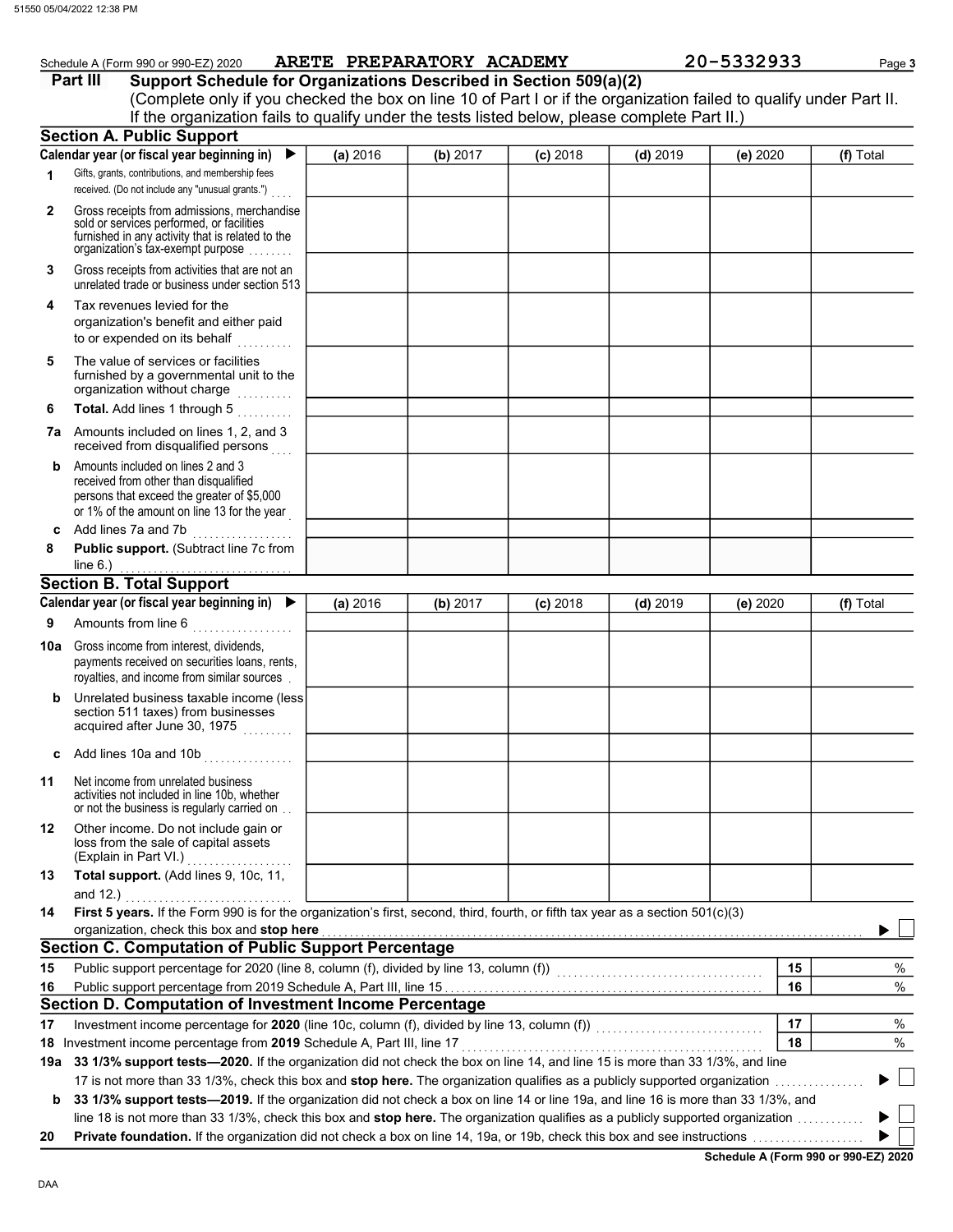|     | ARETE PREPARATORY ACADEMY<br>Schedule A (Form 990 or 990-EZ) 2020                                                                                                                                                               | 20-5332933      |     | Page 4 |
|-----|---------------------------------------------------------------------------------------------------------------------------------------------------------------------------------------------------------------------------------|-----------------|-----|--------|
|     | <b>Supporting Organizations</b><br>Part IV                                                                                                                                                                                      |                 |     |        |
|     | (Complete only if you checked a box in line 12 on Part I. If you checked box 12a, Part I, complete Sections A                                                                                                                   |                 |     |        |
|     | and B. If you checked box 12b, Part I, complete Sections A and C. If you checked box 12c, Part I, complete                                                                                                                      |                 |     |        |
|     | Sections A, D, and E. If you checked box 12d, Part I, complete Sections A and D, and complete Part V.)                                                                                                                          |                 |     |        |
|     | <b>Section A. All Supporting Organizations</b>                                                                                                                                                                                  |                 |     |        |
|     |                                                                                                                                                                                                                                 |                 | Yes | No     |
| 1   | Are all of the organization's supported organizations listed by name in the organization's governing                                                                                                                            |                 |     |        |
|     | documents? If "No," describe in Part VI how the supported organizations are designated. If designated by                                                                                                                        |                 |     |        |
|     | class or purpose, describe the designation. If historic and continuing relationship, explain.                                                                                                                                   | 1               |     |        |
| 2   | Did the organization have any supported organization that does not have an IRS determination of status                                                                                                                          |                 |     |        |
|     | under section 509(a)(1) or (2)? If "Yes," explain in Part VI how the organization determined that the supported                                                                                                                 |                 |     |        |
|     | organization was described in section 509(a)(1) or (2).                                                                                                                                                                         | $\mathbf 2$     |     |        |
| За  | Did the organization have a supported organization described in section 501(c)(4), (5), or (6)? If "Yes," answer                                                                                                                |                 |     |        |
|     | lines 3b and 3c below.                                                                                                                                                                                                          | За              |     |        |
| b   | Did the organization confirm that each supported organization qualified under section 501(c)(4), (5), or (6) and                                                                                                                |                 |     |        |
|     | satisfied the public support tests under section $509(a)(2)$ ? If "Yes," describe in Part VI when and how the                                                                                                                   |                 |     |        |
|     | organization made the determination.                                                                                                                                                                                            | 3b              |     |        |
| c   | Did the organization ensure that all support to such organizations was used exclusively for section 170(c)(2)(B)                                                                                                                |                 |     |        |
|     | purposes? If "Yes," explain in Part VI what controls the organization put in place to ensure such use.                                                                                                                          | 3c              |     |        |
| 4a  | Was any supported organization not organized in the United States ("foreign supported organization")? If                                                                                                                        |                 |     |        |
|     | "Yes," and if you checked 12a or 12b in Part I, answer (b) and (c) below.                                                                                                                                                       | 4a              |     |        |
| b   | Did the organization have ultimate control and discretion in deciding whether to make grants to the foreign                                                                                                                     |                 |     |        |
|     | supported organization? If "Yes," describe in Part VI how the organization had such control and discretion                                                                                                                      |                 |     |        |
|     | despite being controlled or supervised by or in connection with its supported organizations.                                                                                                                                    | 4b              |     |        |
| c   | Did the organization support any foreign supported organization that does not have an IRS determination                                                                                                                         |                 |     |        |
|     | under sections $501(c)(3)$ and $509(a)(1)$ or (2)? If "Yes," explain in Part VI what controls the organization used                                                                                                             |                 |     |        |
|     | to ensure that all support to the foreign supported organization was used exclusively for section $170(c)(2)(B)$                                                                                                                |                 |     |        |
|     | purposes.                                                                                                                                                                                                                       | 4с              |     |        |
| 5a  | Did the organization add, substitute, or remove any supported organizations during the tax year? If "Yes,"                                                                                                                      |                 |     |        |
|     | answer lines 5b and 5c below (if applicable). Also, provide detail in Part VI, including (i) the names and EIN<br>numbers of the supported organizations added, substituted, or removed; (ii) the reasons for each such action; |                 |     |        |
|     | (iii) the authority under the organization's organizing document authorizing such action; and (iv) how the action                                                                                                               |                 |     |        |
|     | was accomplished (such as by amendment to the organizing document).                                                                                                                                                             | 5a              |     |        |
| b   | Type I or Type II only. Was any added or substituted supported organization part of a class already                                                                                                                             |                 |     |        |
|     | designated in the organization's organizing document?                                                                                                                                                                           | 5b              |     |        |
| c   | Substitutions only. Was the substitution the result of an event beyond the organization's control?                                                                                                                              | 5c              |     |        |
| 6   | Did the organization provide support (whether in the form of grants or the provision of services or facilities) to                                                                                                              |                 |     |        |
|     | anyone other than (i) its supported organizations, (ii) individuals that are part of the charitable class benefited                                                                                                             |                 |     |        |
|     | by one or more of its supported organizations, or (iii) other supporting organizations that also support or                                                                                                                     |                 |     |        |
|     | benefit one or more of the filing organization's supported organizations? If "Yes," provide detail in Part VI.                                                                                                                  | 6               |     |        |
| 7   | Did the organization provide a grant, loan, compensation, or other similar payment to a substantial contributor                                                                                                                 |                 |     |        |
|     | (as defined in section $4958(c)(3)(C)$ ), a family member of a substantial contributor, or a 35% controlled entity                                                                                                              |                 |     |        |
|     | with regard to a substantial contributor? If "Yes," complete Part I of Schedule L (Form 990 or 990-EZ).                                                                                                                         | 7               |     |        |
| 8   | Did the organization make a loan to a disqualified person (as defined in section 4958) not described in line 7?                                                                                                                 |                 |     |        |
|     | If "Yes," complete Part I of Schedule L (Form 990 or 990-EZ).                                                                                                                                                                   | 8               |     |        |
| 9а  | Was the organization controlled directly or indirectly at any time during the tax year by one or more                                                                                                                           |                 |     |        |
|     | disqualified persons, as defined in section 4946 (other than foundation managers and organizations                                                                                                                              |                 |     |        |
|     | described in section 509(a)(1) or (2))? If "Yes," provide detail in Part VI.                                                                                                                                                    | 9а              |     |        |
| b   | Did one or more disqualified persons (as defined in line 9a) hold a controlling interest in any entity in which                                                                                                                 |                 |     |        |
|     | the supporting organization had an interest? If "Yes," provide detail in Part VI.                                                                                                                                               | 9b              |     |        |
| c   | Did a disqualified person (as defined in line 9a) have an ownership interest in, or derive any personal benefit                                                                                                                 |                 |     |        |
|     | from, assets in which the supporting organization also had an interest? If "Yes," provide detail in Part VI.                                                                                                                    | 9c              |     |        |
| 10a | Was the organization subject to the excess business holdings rules of section 4943 because of section                                                                                                                           |                 |     |        |
|     | 4943(f) (regarding certain Type II supporting organizations, and all Type III non-functionally integrated                                                                                                                       |                 |     |        |
|     | supporting organizations)? If "Yes," answer line 10b below.                                                                                                                                                                     | 10a             |     |        |
| b   | Did the organization have any excess business holdings in the tax year? (Use Schedule C, Form 4720, to                                                                                                                          |                 |     |        |
|     | determine whether the organization had excess business holdings.)                                                                                                                                                               | 10 <sub>b</sub> |     |        |

Schedule A (Form 990 or 990-EZ) 2020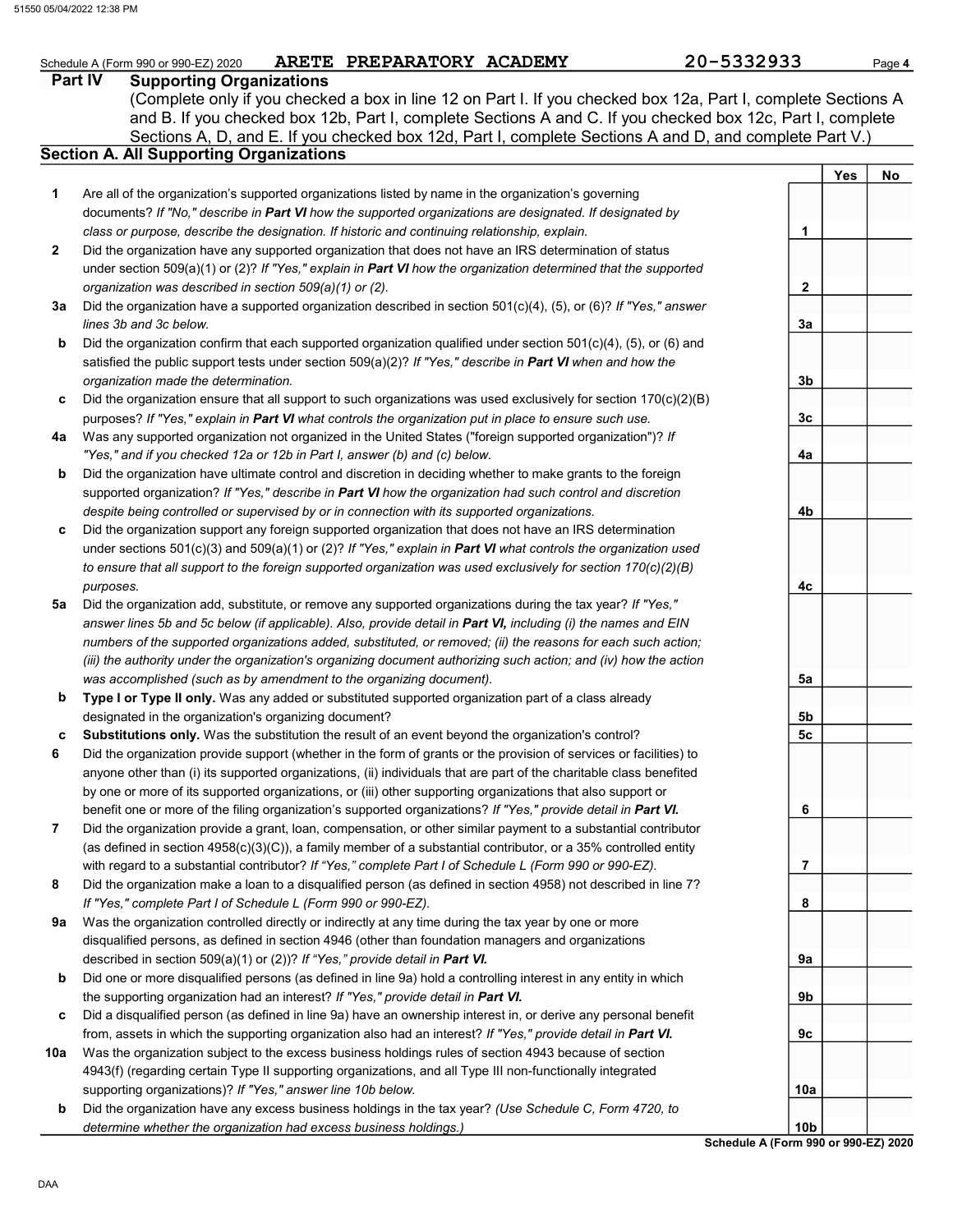### Part IV Supporting Organizations (continued) Schedule A (Form 990 or 990-EZ) 2020 ARETE PREPARATORY ACADEMY  $20-5332933$  Page 5

|    |                                                                                                                      |                 | Yes | No |  |  |  |  |
|----|----------------------------------------------------------------------------------------------------------------------|-----------------|-----|----|--|--|--|--|
| 11 | Has the organization accepted a gift or contribution from any of the following persons?                              |                 |     |    |  |  |  |  |
|    | a A person who directly or indirectly controls, either alone or together with persons described in lines 11b and     |                 |     |    |  |  |  |  |
|    | 11c below, the governing body of a supported organization?                                                           | 11a             |     |    |  |  |  |  |
|    | <b>b</b> A family member of a person described in line 11a above?                                                    | 11 <sub>b</sub> |     |    |  |  |  |  |
|    | c A 35% controlled entity of a person described in line 11a or 11b above? If "Yes" to line 11a, 11b, or 11c, provide |                 |     |    |  |  |  |  |
|    | detail in <b>Part VI.</b>                                                                                            | 11c             |     |    |  |  |  |  |
|    | Section B Tyne I Supporting Organizations                                                                            |                 |     |    |  |  |  |  |

### <u>tion B. Type I Supporting Organization</u>

|                |                                                                                                                                | Yes | No |
|----------------|--------------------------------------------------------------------------------------------------------------------------------|-----|----|
|                | Did the governing body, members of the governing body, officers acting in their official capacity, or membership of one or     |     |    |
|                | more supported organizations have the power to regularly appoint or elect at least a majority of the organization's officers,  |     |    |
|                | directors, or trustees at all times during the tax year? If "No," describe in Part VI how the supported organization(s)        |     |    |
|                | effectively operated, supervised, or controlled the organization's activities. If the organization had more than one supported |     |    |
|                | organization, describe how the powers to appoint and/or remove officers, directors, or trustees were allocated among the       |     |    |
|                | supported organizations and what conditions or restrictions, if any, applied to such powers during the tax year.               |     |    |
| $\overline{2}$ | Did the organization operate for the benefit of any supported organization other than the supported                            |     |    |
|                | organization(s) that operated, supervised, or controlled the supporting organization? If "Yes," explain in Part                |     |    |

VI how providing such benefit carried out the purposes of the supported organization(s) that operated,

#### supervised, or controlled the supporting organization. Section C. Type II Supporting Organizations

|                                                                                                                  |  | <b>N</b> c |
|------------------------------------------------------------------------------------------------------------------|--|------------|
| Were a majority of the organization's directors or trustees during the tax year also a majority of the directors |  |            |
| or trustees of each of the organization's supported organization(s)? If "No," describe in Part VI how control    |  |            |
| or management of the supporting organization was vested in the same persons that controlled or managed           |  |            |
| the supported organization(s).                                                                                   |  |            |

#### Section D. All Type III Supporting Organizations

|                |                                                                                                                        |   | Yes | No |
|----------------|------------------------------------------------------------------------------------------------------------------------|---|-----|----|
| 1              | Did the organization provide to each of its supported organizations, by the last day of the fifth month of the         |   |     |    |
|                | organization's tax year, (i) a written notice describing the type and amount of support provided during the prior tax  |   |     |    |
|                | year, (ii) a copy of the Form 990 that was most recently filed as of the date of notification, and (iii) copies of the |   |     |    |
|                | organization's governing documents in effect on the date of notification, to the extent not previously provided?       |   |     |    |
| $\overline{2}$ | Were any of the organization's officers, directors, or trustees either (i) appointed or elected by the supported       |   |     |    |
|                | organization(s) or (ii) serving on the governing body of a supported organization? If "No," explain in Part VI how     |   |     |    |
|                | the organization maintained a close and continuous working relationship with the supported organization(s).            | 2 |     |    |
| 3              | By reason of the relationship described in line 2, above, did the organization's supported organizations have          |   |     |    |
|                | a significant voice in the organization's investment policies and in directing the use of the organization's           |   |     |    |
|                | income or assets at all times during the tax year? If "Yes," describe in Part VI the role the organization's           |   |     |    |
|                | supported organizations played in this regard.                                                                         | ີ |     |    |

#### Section E. Type III Functionally-Integrated Supporting Organizations

| Check the box next to the method that the organization used to satisfy the Integral Part Test during the year (see instructions). |  |
|-----------------------------------------------------------------------------------------------------------------------------------|--|

- The organization satisfied the Activities Test. Complete line 2 below. a
- The organization is the parent of each of its supported organizations. Complete line 3 below. b

|  |  | c $\ \cdot\ $ The organization supported a governmental entity. Describe in Part VI how you supported a governmental entity (see instructions). |  |  |  |
|--|--|-------------------------------------------------------------------------------------------------------------------------------------------------|--|--|--|
|--|--|-------------------------------------------------------------------------------------------------------------------------------------------------|--|--|--|

- 2 Activities Test. Answer lines 2a and 2b below.
- a Did substantially all of the organization's activities during the tax year directly further the exempt purposes of the supported organization(s) to which the organization was responsive? If "Yes," then in Part VI identify those supported organizations and explain how these activities directly furthered their exempt purposes, how the organization was responsive to those supported organizations, and how the organization determined that these activities constituted substantially all of its activities.
- b Did the activities described in line 2a, above, constitute activities that, but for the organization's involvement, one or more of the organization's supported organization(s) would have been engaged in? If "Yes," explain in Part VI the reasons for the organization's position that its supported organization(s) would have engaged in these activities but for the organization's involvement.
- 3 Parent of Supported Organizations. Answer lines 3a and 3b below.
	- a Did the organization have the power to regularly appoint or elect a majority of the officers, directors, or trustees of each of the supported organizations? If "Yes" or "No," provide details in Part VI.
	- b Did the organization exercise a substantial degree of direction over the policies, programs, and activities of each of its supported organizations? If "Yes," describe in Part VI the role played by the organization in this regard.

Yes No 2a 2b 3a 3b

DAA Schedule A (Form 990 or 990-EZ) 2020

2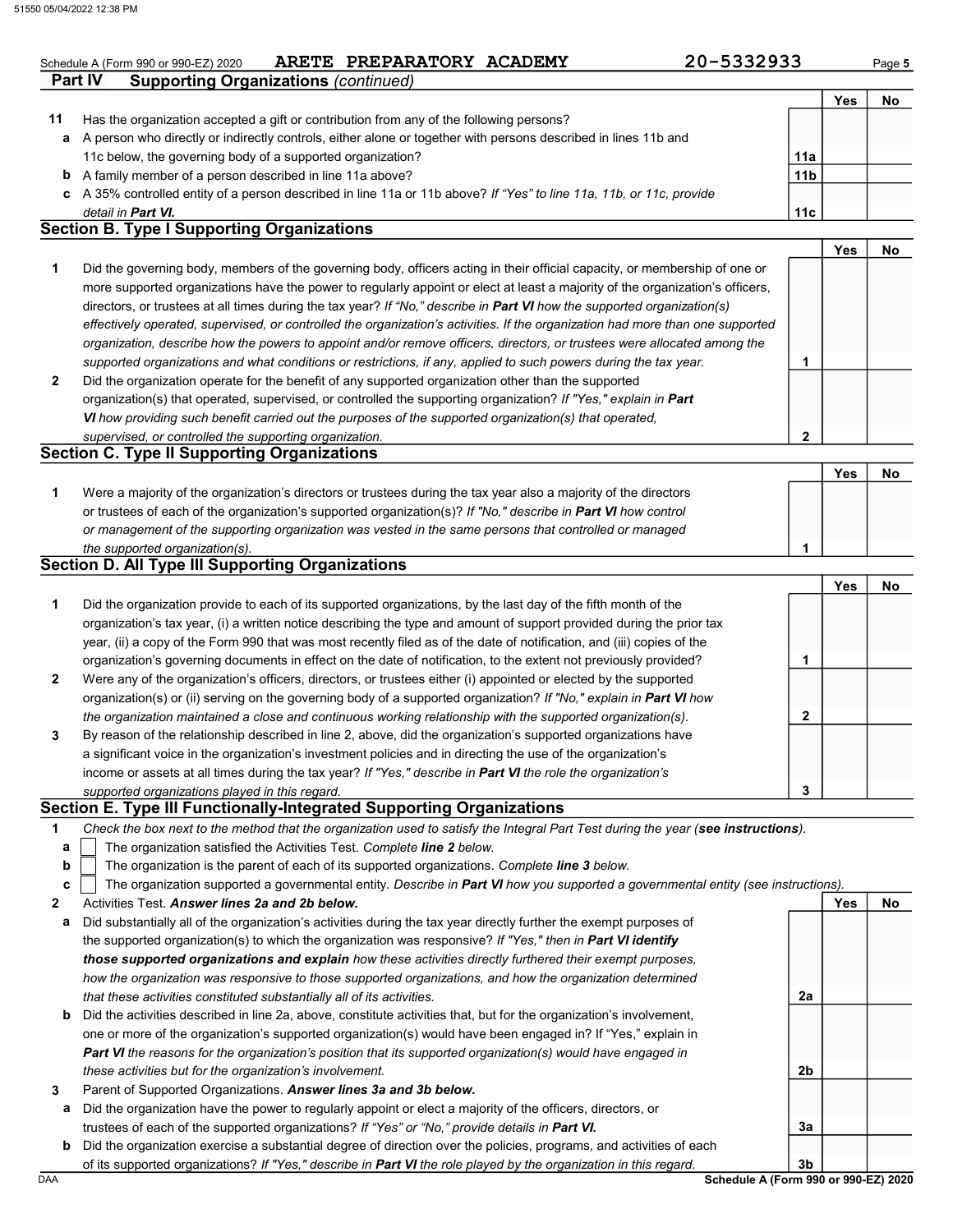|               | ARETE PREPARATORY ACADEMY<br>Schedule A (Form 990 or 990-EZ) 2020                                                                |                  | 20-5332933     | Page 6                         |
|---------------|----------------------------------------------------------------------------------------------------------------------------------|------------------|----------------|--------------------------------|
| <b>Part V</b> | Type III Non-Functionally Integrated 509(a)(3) Supporting Organizations                                                          |                  |                |                                |
| 1             | Check here if the organization satisfied the Integral Part Test as a qualifying trust on Nov. 20, 1970 (explain in Part VI). See |                  |                |                                |
|               | instructions. All other Type III non-functionally integrated supporting organizations must complete Sections A through E.        |                  |                |                                |
|               | Section A - Adjusted Net Income                                                                                                  |                  | (A) Prior Year | (B) Current Year               |
|               |                                                                                                                                  |                  |                | (optional)                     |
| 1             | Net short-term capital gain                                                                                                      | 1                |                |                                |
| $\mathbf{2}$  | Recoveries of prior-year distributions                                                                                           | $\mathbf{2}$     |                |                                |
| 3             | Other gross income (see instructions)                                                                                            | 3                |                |                                |
| 4             | Add lines 1 through 3.                                                                                                           | 4                |                |                                |
| 5             | Depreciation and depletion                                                                                                       | 5                |                |                                |
| 6             | Portion of operating expenses paid or incurred for production or collection of                                                   |                  |                |                                |
|               | gross income or for management, conservation, or maintenance of property                                                         |                  |                |                                |
|               | held for production of income (see instructions)                                                                                 | 6                |                |                                |
| 7             | Other expenses (see instructions)                                                                                                | $\overline{7}$   |                |                                |
| 8             | Adjusted Net Income (subtract lines 5, 6, and 7 from line 4)                                                                     | 8                |                |                                |
|               | Section B – Minimum Asset Amount                                                                                                 |                  | (A) Prior Year | (B) Current Year<br>(optional) |
| 1             | Aggregate fair market value of all non-exempt-use assets (see                                                                    |                  |                |                                |
|               | instructions for short tax year or assets held for part of year):                                                                |                  |                |                                |
|               | a Average monthly value of securities                                                                                            | 1a               |                |                                |
|               | <b>b</b> Average monthly cash balances                                                                                           | 1 <sub>b</sub>   |                |                                |
|               | c Fair market value of other non-exempt-use assets                                                                               | 1 <sub>c</sub>   |                |                                |
|               | d Total (add lines 1a, 1b, and 1c)                                                                                               | 1d               |                |                                |
|               | <b>e</b> Discount claimed for blockage or other factors                                                                          |                  |                |                                |
|               | (explain in detail in <b>Part VI</b> ):                                                                                          |                  |                |                                |
| $\mathbf{2}$  | Acquisition indebtedness applicable to non-exempt-use assets                                                                     | $\mathbf{2}$     |                |                                |
| 3             | Subtract line 2 from line 1d.                                                                                                    | 3                |                |                                |
| 4             | Cash deemed held for exempt use. Enter 0.015 of line 3 (for greater amount,                                                      |                  |                |                                |
|               | see instructions).                                                                                                               | 4                |                |                                |
| 5             | Net value of non-exempt-use assets (subtract line 4 from line 3)                                                                 | 5                |                |                                |
| 6             | Multiply line 5 by 0.035.                                                                                                        | 6                |                |                                |
| 7             | Recoveries of prior-year distributions                                                                                           | $\overline{7}$   |                |                                |
| 8             | Minimum Asset Amount (add line 7 to line 6)                                                                                      | 8                |                |                                |
|               | Section C - Distributable Amount                                                                                                 |                  |                | <b>Current Year</b>            |
| 1             | Adjusted net income for prior year (from Section A, line 8, column A)                                                            | 1                |                |                                |
| $\mathbf{2}$  | Enter 0.85 of line 1.                                                                                                            | $\boldsymbol{2}$ |                |                                |
| 3             | Minimum asset amount for prior year (from Section B, line 8, column A)                                                           | 3                |                |                                |
| 4             | Enter greater of line 2 or line 3.                                                                                               | 4                |                |                                |
| 5             | Income tax imposed in prior year                                                                                                 | 5                |                |                                |
| 6             | <b>Distributable Amount.</b> Subtract line 5 from line 4, unless subject to                                                      |                  |                |                                |
|               | emergency temporary reduction (see instructions).                                                                                | 6                |                |                                |
| ۰.            |                                                                                                                                  |                  |                |                                |

7 Check here if the current year is the organization's first as a non-functionally integrated Type III supporting organization (see instructions).

Schedule A (Form 990 or 990-EZ) 2020

DAA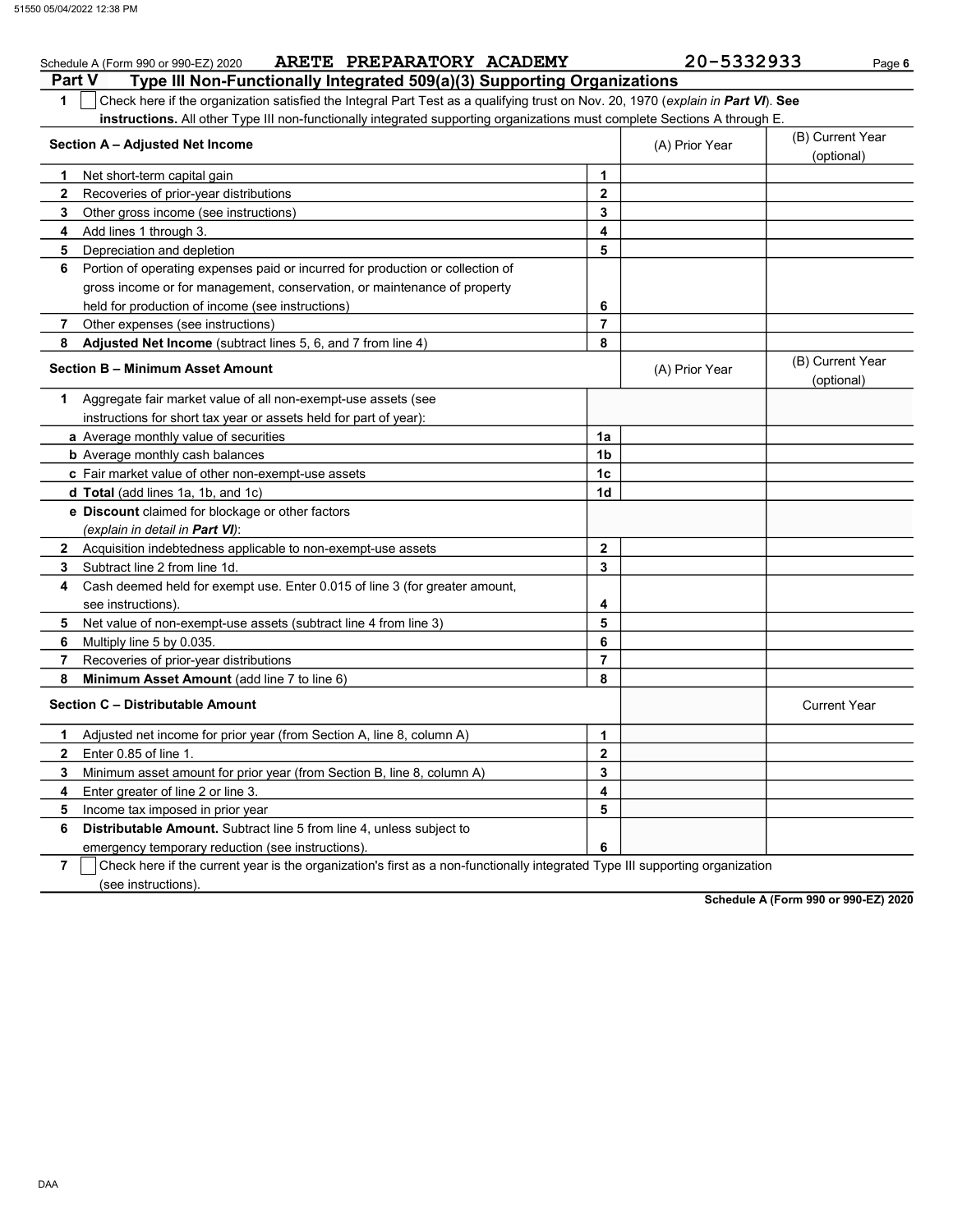#### Schedule A (Form 990 or 990-EZ) 2020 ARETE PREPARATORY ACADEMY 20-5332933 Page 7 Part V Type III Non-Functionally Integrated 509(a)(3) Supporting Organizations (continued) Section D – Distributions Current Year 1 2 3 4 5 6 7 8 9 10 Amounts paid to supported organizations to accomplish exempt purposes Amounts paid to perform activity that directly furthers exempt purposes of supported organizations, in excess of income from activity Administrative expenses paid to accomplish exempt purposes of supported organizations Amounts paid to acquire exempt-use assets Qualified set-aside amounts (prior IRS approval required—provide details in Part VI) Other distributions (describe in Part VI). See instructions. Total annual distributions. Add lines 1 through 6. Distributions to attentive supported organizations to which the organization is responsive (provide details in Part VI). See instructions. Distributable amount for 2020 from Section C, line 6 Line 8 amount divided by line 9 amount Section E – Distribution Allocations (see instructions) Excess Distributions (i) (ii) Underdistributions Pre-2020 (iii) Distributable Amount for 2020 8 7 6 Remaining underdistributions for 2020 Subtract lines 3h 5 4 3 2 1 a From 2015 . . . . . . . . . . . . . . . . . . . . . . . . . . . . . . . b From 2016 . . . . . . . . . . . . . . . . . . . . . . . . . . . . . . . c From 2017 . . . . . . . . . . . . . . . . . . . . . . . . . . . . . . . d From 2018 . . . . . . . . . . . . . . . . . . . . . . . . . . . . . . . . e From 2019 . . . . . . . . . . . . . . . . . . . . . . . . . . . . . . . . f Total of lines 3a through 3e g Applied to underdistributions of prior years h Applied to 2020 distributable amount i Carryover from 2015 not applied (see instructions) j Remainder. Subtract lines 3g, 3h, and 3i from line 3f. a Applied to underdistributions of prior years **b** Applied to 2020 distributable amount c Remainder. Subtract lines 4a and 4b from line 4. a Excess from 2016 ........................ **b** Excess from 2017 ........................ c Excess from 2018 . . . . . . . . . . . . . . . . . . . . . . . . Distributable amount for 2020 from Section C, line 6 Underdistributions, if any, for years prior to 2020 (reasonable cause required–explain in Part VI). See Excess distributions carryover, if any, to 2020 Distributions for 2020 from Section D, line 7: \$ Remaining underdistributions for years prior to 2020, if any. Subtract lines 3g and 4a from line 2. For result greater than zero, explain in Part VI. See instructions. and 4b from line 1. For result greater than zero, explain in Part VI. See instructions. Excess distributions carryover to 2021. Add lines 3j and 4c. Breakdown of line 7: instructions.

Schedule A (Form 990 or 990-EZ) 2020

d Excess from 2019 ......................... e Excess from 2020 . . . . . . . . . . . . . . . . . . . . . . . .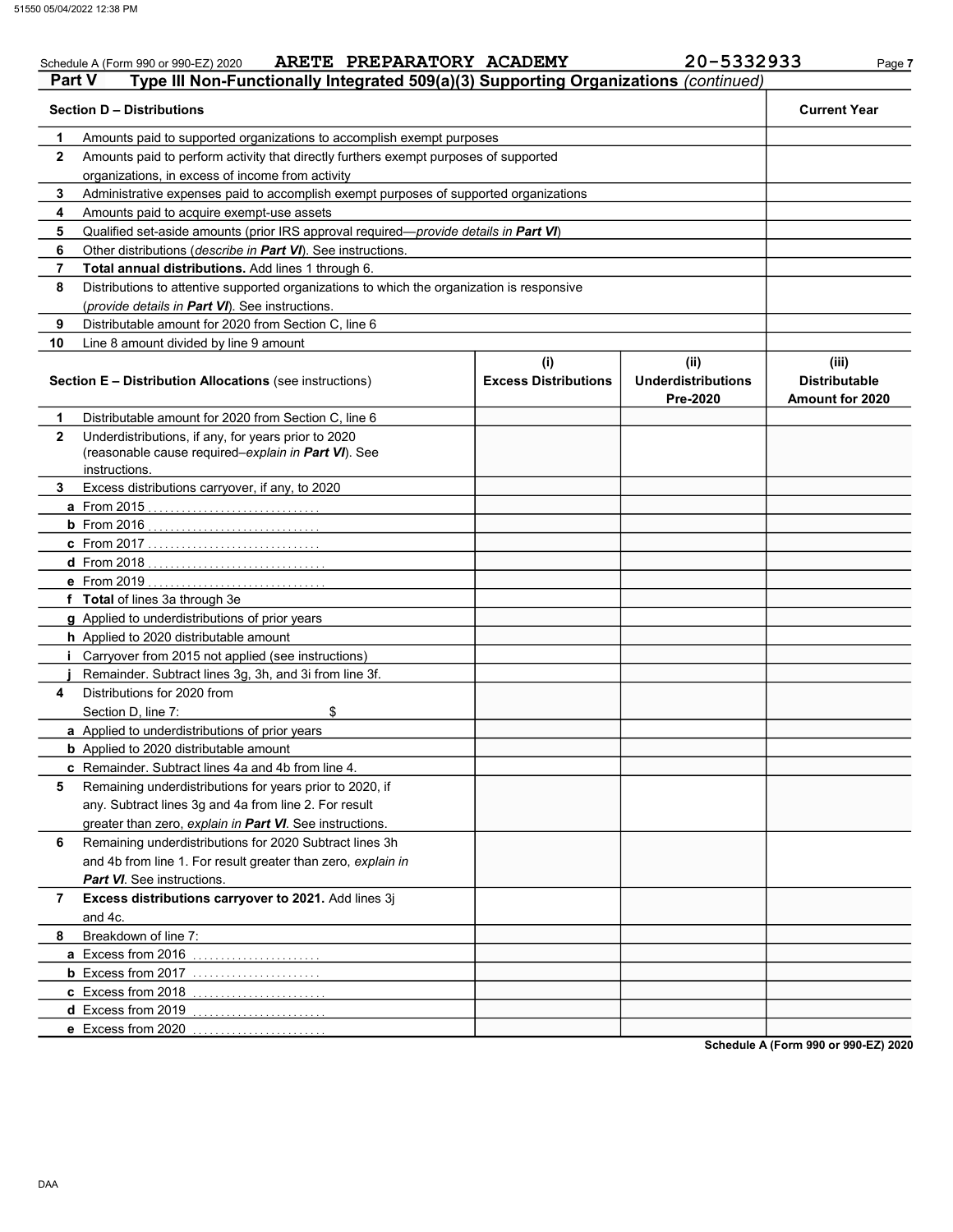|         | Schedule A (Form 990 or 990-EZ) 2020 | ARETE PREPARATORY ACADEMY | 20-5332933                                                                                                                                                                                                                                                                                                                                                                                                                                                                                                                                                                                  | Page 8 |
|---------|--------------------------------------|---------------------------|---------------------------------------------------------------------------------------------------------------------------------------------------------------------------------------------------------------------------------------------------------------------------------------------------------------------------------------------------------------------------------------------------------------------------------------------------------------------------------------------------------------------------------------------------------------------------------------------|--------|
| Part VI |                                      |                           | Supplemental Information. Provide the explanations required by Part II, line 10; Part II, line 17a or 17b; Part<br>III, line 12; Part IV, Section A, lines 1, 2, 3b, 3c, 4b, 4c, 5a, 6, 9a, 9b, 9c, 11a, 11b, and 11c; Part IV, Section<br>B, lines 1 and 2; Part IV, Section C, line 1; Part IV, Section D, lines 2 and 3; Part IV, Section E, lines 1c, 2a, 2b,<br>3a, and 3b; Part V, line 1; Part V, Section B, line 1e; Part V, Section D, lines 5, 6, and 8; and Part V, Section E,<br>lines 2, 5, and 6. Also complete this part for any additional information. (See instructions.) |        |
|         |                                      |                           |                                                                                                                                                                                                                                                                                                                                                                                                                                                                                                                                                                                             |        |
|         |                                      |                           |                                                                                                                                                                                                                                                                                                                                                                                                                                                                                                                                                                                             |        |
|         |                                      |                           |                                                                                                                                                                                                                                                                                                                                                                                                                                                                                                                                                                                             |        |
|         |                                      |                           |                                                                                                                                                                                                                                                                                                                                                                                                                                                                                                                                                                                             |        |
|         |                                      |                           |                                                                                                                                                                                                                                                                                                                                                                                                                                                                                                                                                                                             |        |
|         |                                      |                           |                                                                                                                                                                                                                                                                                                                                                                                                                                                                                                                                                                                             |        |
|         |                                      |                           |                                                                                                                                                                                                                                                                                                                                                                                                                                                                                                                                                                                             |        |
|         |                                      |                           |                                                                                                                                                                                                                                                                                                                                                                                                                                                                                                                                                                                             |        |
|         |                                      |                           |                                                                                                                                                                                                                                                                                                                                                                                                                                                                                                                                                                                             |        |
|         |                                      |                           |                                                                                                                                                                                                                                                                                                                                                                                                                                                                                                                                                                                             |        |
|         |                                      |                           |                                                                                                                                                                                                                                                                                                                                                                                                                                                                                                                                                                                             |        |
|         |                                      |                           |                                                                                                                                                                                                                                                                                                                                                                                                                                                                                                                                                                                             |        |
|         |                                      |                           |                                                                                                                                                                                                                                                                                                                                                                                                                                                                                                                                                                                             |        |
|         |                                      |                           |                                                                                                                                                                                                                                                                                                                                                                                                                                                                                                                                                                                             |        |
|         |                                      |                           |                                                                                                                                                                                                                                                                                                                                                                                                                                                                                                                                                                                             |        |
|         |                                      |                           |                                                                                                                                                                                                                                                                                                                                                                                                                                                                                                                                                                                             |        |
|         |                                      |                           |                                                                                                                                                                                                                                                                                                                                                                                                                                                                                                                                                                                             |        |
|         |                                      |                           |                                                                                                                                                                                                                                                                                                                                                                                                                                                                                                                                                                                             |        |
|         |                                      |                           |                                                                                                                                                                                                                                                                                                                                                                                                                                                                                                                                                                                             |        |
|         |                                      |                           |                                                                                                                                                                                                                                                                                                                                                                                                                                                                                                                                                                                             |        |
|         |                                      |                           |                                                                                                                                                                                                                                                                                                                                                                                                                                                                                                                                                                                             |        |
|         |                                      |                           |                                                                                                                                                                                                                                                                                                                                                                                                                                                                                                                                                                                             |        |
|         |                                      |                           |                                                                                                                                                                                                                                                                                                                                                                                                                                                                                                                                                                                             |        |
|         |                                      |                           |                                                                                                                                                                                                                                                                                                                                                                                                                                                                                                                                                                                             |        |
|         |                                      |                           |                                                                                                                                                                                                                                                                                                                                                                                                                                                                                                                                                                                             |        |
|         |                                      |                           |                                                                                                                                                                                                                                                                                                                                                                                                                                                                                                                                                                                             |        |
|         |                                      |                           |                                                                                                                                                                                                                                                                                                                                                                                                                                                                                                                                                                                             |        |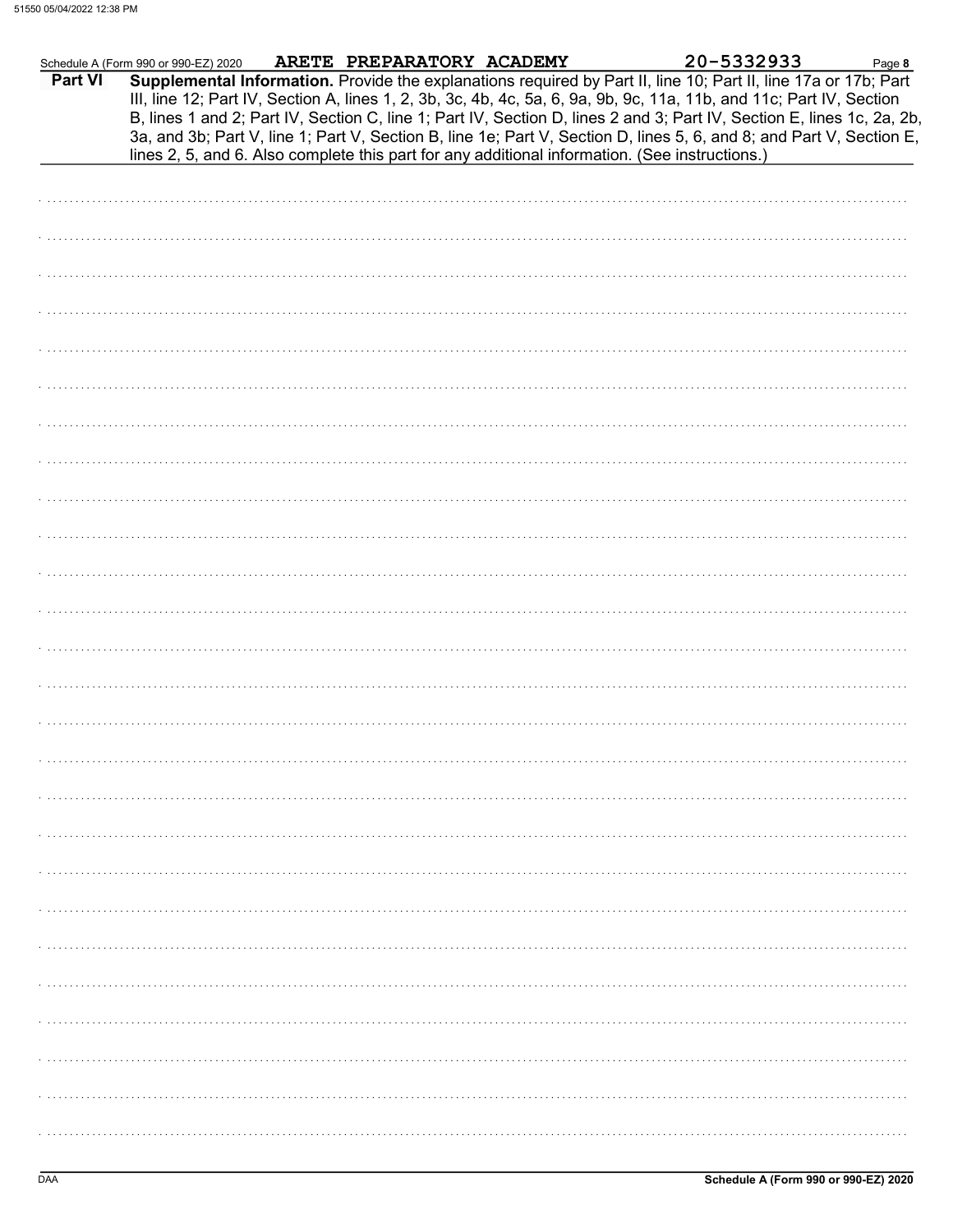## Schedule B<br>
Schedule of Contributors

Attach to Form 990, Form 990-EZ, or Form 990-PF. ▶ Go to www.irs.gov/Form990 for the latest information. OMB No. 1545-0047

2020

Employer identification number

|                                                    | AREIE FREFARAIORI ACADEMI                                                                                                                                                                                                                                                                                                                                                                                                                                                                                                                                                                                                                                       | ZU-JJJZ5JJ |
|----------------------------------------------------|-----------------------------------------------------------------------------------------------------------------------------------------------------------------------------------------------------------------------------------------------------------------------------------------------------------------------------------------------------------------------------------------------------------------------------------------------------------------------------------------------------------------------------------------------------------------------------------------------------------------------------------------------------------------|------------|
| <b>Organization type (check one):</b>              |                                                                                                                                                                                                                                                                                                                                                                                                                                                                                                                                                                                                                                                                 |            |
| Filers of:                                         | Section:                                                                                                                                                                                                                                                                                                                                                                                                                                                                                                                                                                                                                                                        |            |
| Form 990 or 990-EZ                                 | $ {\bf X} $<br>501(c)<br>) (enter number) organization<br>3                                                                                                                                                                                                                                                                                                                                                                                                                                                                                                                                                                                                     |            |
|                                                    | 4947(a)(1) nonexempt charitable trust not treated as a private foundation                                                                                                                                                                                                                                                                                                                                                                                                                                                                                                                                                                                       |            |
|                                                    | 527 political organization                                                                                                                                                                                                                                                                                                                                                                                                                                                                                                                                                                                                                                      |            |
| Form 990-PF                                        | 501(c)(3) exempt private foundation                                                                                                                                                                                                                                                                                                                                                                                                                                                                                                                                                                                                                             |            |
|                                                    | $4947(a)(1)$ nonexempt charitable trust treated as a private foundation                                                                                                                                                                                                                                                                                                                                                                                                                                                                                                                                                                                         |            |
|                                                    | 501(c)(3) taxable private foundation                                                                                                                                                                                                                                                                                                                                                                                                                                                                                                                                                                                                                            |            |
| instructions.                                      | Check if your organization is covered by the General Rule or a Special Rule.<br>Note: Only a section 501(c)(7), (8), or (10) organization can check boxes for both the General Rule and a Special Rule. See                                                                                                                                                                                                                                                                                                                                                                                                                                                     |            |
| <b>General Rule</b>                                |                                                                                                                                                                                                                                                                                                                                                                                                                                                                                                                                                                                                                                                                 |            |
| $\mathbf{x}$<br>contributor's total contributions. | For an organization filing Form 990, 990-EZ, or 990-PF that received, during the year, contributions totaling \$5,000<br>or more (in money or property) from any one contributor. Complete Parts I and II. See instructions for determining a                                                                                                                                                                                                                                                                                                                                                                                                                   |            |
| <b>Special Rules</b>                               |                                                                                                                                                                                                                                                                                                                                                                                                                                                                                                                                                                                                                                                                 |            |
|                                                    | For an organization described in section 501(c)(3) filing Form 990 or 990-EZ that met the 33 <sup>1</sup> /3% support test of the<br>regulations under sections $509(a)(1)$ and $170(b)(1)(A)(vi)$ , that checked Schedule A (Form 990 or 990-EZ), Part II, line<br>13, 16a, or 16b, and that received from any one contributor, during the year, total contributions of the greater of (1)<br>\$5,000; or (2) 2% of the amount on (i) Form 990, Part VIII, line 1h; or (ii) Form 990-EZ, line 1. Complete Parts I and II.                                                                                                                                      |            |
|                                                    | For an organization described in section 501(c)(7), (8), or (10) filing Form 990 or 990-EZ that received from any one<br>contributor, during the year, total contributions of more than \$1,000 exclusively for religious, charitable, scientific,<br>literary, or educational purposes, or for the prevention of cruelty to children or animals. Complete Parts I (entering<br>"N/A" in column (b) instead of the contributor name and address), II, and III.                                                                                                                                                                                                  |            |
|                                                    | For an organization described in section 501(c)(7), (8), or (10) filing Form 990 or 990-EZ that received from any one<br>contributor, during the year, contributions exclusively for religious, charitable, etc., purposes, but no such<br>contributions totaled more than \$1,000. If this box is checked, enter here the total contributions that were received<br>during the year for an exclusively religious, charitable, etc., purpose. Don't complete any of the parts unless the<br>General Rule applies to this organization because it received nonexclusively religious, charitable, etc., contributions<br>totaling \$5,000 or more during the year |            |
|                                                    | Caution: An organization that isn't covered by the General Rule and/or the Special Rules doesn't file Schedule B (Form 990,<br>990-EZ, or 990-PF), but it must answer "No" on Part IV, line 2, of its Form 990; or check the box on line H of its Form 990-EZ or on its<br>Form 990-PF, Part I, line 2, to certify that it doesn't meet the filing requirements of Schedule B (Form 990, 990-EZ, or 990-PF).                                                                                                                                                                                                                                                    |            |

For Paperwork Reduction Act Notice, see the instructions for Form 990, 990-EZ, or 990-PF.

(Form 990, 990-EZ,

## ARETE PREPARATORY ACADEMY 20-5332933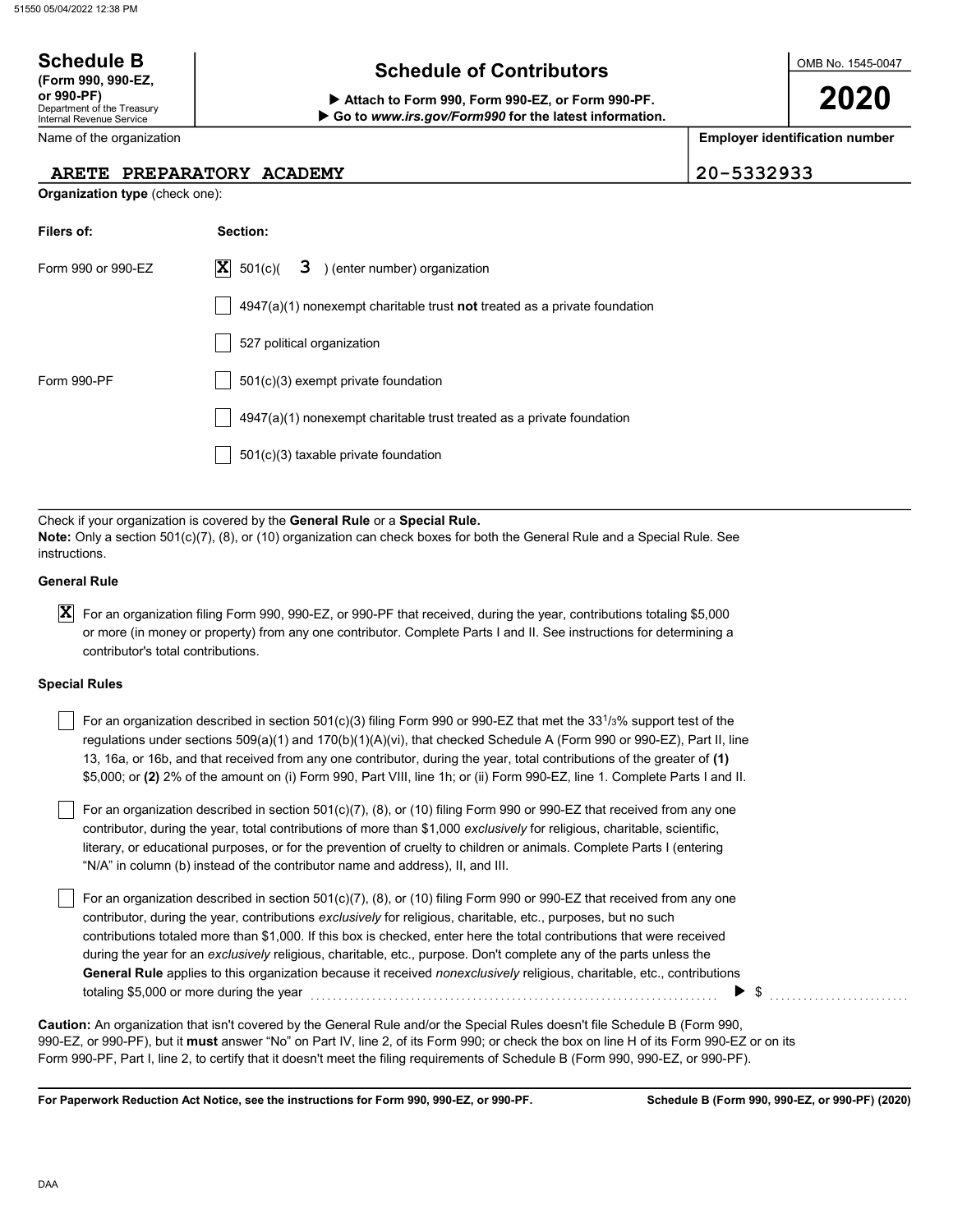|                      | Schedule B (Form 990, 990-EZ, or 990-PF) (2020)<br>Name of organization                        |                                   | PAGE 1 OF 1<br>Page 2<br><b>Employer identification number</b>                          |
|----------------------|------------------------------------------------------------------------------------------------|-----------------------------------|-----------------------------------------------------------------------------------------|
|                      | ARETE PREPARATORY ACADEMY                                                                      |                                   | 20-5332933                                                                              |
| Part I               | Contributors (see instructions). Use duplicate copies of Part I if additional space is needed. |                                   |                                                                                         |
| (a)<br>No.           | (b)<br>Name, address, and ZIP + 4                                                              | (c)<br><b>Total contributions</b> | (d)<br>Type of contribution                                                             |
| $\mathbf{1}_{\cdot}$ |                                                                                                | 491,238<br>$\frac{1}{2}$          | X<br>Person<br>Payroll<br>Noncash<br>(Complete Part II for<br>noncash contributions.)   |
| (a)<br>No.           | (b)<br>Name, address, and ZIP + 4                                                              | (c)<br><b>Total contributions</b> | (d)<br>Type of contribution                                                             |
|                      |                                                                                                | \$                                | Person<br>Payroll<br>Noncash<br>(Complete Part II for<br>noncash contributions.)        |
| (a)<br>No.           | (b)<br>Name, address, and ZIP + 4                                                              | (c)<br><b>Total contributions</b> | (d)<br>Type of contribution                                                             |
|                      |                                                                                                | \$                                | Person<br>Payroll<br>Noncash<br>(Complete Part II for<br>noncash contributions.)        |
| (a)<br>No.           | (b)<br>Name, address, and ZIP + 4                                                              | (c)<br><b>Total contributions</b> | (d)<br>Type of contribution                                                             |
|                      |                                                                                                | \$                                | Person<br><b>Payroll</b><br>Noncash<br>(Complete Part II for<br>noncash contributions.) |
| (a)<br>No.           | (b)<br>Name, address, and ZIP + 4                                                              | (c)<br><b>Total contributions</b> | (d)<br>Type of contribution                                                             |
|                      |                                                                                                | \$                                | Person<br>Payroll<br>Noncash<br>(Complete Part II for<br>noncash contributions.)        |
| (a)<br>No.           | (b)<br>Name, address, and ZIP + 4                                                              | (c)<br><b>Total contributions</b> | (d)<br>Type of contribution                                                             |
|                      |                                                                                                | \$                                | Person<br>Payroll<br>Noncash<br>(Complete Part II for<br>noncash contributions.)        |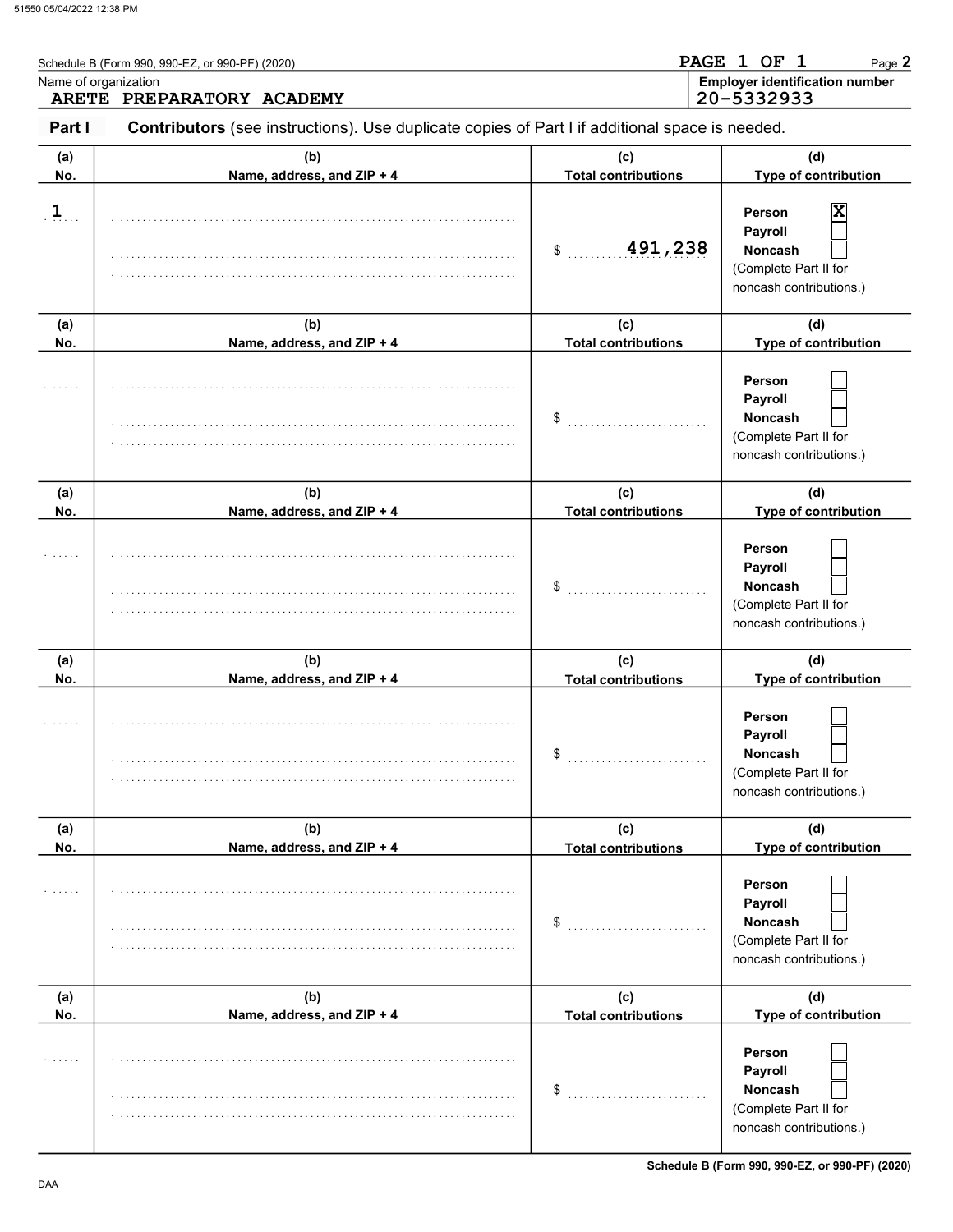SCHEDULE D<br>(Form 990)

Department of the Treasury Internal Revenue Service

## SCHEDULE D | Supplemental Financial Statements

 Attach to Form 990. Part IV, line 6, 7, 8, 9, 10, 11a, 11b, 11c, 11d, 11e, 11f, 12a, or 12b. Complete if the organization answered "Yes" on Form 990,

Go to www.irs.gov/Form990 for instructions and the latest information.

Inspection

2020

**Open to Public** 

OMB No. 1545-0047

|              | Name of the organization       |                                                                                                                                                        |                                                    | <b>Employer identification number</b>                                                                                                                                                                                                                                                                                                                                                              |
|--------------|--------------------------------|--------------------------------------------------------------------------------------------------------------------------------------------------------|----------------------------------------------------|----------------------------------------------------------------------------------------------------------------------------------------------------------------------------------------------------------------------------------------------------------------------------------------------------------------------------------------------------------------------------------------------------|
|              |                                | ARETE PREPARATORY ACADEMY                                                                                                                              |                                                    | 20-5332933                                                                                                                                                                                                                                                                                                                                                                                         |
|              | Part I                         | Organizations Maintaining Donor Advised Funds or Other Similar Funds or Accounts.                                                                      |                                                    |                                                                                                                                                                                                                                                                                                                                                                                                    |
|              |                                | Complete if the organization answered "Yes" on Form 990, Part IV, line 6.                                                                              |                                                    |                                                                                                                                                                                                                                                                                                                                                                                                    |
|              |                                |                                                                                                                                                        | (a) Donor advised funds                            | (b) Funds and other accounts                                                                                                                                                                                                                                                                                                                                                                       |
| 1.           |                                | Total number at end of year                                                                                                                            |                                                    |                                                                                                                                                                                                                                                                                                                                                                                                    |
| 2            |                                | Aggregate value of contributions to (during year)<br>[[[[[[[[[[[[[[[[]]]]]                                                                             |                                                    |                                                                                                                                                                                                                                                                                                                                                                                                    |
| 3            |                                |                                                                                                                                                        |                                                    |                                                                                                                                                                                                                                                                                                                                                                                                    |
| 4            |                                | Aggregate value at end of year                                                                                                                         |                                                    |                                                                                                                                                                                                                                                                                                                                                                                                    |
| 5            |                                | Did the organization inform all donors and donor advisors in writing that the assets held in donor advised                                             |                                                    |                                                                                                                                                                                                                                                                                                                                                                                                    |
|              |                                |                                                                                                                                                        |                                                    | Yes<br>No                                                                                                                                                                                                                                                                                                                                                                                          |
| 6            |                                | Did the organization inform all grantees, donors, and donor advisors in writing that grant funds can be used                                           |                                                    |                                                                                                                                                                                                                                                                                                                                                                                                    |
|              |                                | only for charitable purposes and not for the benefit of the donor or donor advisor, or for any other purpose                                           |                                                    |                                                                                                                                                                                                                                                                                                                                                                                                    |
|              |                                |                                                                                                                                                        |                                                    | Yes<br>No                                                                                                                                                                                                                                                                                                                                                                                          |
|              | Part II                        | <b>Conservation Easements.</b><br>Complete if the organization answered "Yes" on Form 990, Part IV, line 7.                                            |                                                    |                                                                                                                                                                                                                                                                                                                                                                                                    |
| 1            |                                | Purpose(s) of conservation easements held by the organization (check all that apply).                                                                  |                                                    |                                                                                                                                                                                                                                                                                                                                                                                                    |
|              |                                | Preservation of land for public use (for example, recreation or education)                                                                             | Preservation of a historically important land area |                                                                                                                                                                                                                                                                                                                                                                                                    |
|              |                                | Protection of natural habitat                                                                                                                          | Preservation of a certified historic structure     |                                                                                                                                                                                                                                                                                                                                                                                                    |
|              |                                | Preservation of open space                                                                                                                             |                                                    |                                                                                                                                                                                                                                                                                                                                                                                                    |
| $\mathbf{2}$ |                                | Complete lines 2a through 2d if the organization held a qualified conservation contribution in the form of a conservation                              |                                                    |                                                                                                                                                                                                                                                                                                                                                                                                    |
|              |                                | easement on the last day of the tax year.                                                                                                              |                                                    | Held at the End of the Tax Year                                                                                                                                                                                                                                                                                                                                                                    |
| a            |                                | Total number of conservation easements                                                                                                                 |                                                    | 2a                                                                                                                                                                                                                                                                                                                                                                                                 |
| b            |                                |                                                                                                                                                        |                                                    | 2 <sub>b</sub>                                                                                                                                                                                                                                                                                                                                                                                     |
| c            |                                | Number of conservation easements on a certified historic structure included in (a) [[[[[[[[[[[[[[[[[[[[[[[[]]]]]]]                                     |                                                    | 2c                                                                                                                                                                                                                                                                                                                                                                                                 |
| d            |                                | Number of conservation easements included in (c) acquired after 7/25/06, and not on a                                                                  |                                                    |                                                                                                                                                                                                                                                                                                                                                                                                    |
|              |                                | historic structure listed in the National Register                                                                                                     |                                                    | 2d                                                                                                                                                                                                                                                                                                                                                                                                 |
| 3            |                                | Number of conservation easements modified, transferred, released, extinguished, or terminated by the organization during the                           |                                                    |                                                                                                                                                                                                                                                                                                                                                                                                    |
|              | tax year $\blacktriangleright$ |                                                                                                                                                        |                                                    |                                                                                                                                                                                                                                                                                                                                                                                                    |
| 4            |                                | Number of states where property subject to conservation easement is located ▶                                                                          |                                                    |                                                                                                                                                                                                                                                                                                                                                                                                    |
| 5            |                                | Does the organization have a written policy regarding the periodic monitoring, inspection, handling of                                                 |                                                    |                                                                                                                                                                                                                                                                                                                                                                                                    |
|              |                                | violations, and enforcement of the conservation easements it holds?                                                                                    |                                                    | Yes<br>No                                                                                                                                                                                                                                                                                                                                                                                          |
| 6            |                                | Staff and volunteer hours devoted to monitoring, inspecting, handling of violations, and enforcing conservation easements during the year              |                                                    |                                                                                                                                                                                                                                                                                                                                                                                                    |
|              |                                |                                                                                                                                                        |                                                    |                                                                                                                                                                                                                                                                                                                                                                                                    |
| 7            |                                | Amount of expenses incurred in monitoring, inspecting, handling of violations, and enforcing conservation easements during the year                    |                                                    |                                                                                                                                                                                                                                                                                                                                                                                                    |
|              | $\blacktriangleright$ \$       |                                                                                                                                                        |                                                    |                                                                                                                                                                                                                                                                                                                                                                                                    |
|              |                                | Does each conservation easement reported on line 2(d) above satisfy the requirements of section 170(h)(4)(B)(i)                                        |                                                    | Yes<br>No                                                                                                                                                                                                                                                                                                                                                                                          |
| 9            |                                | and section $170(h)(4)(B)(ii)?$<br>In Part XIII, describe how the organization reports conservation easements in its revenue and expense statement and |                                                    |                                                                                                                                                                                                                                                                                                                                                                                                    |
|              |                                | balance sheet, and include, if applicable, the text of the footnote to the organization's financial statements that describes the                      |                                                    |                                                                                                                                                                                                                                                                                                                                                                                                    |
|              |                                | organization's accounting for conservation easements.                                                                                                  |                                                    |                                                                                                                                                                                                                                                                                                                                                                                                    |
|              | Part III                       | Organizations Maintaining Collections of Art, Historical Treasures, or Other Similar Assets.                                                           |                                                    |                                                                                                                                                                                                                                                                                                                                                                                                    |
|              |                                | Complete if the organization answered "Yes" on Form 990, Part IV, line 8.                                                                              |                                                    |                                                                                                                                                                                                                                                                                                                                                                                                    |
|              |                                | 1a If the organization elected, as permitted under FASB ASC 958, not to report in its revenue statement and balance sheet works                        |                                                    |                                                                                                                                                                                                                                                                                                                                                                                                    |
|              |                                | of art, historical treasures, or other similar assets held for public exhibition, education, or research in furtherance of public                      |                                                    |                                                                                                                                                                                                                                                                                                                                                                                                    |
|              |                                | service, provide in Part XIII the text of the footnote to its financial statements that describes these items.                                         |                                                    |                                                                                                                                                                                                                                                                                                                                                                                                    |
|              |                                | <b>b</b> If the organization elected, as permitted under FASB ASC 958, to report in its revenue statement and balance sheet works of                   |                                                    |                                                                                                                                                                                                                                                                                                                                                                                                    |
|              |                                | art, historical treasures, or other similar assets held for public exhibition, education, or research in furtherance of public service,                |                                                    |                                                                                                                                                                                                                                                                                                                                                                                                    |
|              |                                | provide the following amounts relating to these items:                                                                                                 |                                                    |                                                                                                                                                                                                                                                                                                                                                                                                    |
|              |                                |                                                                                                                                                        |                                                    | $\begin{array}{cc}\n\text{\$}\n&\text{\$}\n&\text{\$}\n&\text{\$}\n&\text{\$}\n&\text{\$}\n&\text{\$}\n&\text{\$}\n&\text{\$}\n&\text{\$}\n&\text{\$}\n&\text{\$}\n&\text{\$}\n&\text{\$}\n&\text{\$}\n&\text{\$}\n&\text{\$}\n&\text{\$}\n&\text{\$}\n&\text{\$}\n&\text{\$}\n&\text{\$}\n&\text{\$}\n&\text{\$}\n&\text{\$}\n&\text{\$}\n&\text{\$}\n&\text{\$}\n&\text{\$}\n&\text{\$}\n&\text$ |
|              |                                | (ii) Assets included in Form 990, Part X                                                                                                               |                                                    |                                                                                                                                                                                                                                                                                                                                                                                                    |
| $\mathbf{2}$ |                                | If the organization received or held works of art, historical treasures, or other similar assets for financial gain, provide the                       |                                                    |                                                                                                                                                                                                                                                                                                                                                                                                    |
|              |                                | following amounts required to be reported under FASB ASC 958 relating to these items:                                                                  |                                                    |                                                                                                                                                                                                                                                                                                                                                                                                    |
| a            |                                |                                                                                                                                                        |                                                    | $\blacktriangleright$ \$                                                                                                                                                                                                                                                                                                                                                                           |
|              |                                |                                                                                                                                                        |                                                    |                                                                                                                                                                                                                                                                                                                                                                                                    |

DAA For Paperwork Reduction Act Notice, see the Instructions for Form 990.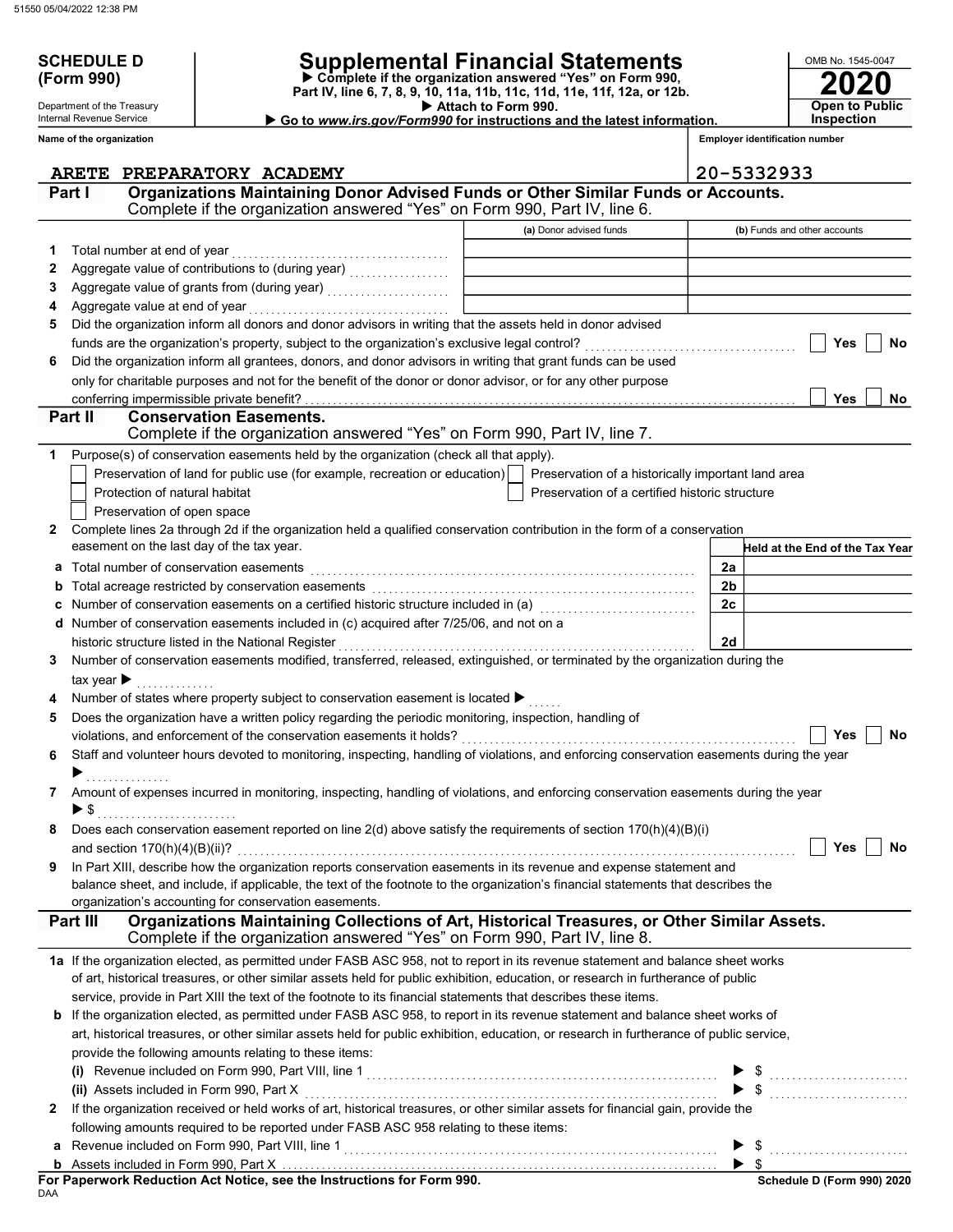|   | Schedule D (Form 990) 2020 ARETE PREPARATORY ACADEMY                                                                                                                                                                           |                         |                          |                         | 20-5332933           | Page 2              |
|---|--------------------------------------------------------------------------------------------------------------------------------------------------------------------------------------------------------------------------------|-------------------------|--------------------------|-------------------------|----------------------|---------------------|
|   | Organizations Maintaining Collections of Art, Historical Treasures, or Other Similar Assets (continued)<br>Part III                                                                                                            |                         |                          |                         |                      |                     |
| 3 | Using the organization's acquisition, accession, and other records, check any of the following that make significant use of its<br>collection items (check all that apply):                                                    |                         |                          |                         |                      |                     |
| a | Public exhibition                                                                                                                                                                                                              | d                       | Loan or exchange program |                         |                      |                     |
| b | Scholarly research                                                                                                                                                                                                             | е                       |                          |                         |                      |                     |
| c | Preservation for future generations                                                                                                                                                                                            |                         |                          |                         |                      |                     |
| 4 | Provide a description of the organization's collections and explain how they further the organization's exempt purpose in Part                                                                                                 |                         |                          |                         |                      |                     |
|   | XIII.                                                                                                                                                                                                                          |                         |                          |                         |                      |                     |
| 5 | During the year, did the organization solicit or receive donations of art, historical treasures, or other similar                                                                                                              |                         |                          |                         |                      |                     |
|   |                                                                                                                                                                                                                                |                         |                          |                         |                      | Yes<br><b>No</b>    |
|   | <b>Part IV</b><br><b>Escrow and Custodial Arrangements.</b>                                                                                                                                                                    |                         |                          |                         |                      |                     |
|   | Complete if the organization answered "Yes" on Form 990, Part IV, line 9, or reported an amount on Form<br>990, Part X, line 21.                                                                                               |                         |                          |                         |                      |                     |
|   | 1a Is the organization an agent, trustee, custodian or other intermediary for contributions or other assets not                                                                                                                |                         |                          |                         |                      |                     |
|   | included on Form 990, Part X?                                                                                                                                                                                                  |                         |                          |                         |                      | Yes<br>No           |
|   | b If "Yes," explain the arrangement in Part XIII and complete the following table:                                                                                                                                             |                         |                          |                         |                      |                     |
|   |                                                                                                                                                                                                                                |                         |                          |                         |                      | Amount              |
|   | c Beginning balance                                                                                                                                                                                                            |                         |                          |                         | 1c                   |                     |
|   | d Additions during the year electron contracts and a set of the set of the year of the set of the set of the set of the set of the set of the set of the set of the set of the set of the set of the set of the set of the set |                         |                          |                         | 1d                   |                     |
|   |                                                                                                                                                                                                                                |                         |                          |                         | 1e                   |                     |
| f | Ending balance with a construction of the construction of the construction of the construction of the construction of the construction of the construction of the construction of the construction of the construction of the  |                         |                          |                         | 1f                   |                     |
|   | 2a Did the organization include an amount on Form 990, Part X, line 21, for escrow or custodial account liability?                                                                                                             |                         |                          |                         |                      | <b>Yes</b><br>No    |
|   |                                                                                                                                                                                                                                |                         |                          |                         |                      |                     |
|   | <b>Endowment Funds.</b><br><b>Part V</b>                                                                                                                                                                                       |                         |                          |                         |                      |                     |
|   | Complete if the organization answered "Yes" on Form 990, Part IV, line 10.                                                                                                                                                     |                         |                          |                         |                      |                     |
|   |                                                                                                                                                                                                                                | (a) Current year        | (b) Prior year           | (c) Two years back      | (d) Three years back | (e) Four years back |
|   | 1a Beginning of year balance                                                                                                                                                                                                   |                         |                          |                         |                      |                     |
|   | <b>b</b> Contributions <b>b</b> Contributions <b>b</b>                                                                                                                                                                         |                         |                          |                         |                      |                     |
|   | c Net investment earnings, gains, and                                                                                                                                                                                          |                         |                          |                         |                      |                     |
|   | losses                                                                                                                                                                                                                         |                         |                          |                         |                      |                     |
|   | d Grants or scholarships<br>.                                                                                                                                                                                                  |                         |                          |                         |                      |                     |
|   | e Other expenditures for facilities and                                                                                                                                                                                        |                         |                          |                         |                      |                     |
|   |                                                                                                                                                                                                                                |                         |                          |                         |                      |                     |
|   | f Administrative expenses                                                                                                                                                                                                      |                         |                          |                         |                      |                     |
| g | End of year balance                                                                                                                                                                                                            |                         |                          |                         |                      |                     |
| 2 | Provide the estimated percentage of the current year end balance (line 1g, column (a)) held as:                                                                                                                                |                         |                          |                         |                      |                     |
|   | a Board designated or quasi-endowment >                                                                                                                                                                                        | ℅                       |                          |                         |                      |                     |
|   | <b>b</b> Permanent endowment $\blacktriangleright$<br>. %                                                                                                                                                                      |                         |                          |                         |                      |                     |
|   | c Term endowment $\blacktriangleright$<br>%                                                                                                                                                                                    |                         |                          |                         |                      |                     |
|   | The percentages on lines 2a, 2b, and 2c should equal 100%.                                                                                                                                                                     |                         |                          |                         |                      |                     |
|   | 3a Are there endowment funds not in the possession of the organization that are held and administered for the                                                                                                                  |                         |                          |                         |                      |                     |
|   | organization by:                                                                                                                                                                                                               |                         |                          |                         |                      | <b>Yes</b><br>No    |
|   | (i) Unrelated organizations                                                                                                                                                                                                    |                         |                          |                         |                      | 3a(i)               |
|   | (ii) Related organizations                                                                                                                                                                                                     |                         |                          |                         |                      | 3a(ii)              |
|   | b If "Yes" on line 3a(ii), are the related organizations listed as required on Schedule R? [[[[[[[[[[[[[[[[[[[                                                                                                                 |                         |                          |                         |                      | 3b                  |
|   | Describe in Part XIII the intended uses of the organization's endowment funds.                                                                                                                                                 |                         |                          |                         |                      |                     |
|   | Land, Buildings, and Equipment.<br><b>Part VI</b>                                                                                                                                                                              |                         |                          |                         |                      |                     |
|   | Complete if the organization answered "Yes" on Form 990, Part IV, line 11a. See Form 990, Part X, line 10.                                                                                                                     |                         |                          |                         |                      |                     |
|   | Description of property                                                                                                                                                                                                        | (a) Cost or other basis |                          | (b) Cost or other basis | (c) Accumulated      | (d) Book value      |
|   |                                                                                                                                                                                                                                | (investment)            |                          | (other)                 | depreciation         |                     |
|   | <b>1a</b> Land                                                                                                                                                                                                                 |                         |                          |                         |                      |                     |
|   |                                                                                                                                                                                                                                |                         |                          |                         |                      |                     |
|   | c Leasehold improvements                                                                                                                                                                                                       |                         |                          | 121,326                 | 58,580               | 62,746              |
|   |                                                                                                                                                                                                                                |                         |                          | 333,949                 | 259,069              | 74,880              |
|   |                                                                                                                                                                                                                                |                         |                          |                         |                      |                     |
|   |                                                                                                                                                                                                                                |                         |                          |                         |                      | 137,626             |

Schedule D (Form 990) 2020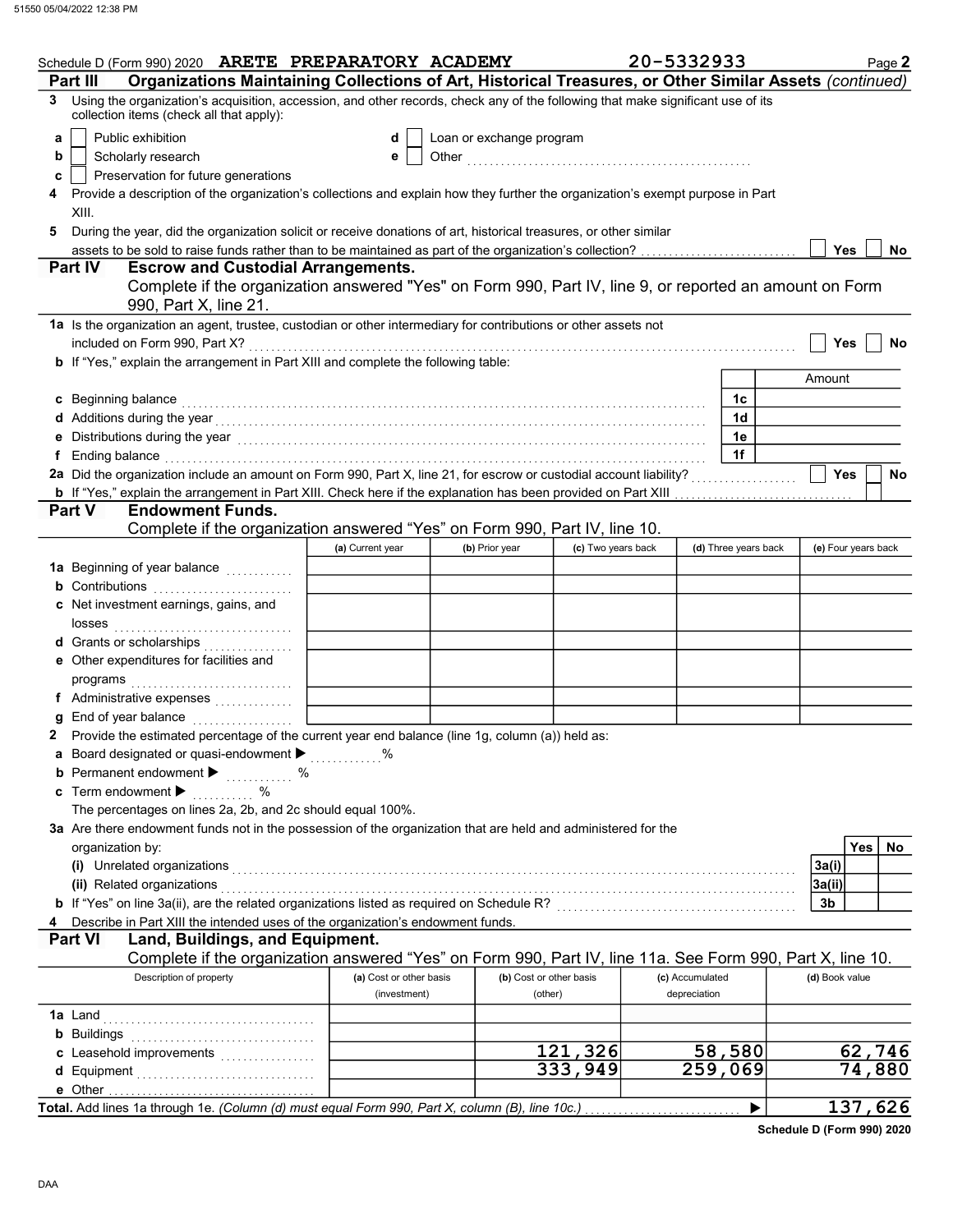| (1) Financial derivatives<br>(2) Closely held equity interests<br>$(3)$ Other<br>(A)<br>(B)<br>(C)<br>$\bigcup_{i=1}^{n}$ (D)<br>(E)<br>(F)<br>(G)<br>(H)<br><b>Part VIII</b><br>(1)<br>(2)<br>(3) | Complete if the organization answered "Yes" on Form 990, Part IV, line 11b. See Form 990, Part X, line 12.<br>(a) Description of security or category<br>(including name of security)<br>Total. (Column (b) must equal Form 990, Part X, col. (B) line 12.)<br><b>Investments - Program Related.</b><br>Complete if the organization answered "Yes" on Form 990, Part IV, line 11c. See Form 990, Part X, line 13.<br>(a) Description of investment | (b) Book value<br>(b) Book value | (c) Method of valuation:<br>Cost or end-of-year market value<br>(c) Method of valuation:<br>Cost or end-of-year market value |                    |
|----------------------------------------------------------------------------------------------------------------------------------------------------------------------------------------------------|-----------------------------------------------------------------------------------------------------------------------------------------------------------------------------------------------------------------------------------------------------------------------------------------------------------------------------------------------------------------------------------------------------------------------------------------------------|----------------------------------|------------------------------------------------------------------------------------------------------------------------------|--------------------|
|                                                                                                                                                                                                    |                                                                                                                                                                                                                                                                                                                                                                                                                                                     |                                  |                                                                                                                              |                    |
|                                                                                                                                                                                                    |                                                                                                                                                                                                                                                                                                                                                                                                                                                     |                                  |                                                                                                                              |                    |
|                                                                                                                                                                                                    |                                                                                                                                                                                                                                                                                                                                                                                                                                                     |                                  |                                                                                                                              |                    |
|                                                                                                                                                                                                    |                                                                                                                                                                                                                                                                                                                                                                                                                                                     |                                  |                                                                                                                              |                    |
|                                                                                                                                                                                                    |                                                                                                                                                                                                                                                                                                                                                                                                                                                     |                                  |                                                                                                                              |                    |
|                                                                                                                                                                                                    |                                                                                                                                                                                                                                                                                                                                                                                                                                                     |                                  |                                                                                                                              |                    |
|                                                                                                                                                                                                    |                                                                                                                                                                                                                                                                                                                                                                                                                                                     |                                  |                                                                                                                              |                    |
|                                                                                                                                                                                                    |                                                                                                                                                                                                                                                                                                                                                                                                                                                     |                                  |                                                                                                                              |                    |
|                                                                                                                                                                                                    |                                                                                                                                                                                                                                                                                                                                                                                                                                                     |                                  |                                                                                                                              |                    |
|                                                                                                                                                                                                    |                                                                                                                                                                                                                                                                                                                                                                                                                                                     |                                  |                                                                                                                              |                    |
|                                                                                                                                                                                                    |                                                                                                                                                                                                                                                                                                                                                                                                                                                     |                                  |                                                                                                                              |                    |
|                                                                                                                                                                                                    |                                                                                                                                                                                                                                                                                                                                                                                                                                                     |                                  |                                                                                                                              |                    |
|                                                                                                                                                                                                    |                                                                                                                                                                                                                                                                                                                                                                                                                                                     |                                  |                                                                                                                              |                    |
|                                                                                                                                                                                                    |                                                                                                                                                                                                                                                                                                                                                                                                                                                     |                                  |                                                                                                                              |                    |
|                                                                                                                                                                                                    |                                                                                                                                                                                                                                                                                                                                                                                                                                                     |                                  |                                                                                                                              |                    |
|                                                                                                                                                                                                    |                                                                                                                                                                                                                                                                                                                                                                                                                                                     |                                  |                                                                                                                              |                    |
|                                                                                                                                                                                                    |                                                                                                                                                                                                                                                                                                                                                                                                                                                     |                                  |                                                                                                                              |                    |
|                                                                                                                                                                                                    |                                                                                                                                                                                                                                                                                                                                                                                                                                                     |                                  |                                                                                                                              |                    |
|                                                                                                                                                                                                    |                                                                                                                                                                                                                                                                                                                                                                                                                                                     |                                  |                                                                                                                              |                    |
|                                                                                                                                                                                                    |                                                                                                                                                                                                                                                                                                                                                                                                                                                     |                                  |                                                                                                                              |                    |
|                                                                                                                                                                                                    |                                                                                                                                                                                                                                                                                                                                                                                                                                                     |                                  |                                                                                                                              |                    |
|                                                                                                                                                                                                    |                                                                                                                                                                                                                                                                                                                                                                                                                                                     |                                  |                                                                                                                              |                    |
| (4)                                                                                                                                                                                                |                                                                                                                                                                                                                                                                                                                                                                                                                                                     |                                  |                                                                                                                              |                    |
| (5)                                                                                                                                                                                                |                                                                                                                                                                                                                                                                                                                                                                                                                                                     |                                  |                                                                                                                              |                    |
| (6)                                                                                                                                                                                                |                                                                                                                                                                                                                                                                                                                                                                                                                                                     |                                  |                                                                                                                              |                    |
| (7)                                                                                                                                                                                                |                                                                                                                                                                                                                                                                                                                                                                                                                                                     |                                  |                                                                                                                              |                    |
| (8)                                                                                                                                                                                                |                                                                                                                                                                                                                                                                                                                                                                                                                                                     |                                  |                                                                                                                              |                    |
| (9)                                                                                                                                                                                                |                                                                                                                                                                                                                                                                                                                                                                                                                                                     |                                  |                                                                                                                              |                    |
|                                                                                                                                                                                                    | Total. (Column (b) must equal Form 990, Part X, col. (B) line 13.)                                                                                                                                                                                                                                                                                                                                                                                  |                                  |                                                                                                                              |                    |
| Part IX                                                                                                                                                                                            | <b>Other Assets.</b>                                                                                                                                                                                                                                                                                                                                                                                                                                |                                  |                                                                                                                              |                    |
|                                                                                                                                                                                                    | Complete if the organization answered "Yes" on Form 990, Part IV, line 11d. See Form 990, Part X, line 15.                                                                                                                                                                                                                                                                                                                                          |                                  |                                                                                                                              |                    |
|                                                                                                                                                                                                    | (a) Description                                                                                                                                                                                                                                                                                                                                                                                                                                     |                                  |                                                                                                                              | (b) Book value     |
| (1)                                                                                                                                                                                                |                                                                                                                                                                                                                                                                                                                                                                                                                                                     |                                  |                                                                                                                              |                    |
| (2)                                                                                                                                                                                                |                                                                                                                                                                                                                                                                                                                                                                                                                                                     |                                  |                                                                                                                              |                    |
| (3)                                                                                                                                                                                                |                                                                                                                                                                                                                                                                                                                                                                                                                                                     |                                  |                                                                                                                              |                    |
| (4)                                                                                                                                                                                                |                                                                                                                                                                                                                                                                                                                                                                                                                                                     |                                  |                                                                                                                              |                    |
| (5)                                                                                                                                                                                                |                                                                                                                                                                                                                                                                                                                                                                                                                                                     |                                  |                                                                                                                              |                    |
| (6)                                                                                                                                                                                                |                                                                                                                                                                                                                                                                                                                                                                                                                                                     |                                  |                                                                                                                              |                    |
| (7)                                                                                                                                                                                                |                                                                                                                                                                                                                                                                                                                                                                                                                                                     |                                  |                                                                                                                              |                    |
| (8)                                                                                                                                                                                                |                                                                                                                                                                                                                                                                                                                                                                                                                                                     |                                  |                                                                                                                              |                    |
| (9)                                                                                                                                                                                                |                                                                                                                                                                                                                                                                                                                                                                                                                                                     |                                  |                                                                                                                              |                    |
|                                                                                                                                                                                                    | Total. (Column (b) must equal Form 990, Part X, col. (B) line 15.)                                                                                                                                                                                                                                                                                                                                                                                  |                                  |                                                                                                                              |                    |
| Part X                                                                                                                                                                                             | <b>Other Liabilities.</b>                                                                                                                                                                                                                                                                                                                                                                                                                           |                                  |                                                                                                                              |                    |
|                                                                                                                                                                                                    | Complete if the organization answered "Yes" on Form 990, Part IV, line 11e or 11f. See Form 990, Part X,                                                                                                                                                                                                                                                                                                                                            |                                  |                                                                                                                              |                    |
|                                                                                                                                                                                                    | line 25.                                                                                                                                                                                                                                                                                                                                                                                                                                            |                                  |                                                                                                                              |                    |
| 1.                                                                                                                                                                                                 | (a) Description of liability                                                                                                                                                                                                                                                                                                                                                                                                                        |                                  |                                                                                                                              | (b) Book value     |
| Federal income taxes<br>(1)                                                                                                                                                                        | DUE TO RELATED PARTY                                                                                                                                                                                                                                                                                                                                                                                                                                |                                  |                                                                                                                              |                    |
| (2)                                                                                                                                                                                                |                                                                                                                                                                                                                                                                                                                                                                                                                                                     |                                  |                                                                                                                              | 213,919<br>107,923 |
| (3)                                                                                                                                                                                                | DEPOSITS HELD FOR OTHERS                                                                                                                                                                                                                                                                                                                                                                                                                            |                                  |                                                                                                                              |                    |
| (4)                                                                                                                                                                                                |                                                                                                                                                                                                                                                                                                                                                                                                                                                     |                                  |                                                                                                                              |                    |
| (5)                                                                                                                                                                                                |                                                                                                                                                                                                                                                                                                                                                                                                                                                     |                                  |                                                                                                                              |                    |
| (6)                                                                                                                                                                                                |                                                                                                                                                                                                                                                                                                                                                                                                                                                     |                                  |                                                                                                                              |                    |
| (7)                                                                                                                                                                                                |                                                                                                                                                                                                                                                                                                                                                                                                                                                     |                                  |                                                                                                                              |                    |
| (8)                                                                                                                                                                                                |                                                                                                                                                                                                                                                                                                                                                                                                                                                     |                                  |                                                                                                                              |                    |
| (9)                                                                                                                                                                                                | Total. (Column (b) must equal Form 990, Part X, col. (B) line 25.)                                                                                                                                                                                                                                                                                                                                                                                  |                                  | ▶                                                                                                                            | 321,842            |

Liability for uncertain tax positions. In Part XIII, provide the text of the footnote to the organization's financial statements that reports the 2. organization's liability for uncertain tax positions under FASB ASC 740. Check here if the text of the footnote has been provided in Part XIII

┓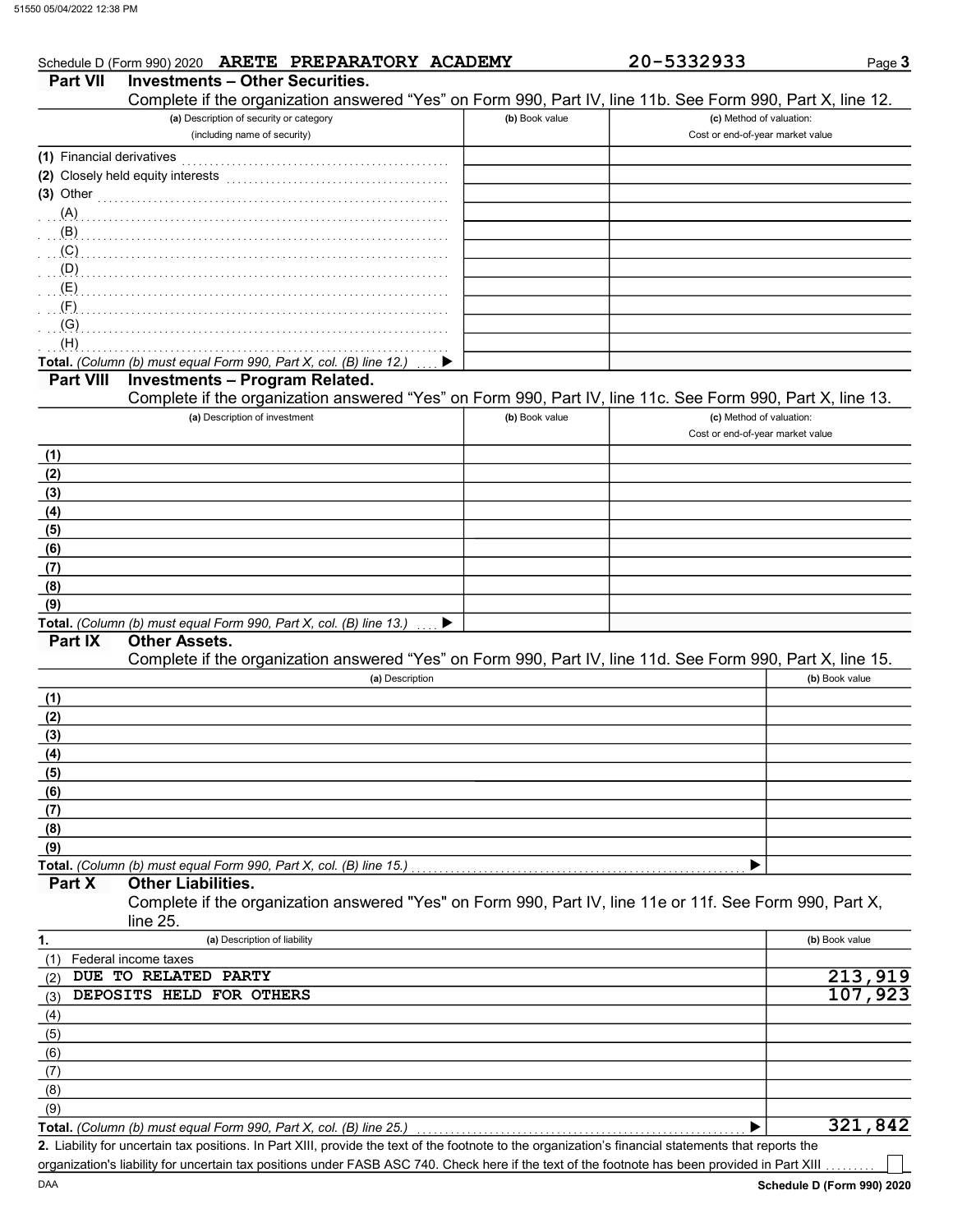| Schedule D (Form 990) 2020 ARETE PREPARATORY ACADEMY                                                                                                                                                                                                                                   |                | 20-5332933 |    | Page 4                 |
|----------------------------------------------------------------------------------------------------------------------------------------------------------------------------------------------------------------------------------------------------------------------------------------|----------------|------------|----|------------------------|
| Reconciliation of Revenue per Audited Financial Statements With Revenue per Return.<br><b>Part XI</b>                                                                                                                                                                                  |                |            |    |                        |
| Complete if the organization answered "Yes" on Form 990, Part IV, line 12a.                                                                                                                                                                                                            |                |            |    |                        |
| $\mathbf 1$                                                                                                                                                                                                                                                                            |                |            | 1. | $\overline{5,522,640}$ |
| Amounts included on line 1 but not on Form 990, Part VIII, line 12:<br>$\mathbf{2}$                                                                                                                                                                                                    |                |            |    |                        |
|                                                                                                                                                                                                                                                                                        | 2a             | 41,784     |    |                        |
|                                                                                                                                                                                                                                                                                        | 2 <sub>b</sub> |            |    |                        |
|                                                                                                                                                                                                                                                                                        | 2c             |            |    |                        |
|                                                                                                                                                                                                                                                                                        | 2d             |            |    |                        |
| Add lines 2a through 2d <b>contained a contained a contained a contained a contained a contained a contained a contained a</b><br>е                                                                                                                                                    |                |            | 2e | 41,784                 |
| 3                                                                                                                                                                                                                                                                                      |                |            | 3  | 5,480,856              |
| Amounts included on Form 990, Part VIII, line 12, but not on line 1:<br>4                                                                                                                                                                                                              |                |            |    |                        |
|                                                                                                                                                                                                                                                                                        | 4a             |            |    |                        |
| <b>b</b> Other (Describe in Part XIII.) <b>CONSUMER</b> 2014 11: <b>DESCRIPTION CONSUMER</b> 30 10 10: <b>CONSUMER</b> 30 10: <b>CONSUMER</b> 30 10: <b>CONSUMER</b> 30 10: <b>CONSUMER</b> 30 10: <b>CONSUMER</b> 30 10: <b>CONSUMER</b> 30 10: <b>CONSUMER</b> 30 10: <b>CONSUME</b> | 4 <sub>b</sub> |            |    |                        |
| c Add lines 4a and 4b                                                                                                                                                                                                                                                                  |                |            | 4с |                        |
| 5                                                                                                                                                                                                                                                                                      |                |            | 5  | 5,480,856              |
| Reconciliation of Expenses per Audited Financial Statements With Expenses per Return.<br><b>Part XII</b>                                                                                                                                                                               |                |            |    |                        |
| Complete if the organization answered "Yes" on Form 990, Part IV, line 12a.                                                                                                                                                                                                            |                |            |    |                        |
| Total expenses and losses per audited financial statements<br>1                                                                                                                                                                                                                        |                |            | 1  | 5,443,494              |
| Amounts included on line 1 but not on Form 990, Part IX, line 25:<br>$\mathbf{2}$                                                                                                                                                                                                      |                |            |    |                        |
| a Donated services and use of facilities [11] production contracts and a Donated Service and Donated Services                                                                                                                                                                          | 2a             |            |    |                        |
|                                                                                                                                                                                                                                                                                        | 2 <sub>b</sub> |            |    |                        |
| Other losses <b>contracts Other losses</b><br>c                                                                                                                                                                                                                                        | 2c             |            |    |                        |
| a                                                                                                                                                                                                                                                                                      | 2d             |            |    |                        |
| Add lines 2a through 2d [11, 12] March 2014 (12) March 2014 (12) March 2014 (12) March 2014 (12) March 2015 (1<br>е                                                                                                                                                                    |                |            | 2e |                        |
| 3                                                                                                                                                                                                                                                                                      |                |            | 3  | 5,443,494              |
| Amounts included on Form 990, Part IX, line 25, but not on line 1:<br>4                                                                                                                                                                                                                |                |            |    |                        |
| a Investment expenses not included on Form 990, Part VIII, line 7b                                                                                                                                                                                                                     | 4a             |            |    |                        |
|                                                                                                                                                                                                                                                                                        | 4 <sub>b</sub> |            |    |                        |
| c Add lines 4a and 4b                                                                                                                                                                                                                                                                  |                |            | 4c |                        |
|                                                                                                                                                                                                                                                                                        |                |            | 5  | 5,443,494              |
| Part XIII Supplemental Information.                                                                                                                                                                                                                                                    |                |            |    |                        |
| Provide the descriptions required for Part II, lines 3, 5, and 9; Part III, lines 1a and 4; Part IV, lines 1b and 2b; Part V, line 4; Part X, line                                                                                                                                     |                |            |    |                        |
| 2; Part XI, lines 2d and 4b; and Part XII, lines 2d and 4b. Also complete this part to provide any additional information.                                                                                                                                                             |                |            |    |                        |
|                                                                                                                                                                                                                                                                                        |                |            |    |                        |
|                                                                                                                                                                                                                                                                                        |                |            |    |                        |
|                                                                                                                                                                                                                                                                                        |                |            |    |                        |
|                                                                                                                                                                                                                                                                                        |                |            |    |                        |
|                                                                                                                                                                                                                                                                                        |                |            |    |                        |
|                                                                                                                                                                                                                                                                                        |                |            |    |                        |
|                                                                                                                                                                                                                                                                                        |                |            |    |                        |
|                                                                                                                                                                                                                                                                                        |                |            |    |                        |
|                                                                                                                                                                                                                                                                                        |                |            |    |                        |
|                                                                                                                                                                                                                                                                                        |                |            |    |                        |
|                                                                                                                                                                                                                                                                                        |                |            |    |                        |
|                                                                                                                                                                                                                                                                                        |                |            |    |                        |
|                                                                                                                                                                                                                                                                                        |                |            |    |                        |
|                                                                                                                                                                                                                                                                                        |                |            |    |                        |
|                                                                                                                                                                                                                                                                                        |                |            |    |                        |
|                                                                                                                                                                                                                                                                                        |                |            |    |                        |
|                                                                                                                                                                                                                                                                                        |                |            |    |                        |
|                                                                                                                                                                                                                                                                                        |                |            |    |                        |
|                                                                                                                                                                                                                                                                                        |                |            |    |                        |
|                                                                                                                                                                                                                                                                                        |                |            |    |                        |
|                                                                                                                                                                                                                                                                                        |                |            |    |                        |
|                                                                                                                                                                                                                                                                                        |                |            |    |                        |
|                                                                                                                                                                                                                                                                                        |                |            |    |                        |
|                                                                                                                                                                                                                                                                                        |                |            |    |                        |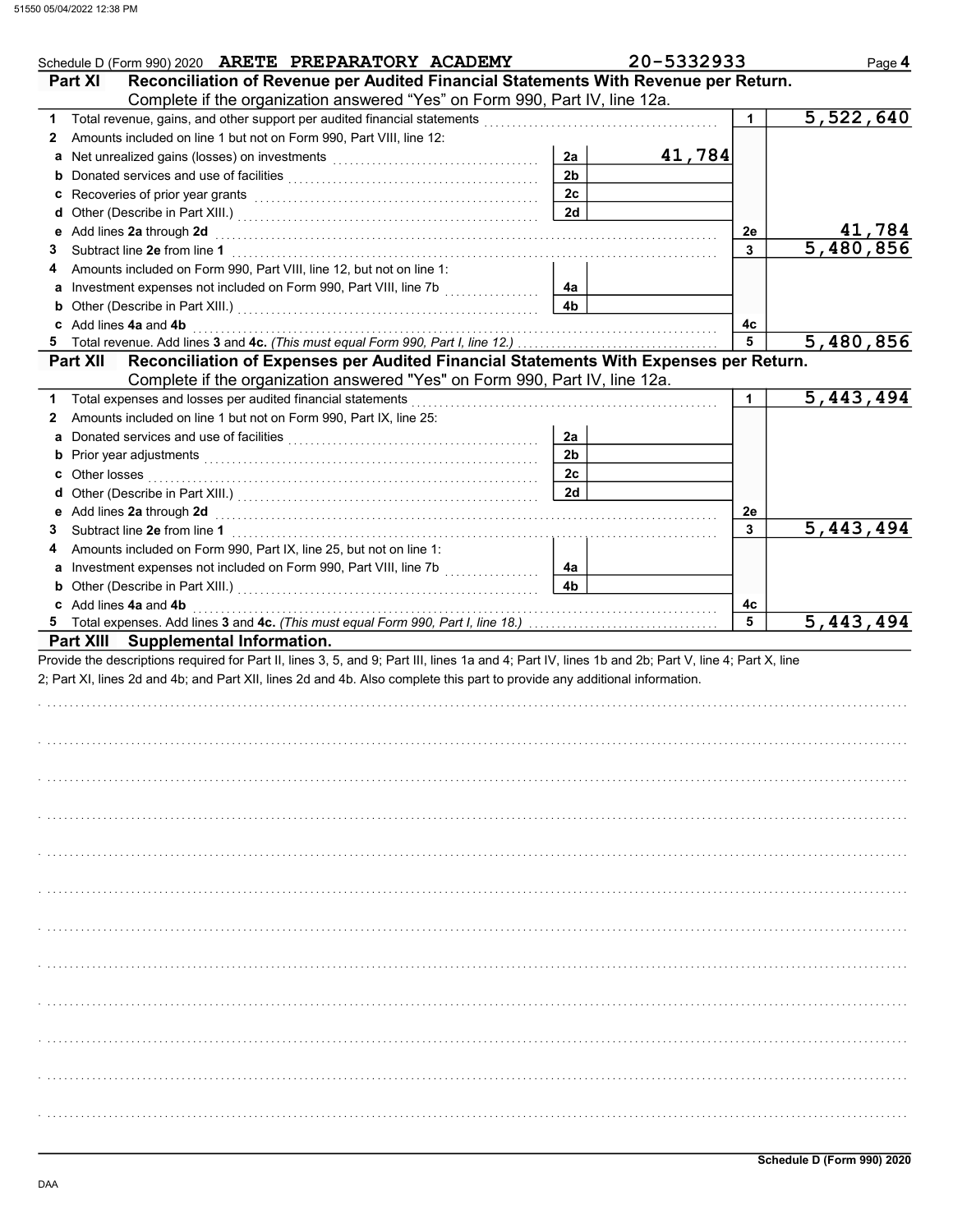| Schedule D (Form 990) 2020 ARETE PREPARATORY ACADEMY<br>Part XIII Supplemental Information (continued) | 20-5332933 | Page 5 |
|--------------------------------------------------------------------------------------------------------|------------|--------|
|                                                                                                        |            |        |
|                                                                                                        |            |        |
|                                                                                                        |            |        |
|                                                                                                        |            |        |
|                                                                                                        |            |        |
|                                                                                                        |            |        |
|                                                                                                        |            |        |
|                                                                                                        |            |        |
|                                                                                                        |            |        |
|                                                                                                        |            |        |
|                                                                                                        |            |        |
|                                                                                                        |            |        |
|                                                                                                        |            |        |
|                                                                                                        |            |        |
|                                                                                                        |            |        |
|                                                                                                        |            |        |
|                                                                                                        |            |        |
|                                                                                                        |            |        |
|                                                                                                        |            |        |
|                                                                                                        |            |        |
|                                                                                                        |            |        |
|                                                                                                        |            |        |
|                                                                                                        |            |        |
|                                                                                                        |            |        |
|                                                                                                        |            |        |
|                                                                                                        |            |        |
|                                                                                                        |            |        |
|                                                                                                        |            |        |
|                                                                                                        |            |        |
|                                                                                                        |            |        |
|                                                                                                        |            |        |
|                                                                                                        |            |        |
|                                                                                                        |            |        |
|                                                                                                        |            |        |
|                                                                                                        |            |        |
|                                                                                                        |            |        |
|                                                                                                        |            |        |
|                                                                                                        |            |        |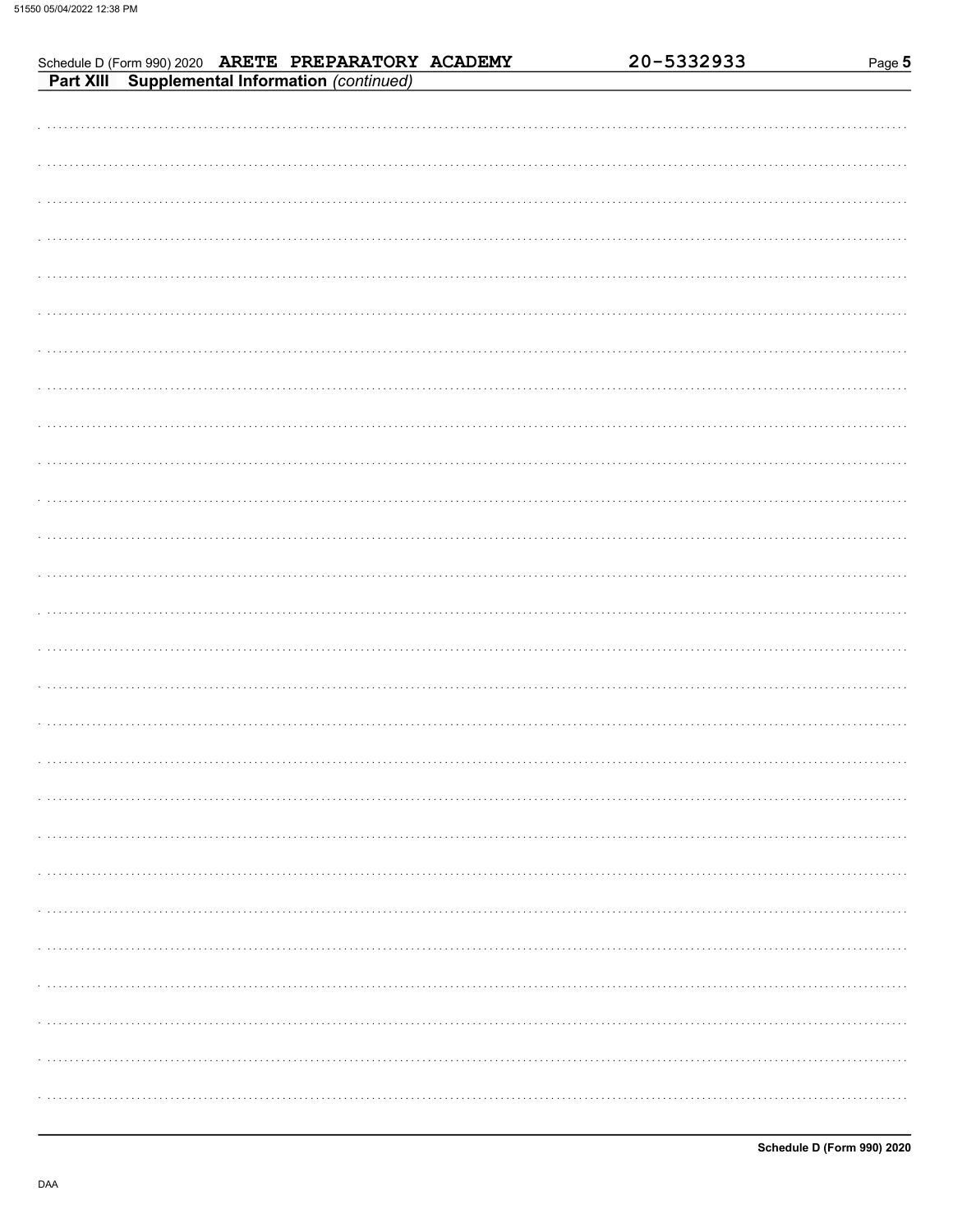|              | <b>SCHEDULE E</b>                                                                                                                                                                                                                                                                                                                                                                                                                                                                 |                           |  |  |  |  | <b>Schools</b> |                                                                                             |  |                                                          |  |                                       | OMB No. 1545-0047                          |                  |           |  |  |  |
|--------------|-----------------------------------------------------------------------------------------------------------------------------------------------------------------------------------------------------------------------------------------------------------------------------------------------------------------------------------------------------------------------------------------------------------------------------------------------------------------------------------|---------------------------|--|--|--|--|----------------|---------------------------------------------------------------------------------------------|--|----------------------------------------------------------|--|---------------------------------------|--------------------------------------------|------------------|-----------|--|--|--|
|              | (Form 990 or 990-EZ)                                                                                                                                                                                                                                                                                                                                                                                                                                                              |                           |  |  |  |  |                | Part IV, line 13, or Form 990-EZ, Part VI, line 48.                                         |  | Complete if the organization answered "Yes" on Form 990, |  |                                       |                                            |                  |           |  |  |  |
|              | Department of the Treasury<br>Internal Revenue Service                                                                                                                                                                                                                                                                                                                                                                                                                            |                           |  |  |  |  |                | Attach to Form 990 or Form 990-EZ.<br>Go to www.irs.gov/Form990 for the latest information. |  |                                                          |  |                                       | <b>Open to Public</b><br><b>Inspection</b> |                  |           |  |  |  |
|              | Name of the organization                                                                                                                                                                                                                                                                                                                                                                                                                                                          |                           |  |  |  |  |                |                                                                                             |  |                                                          |  | <b>Employer identification number</b> |                                            |                  |           |  |  |  |
|              | Part I                                                                                                                                                                                                                                                                                                                                                                                                                                                                            | ARETE PREPARATORY ACADEMY |  |  |  |  |                |                                                                                             |  |                                                          |  | 20-5332933                            |                                            |                  |           |  |  |  |
|              |                                                                                                                                                                                                                                                                                                                                                                                                                                                                                   |                           |  |  |  |  |                |                                                                                             |  |                                                          |  |                                       |                                            | <b>YES</b>       | <b>NO</b> |  |  |  |
| 1            | Does the organization have a racially nondiscriminatory policy toward students by statement in its charter,                                                                                                                                                                                                                                                                                                                                                                       |                           |  |  |  |  |                |                                                                                             |  |                                                          |  |                                       | $\mathbf{1}$                               | X                |           |  |  |  |
| $\mathbf{2}$ | Does the organization include a statement of its racially nondiscriminatory policy toward students in all its brochures,<br>catalogues, and other written communications with the public dealing with student admissions, programs, and scholarships?                                                                                                                                                                                                                             |                           |  |  |  |  |                |                                                                                             |  |                                                          |  |                                       | $\overline{2}$                             | X                |           |  |  |  |
| 3            | Has the organization publicized its racially nondiscriminatory policy on its primary publicly accessible Internet<br>homepage at all times during its taxable year in a manner reasonably expected to be noticed by visitors to the<br>homepage, or through newspaper or broadcast media during the period of solicitation for students, or during the<br>registration period if it has no solicitation program, in a way that makes the policy known to all parts of the general |                           |  |  |  |  |                |                                                                                             |  |                                                          |  |                                       |                                            |                  |           |  |  |  |
|              | community it serves? If "Yes," please describe. If "No," please explain. If you need more space, use Part II<br>THE SCHOOL HAS A STRICT POLICY OF NON-DISCRIMINATION; HOWEVER,<br>AS A CHARTER SCHOOL, IT IS NOT SUBJECT TO THE REQUIREMENTS OF<br>TREASURY REVENUE PROCEDURE 75-50.1975-2C.B.587. RATHER, THE<br>SCHOOL PUBLICIZES ITS POLICIES BY WORD OF MOUTH AND ON THE<br>WEBSITE, THE SCHOOL'S PRIMARY METHODS OF REACHING NEW STUDENTS                                    |                           |  |  |  |  |                |                                                                                             |  |                                                          |  |                                       | $\mathbf{3}$                               |                  | X         |  |  |  |
|              | Does the organization maintain the following?                                                                                                                                                                                                                                                                                                                                                                                                                                     |                           |  |  |  |  |                |                                                                                             |  |                                                          |  |                                       |                                            |                  |           |  |  |  |
| a<br>b       | Records documenting that scholarships and other financial assistance are awarded on a racially<br>nondiscriminatory basis?                                                                                                                                                                                                                                                                                                                                                        |                           |  |  |  |  |                |                                                                                             |  |                                                          |  |                                       | 4a<br>4b                                   | X<br>$\mathbf x$ |           |  |  |  |
|              | Copies of all catalogues, brochures, announcements, and other written communications to the public dealing<br>with student admissions, programs, and scholarships?                                                                                                                                                                                                                                                                                                                |                           |  |  |  |  |                |                                                                                             |  |                                                          |  |                                       | 4с                                         | X                |           |  |  |  |
| d            | If you answered "No" to any of the above, please explain. If you need more space, use Part II.                                                                                                                                                                                                                                                                                                                                                                                    |                           |  |  |  |  |                |                                                                                             |  |                                                          |  |                                       | 4d                                         | X                |           |  |  |  |
|              |                                                                                                                                                                                                                                                                                                                                                                                                                                                                                   |                           |  |  |  |  |                |                                                                                             |  |                                                          |  |                                       |                                            |                  |           |  |  |  |
| 5            | Does the organization discriminate by race in any way with respect to:                                                                                                                                                                                                                                                                                                                                                                                                            |                           |  |  |  |  |                |                                                                                             |  |                                                          |  |                                       |                                            |                  |           |  |  |  |
| a            | Students' rights or privileges?                                                                                                                                                                                                                                                                                                                                                                                                                                                   |                           |  |  |  |  |                |                                                                                             |  |                                                          |  |                                       | 5a                                         |                  | X         |  |  |  |
|              | Admissions policies?                                                                                                                                                                                                                                                                                                                                                                                                                                                              |                           |  |  |  |  |                |                                                                                             |  |                                                          |  |                                       | 5b                                         |                  | X         |  |  |  |
| c            |                                                                                                                                                                                                                                                                                                                                                                                                                                                                                   |                           |  |  |  |  |                |                                                                                             |  |                                                          |  |                                       | 5c                                         |                  | X         |  |  |  |
| d            |                                                                                                                                                                                                                                                                                                                                                                                                                                                                                   |                           |  |  |  |  |                |                                                                                             |  |                                                          |  |                                       | 5d                                         |                  | X         |  |  |  |
| е            |                                                                                                                                                                                                                                                                                                                                                                                                                                                                                   |                           |  |  |  |  |                |                                                                                             |  |                                                          |  |                                       | 5e                                         |                  | X         |  |  |  |
| f            |                                                                                                                                                                                                                                                                                                                                                                                                                                                                                   |                           |  |  |  |  |                |                                                                                             |  |                                                          |  |                                       | 5f                                         |                  | X         |  |  |  |
| g            |                                                                                                                                                                                                                                                                                                                                                                                                                                                                                   |                           |  |  |  |  |                |                                                                                             |  |                                                          |  |                                       | 5g                                         |                  | X         |  |  |  |
| h.           | Other extracurricular activities?<br>If you answered "Yes" to any of the above, please explain. If you need more space, use Part II.                                                                                                                                                                                                                                                                                                                                              |                           |  |  |  |  |                |                                                                                             |  |                                                          |  |                                       | 5h                                         |                  | X         |  |  |  |
|              |                                                                                                                                                                                                                                                                                                                                                                                                                                                                                   |                           |  |  |  |  |                |                                                                                             |  |                                                          |  |                                       |                                            |                  |           |  |  |  |
|              |                                                                                                                                                                                                                                                                                                                                                                                                                                                                                   |                           |  |  |  |  |                |                                                                                             |  |                                                          |  |                                       |                                            |                  |           |  |  |  |
|              |                                                                                                                                                                                                                                                                                                                                                                                                                                                                                   |                           |  |  |  |  |                |                                                                                             |  |                                                          |  |                                       |                                            |                  |           |  |  |  |
| 6a           |                                                                                                                                                                                                                                                                                                                                                                                                                                                                                   |                           |  |  |  |  |                |                                                                                             |  |                                                          |  |                                       | 6a                                         | X                |           |  |  |  |
| b            |                                                                                                                                                                                                                                                                                                                                                                                                                                                                                   |                           |  |  |  |  |                |                                                                                             |  |                                                          |  |                                       | 6b                                         |                  | X         |  |  |  |
| 7            | If you answered "Yes" on either line 6a or line 6b, explain on Part II.<br>Does the organization certify that it has complied with the applicable requirements of sections 4.01 through<br>4.05 of Rev. Proc. 75-50, 1975-2 C.B. 587, covering racial nondiscrimination? If "No," explain on Part II                                                                                                                                                                              |                           |  |  |  |  |                |                                                                                             |  |                                                          |  |                                       |                                            |                  |           |  |  |  |
|              | For Panomuork Poduction Act Notice, can the Instructions for Form 000 or Form 000 FZ                                                                                                                                                                                                                                                                                                                                                                                              |                           |  |  |  |  |                |                                                                                             |  |                                                          |  | Schodule E (Form 880 or 880 EZ) 2020  | $\overline{7}$                             | $\mathbf x$      |           |  |  |  |

For Paperwork Reduction Act Notice, see the Instructions for Form 990 or Form 990-EZ.

Schedule E (Form 990 or 990-EZ) 2020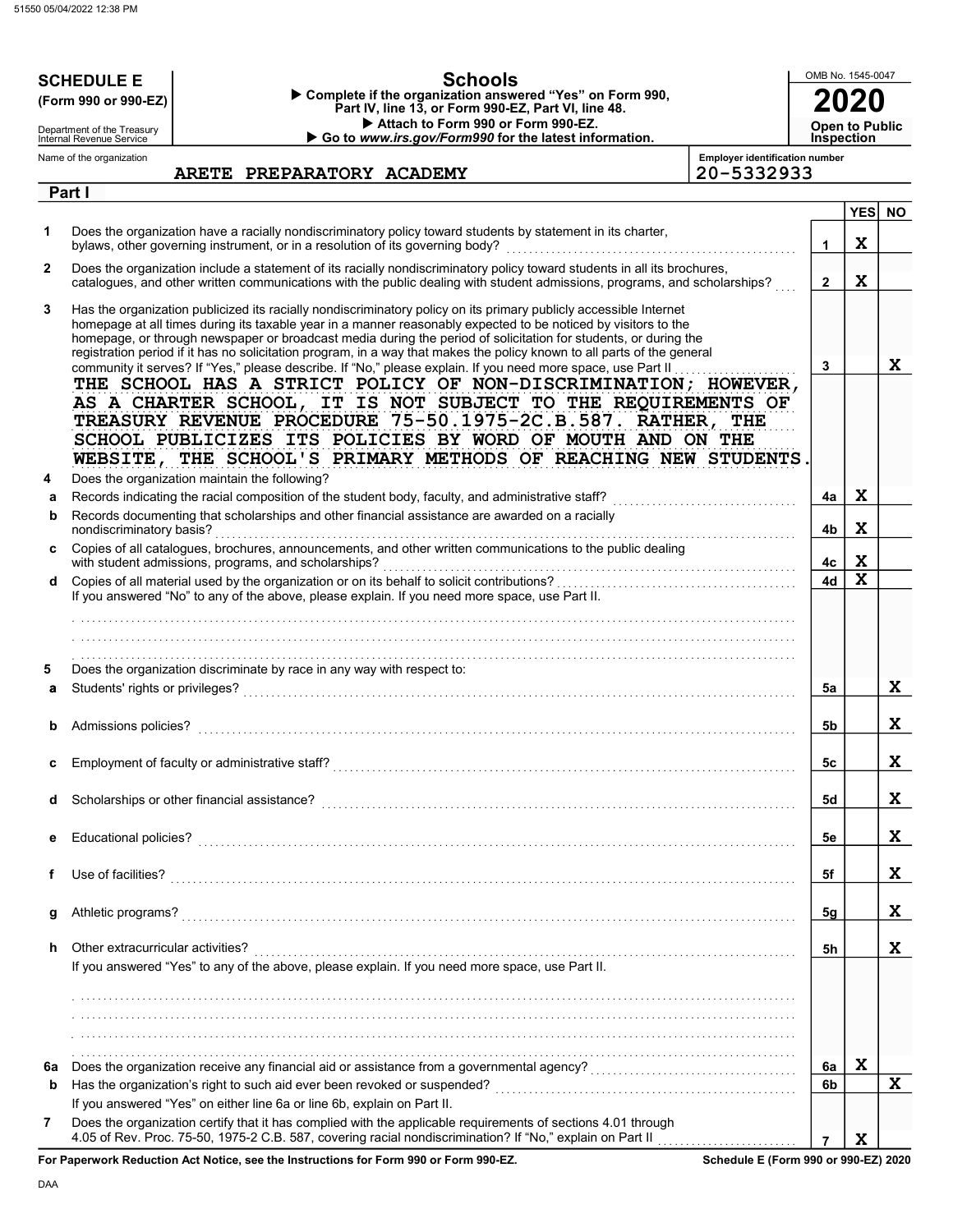| ARETE PREPARATORY ACADEMY<br>Schedule E (Form 990 or 990-EZ) 2020                                                                                                                                | 20-5332933<br>Page 2 |
|--------------------------------------------------------------------------------------------------------------------------------------------------------------------------------------------------|----------------------|
| Part II<br>Supplemental Information. Provide the explanations required by Part I, lines 3, 4d, 5h, 6b, and 7, as<br>applicable. Also provide any other additional information. See instructions. |                      |
| SCH E - FINANCIAL AID OR GOVERNMENT ASSISTANCE EXPLANATION                                                                                                                                       |                      |
| THE SCHOOL RECEIVES MONTHLY AID PAYMENTS FROM THE STATE OF ARIZONA BASED ON                                                                                                                      |                      |
| THE NUMBER OF STUDENTS ENROLLED AND ATTENDING THE SCHOOL.                                                                                                                                        | THESE FUNDS ARE      |
| USED IN ACCORDANCE WITH THE REQUIREMENTS SET FORTH BY THE STATE OF ARIZONA.                                                                                                                      |                      |
| IN ADDITION, GOVERNMENT GRANTS ARE ALSO RECEIVED BY THE SCHOOL.                                                                                                                                  |                      |
|                                                                                                                                                                                                  |                      |
|                                                                                                                                                                                                  |                      |
|                                                                                                                                                                                                  |                      |
|                                                                                                                                                                                                  |                      |
|                                                                                                                                                                                                  |                      |
|                                                                                                                                                                                                  |                      |
|                                                                                                                                                                                                  |                      |
|                                                                                                                                                                                                  |                      |
|                                                                                                                                                                                                  |                      |
|                                                                                                                                                                                                  |                      |
|                                                                                                                                                                                                  |                      |
|                                                                                                                                                                                                  |                      |
|                                                                                                                                                                                                  |                      |
|                                                                                                                                                                                                  |                      |
|                                                                                                                                                                                                  |                      |
|                                                                                                                                                                                                  |                      |
|                                                                                                                                                                                                  |                      |
|                                                                                                                                                                                                  |                      |
|                                                                                                                                                                                                  |                      |
|                                                                                                                                                                                                  |                      |
|                                                                                                                                                                                                  |                      |
|                                                                                                                                                                                                  |                      |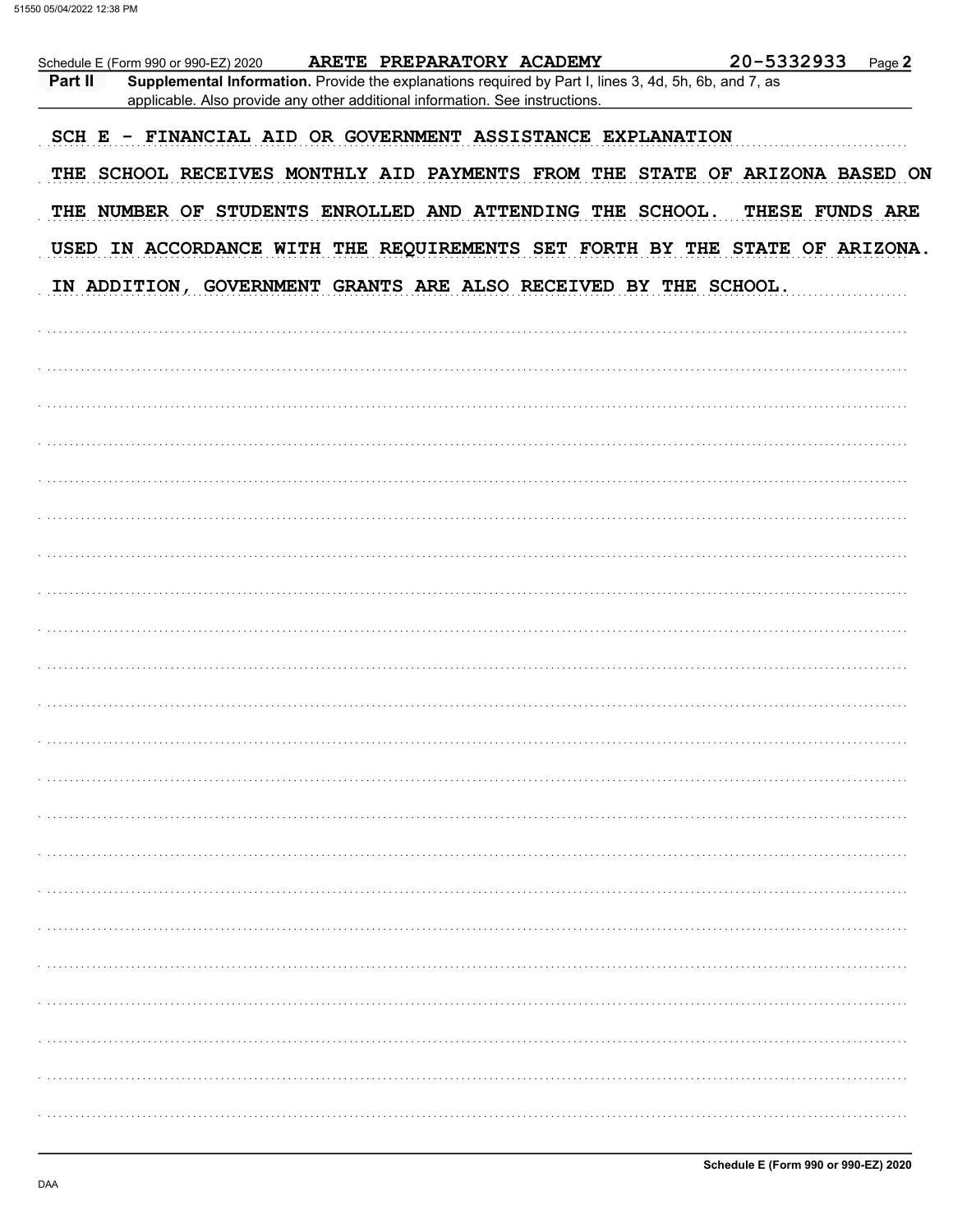**SCHEDULE O** (Form 990 or 990-EZ)

Supplemental Information to Form 990 or 990-EZ

Complete to provide information for responses to specific questions on Form 990 or 990-EZ or to provide any additional information.

> Attach to Form 990 or 990-EZ. Go to www.irs.gov/Form990 for the latest information.

OMB No 1545-0047 2020

**Open to Public** 

**Inspection** 

Department of the Treasury<br>Internal Revenue Service Name of the organization

ARETE PREPARATORY ACADEMY

20-5332933

**Employer identification number** 

FORM 990 - ORGANIZATION'S MISSION

AN ARETE PREPARATORY ACADEMY EDUCATION PREPARES STUDENTS TO BE MORE THAN JUST PROFICIENT TEST TAKERS, BUT RATHER, TO BECOME GREAT-HEARTED LEADERS CAPABLE OF SUCCESS THROUGHOUT THEIR HIGHER EDUCATION AND PROFESSIONAL CAREERS. WITH A CURRICULUM BUILT UPON A CLASSICAL LIBERAL ARTS TRADITION AND A REVOLUTIONARY APPROACH TO SCHOOL ITSELF, GREAT HEARTS CULTIVATES THE HEARTS AND MINDS OF STUDENTS IN THE PURSUIT OF TRUTH, GOODNESS, AND BEAUTY.

FORM 990, PART I, LINE 6

THE VOLUNTEERS HELP IN CLASSROOMS AND SUPPORT TEACHERS AND STUDENTS.

FORM 990, PART V - ADDITIONAL INFORMATION

LINE 2A: ALL PAYROLL, PAYROLL TAXES AND BENEFIT PLANS ARE CENTRALIZED THROUGH THE PARENT ORGANIZATION, GREATHEARTS ARIZONA (EIN #20-2036133). THEREFORE, GREATHEARTS ARIZONA FILES PAYROLL TAX RETURNS UNDER THEIR EMPLOYER TAX IDENTIFICATION NUMBER REPORTING ALL PAYROLL ACTIVITY. PAYROLL RELATED EXPENSES REPORTED ON THIS RETURN REPRESENTS AN ALLOCATION OF SALARIES AND WAGES PAID BY THE ENTITY.

FORM 990, PART VI - ADDITIONAL INFORMATION CERTAIN FUNCTIONS OF MULTIPLE SCHOOLS IN THE GREATHEARTS NETWORK ARE ALSO PROVIDED TO THE SCHOOL BY GREATHEARTS ARIZONA, THE SCHOOL'S TAX EXEMPT SOLE MEMBER.

FORM 990, PART VI, LINE 6 - CLASSES OF MEMBERS OR STOCKHOLDERS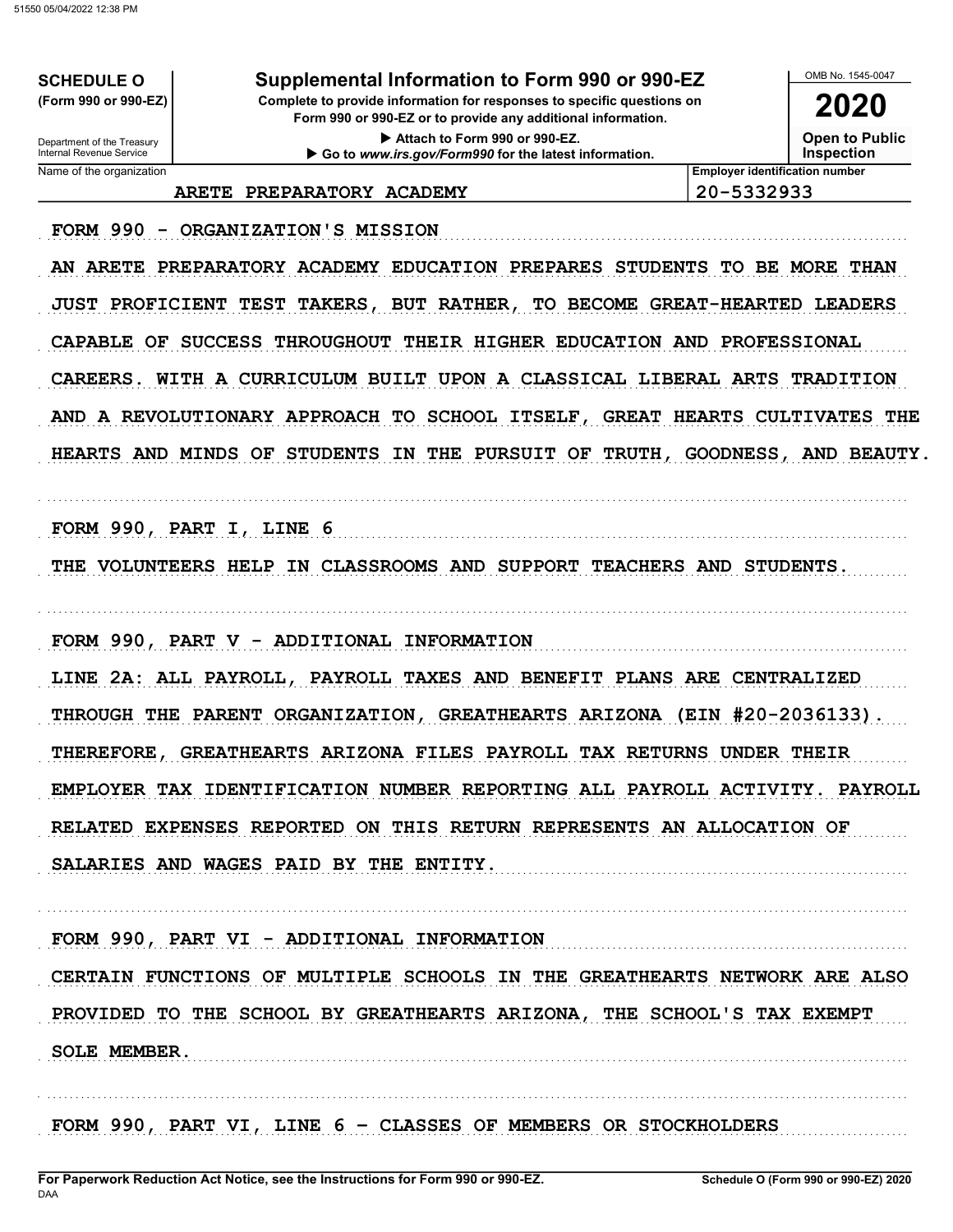| Schedule O (Form 990 or 990-EZ) 2020 | Page $\blacktriangle$                 |
|--------------------------------------|---------------------------------------|
| Name of the organization             | <b>Employer identification number</b> |
| ARETE PREPARATORY ACADEMY            | 20-5332933                            |
|                                      |                                       |

THE SOLE MEMBER OF THE ACADEMY IS GREATHEARTS ARIZONA AN ORGANIZATION EXEMPT FROM TAXATION UNDER INTERNAL REVENUE CODE SECTION 501(C)(3).

FORM 990, PART VI, LINE 7A - ELECTION OF MEMBERS AND THEIR RIGHTS THE SCHOOL'S TAX-EXEMPT SOLE MEMBER APPOINTS THE SCHOOL'S DIRECTORS, FILLS VACANCIES ON THE BOARD, AND MAY REMOVE DIRECTORS.

FORM 990, PART VI, LINE 7B - DECISIONS SUBJECT TO APPROVAL OF MEMBERS THE SCHOOL'S TAX-EXEMPT SOLE MEMBER RETAINS APPROVAL RIGHTS OVER KEY DECISIONS SUCH AS CHANGES TO THE SCHOOL'S BYLAWS, ARTICLES OF INCORPORATION, EDUCATIONAL PHILOSOPHY, AND SIGNIFICANT FINANCIAL EXPENDITURES (IN EXCESS OF \$50,000).

FORM 990, PART VI, LINE 11B - ORGANIZATION'S PROCESS TO REVIEW FORM 990 THE 990 IS PREPARED BY AN EXTERNAL CPA FIRM AND IS REVIEWED INTERNALLY BY THE CFO. AFTER COMPLETING THE CFO REVIEW, THE RETURN IS FINALIZED AND THEN REVIEWED BY THE GREATHEARTS AUDIT COMMITTEE PRIOR TO BEING SIGNED BY THE CFO.

FORM 990, PART VI, LINE 12C - ENFORCEMENT OF CONFLICTS POLICY BOARD MEMBERS, OFFICERS AND ALL EMPLOYEES COMPLETE AND SIGN A CONFLICT OF INTEREST AGREEMENT. THESE AGREEMENTS ARE REVIEWED BY HUMAN RESOURACES AND ANY CONFLICTS ARE IDENTIFIED AND REPORTED TO THE AUDITORS AND THE BOARD TO MONITOR.

FORM 990, PART VI, LINE 15A - COMPENSATION PROCESS FOR TOP OFFICIAL SUBJECT TO THE SCHOOL'S CONFLICT OF INTEREST POLICY, THE SCHOOL'S TAX-

PAGE 1 OF 2

Schedule O (Form 990 or 990-EZ) 2020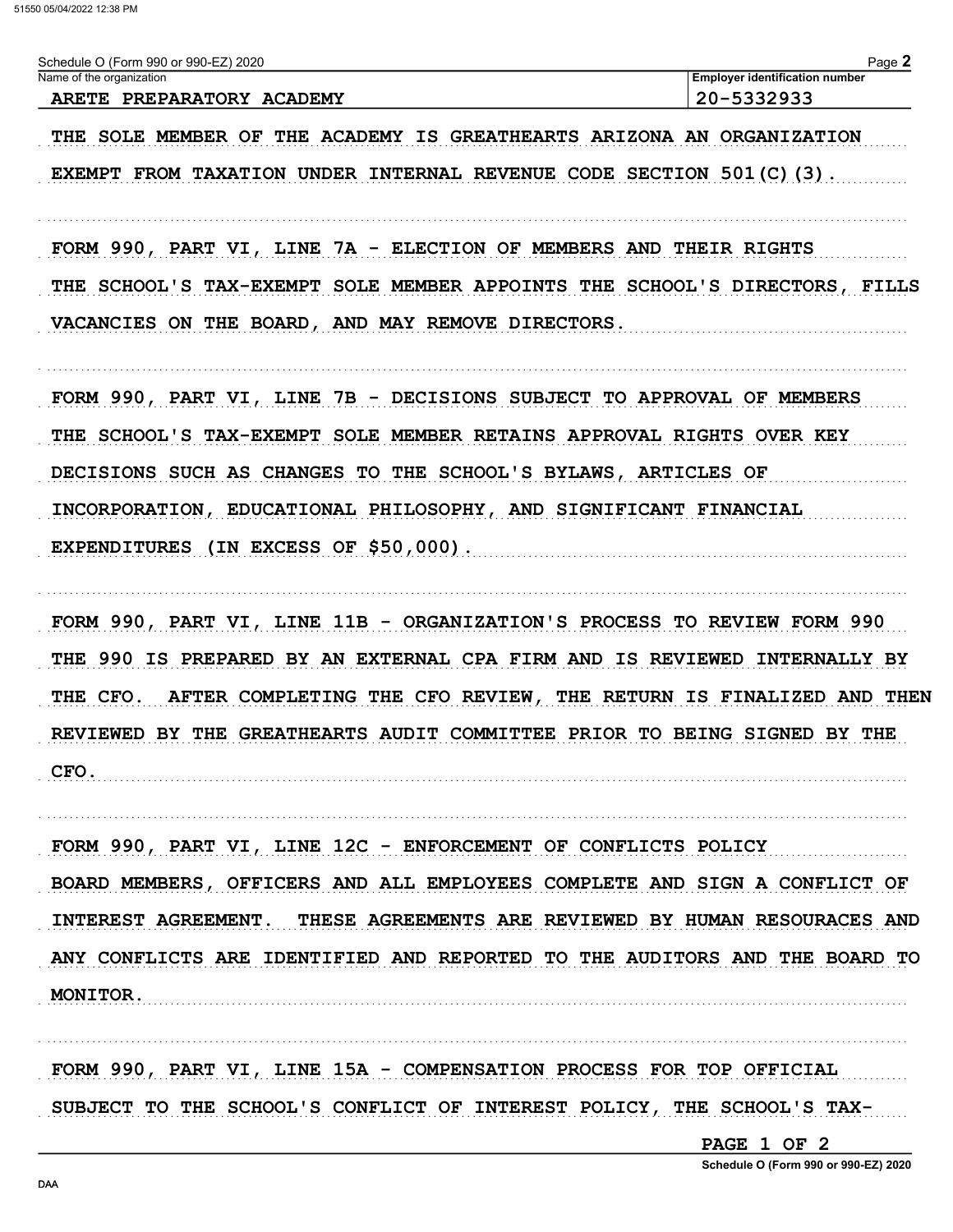| Schedule O (Form 990 or 990-EZ) 2020<br>Name of the organization           | Page 2                                              |
|----------------------------------------------------------------------------|-----------------------------------------------------|
| ARETE PREPARATORY ACADEMY                                                  | <b>Employer identification number</b><br>20-5332933 |
| EXEMPT SOLE MEMBER AND THE SCHOOL'S BOARD APPROVE THE COMPENSATION OF KEY  |                                                     |
| STAFF SUCH AS HEADMASTER AND ASSISTANT HEADMASTER.                         |                                                     |
|                                                                            |                                                     |
| FORM 990, PART VI, LINE 15B - COMPENSATION PROCESS FOR OFFICERS            |                                                     |
| EMPLOYEES AND FACULTY ARE DETERMINED BASED ON INDEPENDENT COMPENSATION     |                                                     |
| STUDIES AND SALARIES OF COMPARABLE NON-PROFIT ORGANIZATIONS.               |                                                     |
|                                                                            |                                                     |
| FORM 990, PART VI, LINE 19 - GOVERNING DOCUMENTS DISCLOSURE EXPLANATION    |                                                     |
| ALL BOARD MEETINGS ARE POSTED IN ADVANCE IN ACCORDANCE WITH ARIZONA OPEN   |                                                     |
| THE GOVERNING DOCUMENTS, CONFLICT OF INTEREST POLICY, AND<br>MEETING LAWS. |                                                     |
| FINANCIAL STATEMENTS ARE AVAILABLE BOTH AT THE MEETING OR FOLLOWING THE    |                                                     |
|                                                                            |                                                     |
| MEETING AND UPON REQUEST.                                                  |                                                     |
|                                                                            |                                                     |
|                                                                            |                                                     |
|                                                                            |                                                     |
|                                                                            |                                                     |
|                                                                            |                                                     |
|                                                                            |                                                     |
|                                                                            |                                                     |
|                                                                            |                                                     |
|                                                                            |                                                     |
|                                                                            |                                                     |
|                                                                            |                                                     |
|                                                                            |                                                     |
|                                                                            |                                                     |
|                                                                            |                                                     |
|                                                                            |                                                     |
|                                                                            |                                                     |
|                                                                            |                                                     |

| PAGE 2 OF 2 |  |                                      |
|-------------|--|--------------------------------------|
|             |  | Schedule O (Form 990 or 990-EZ) 2020 |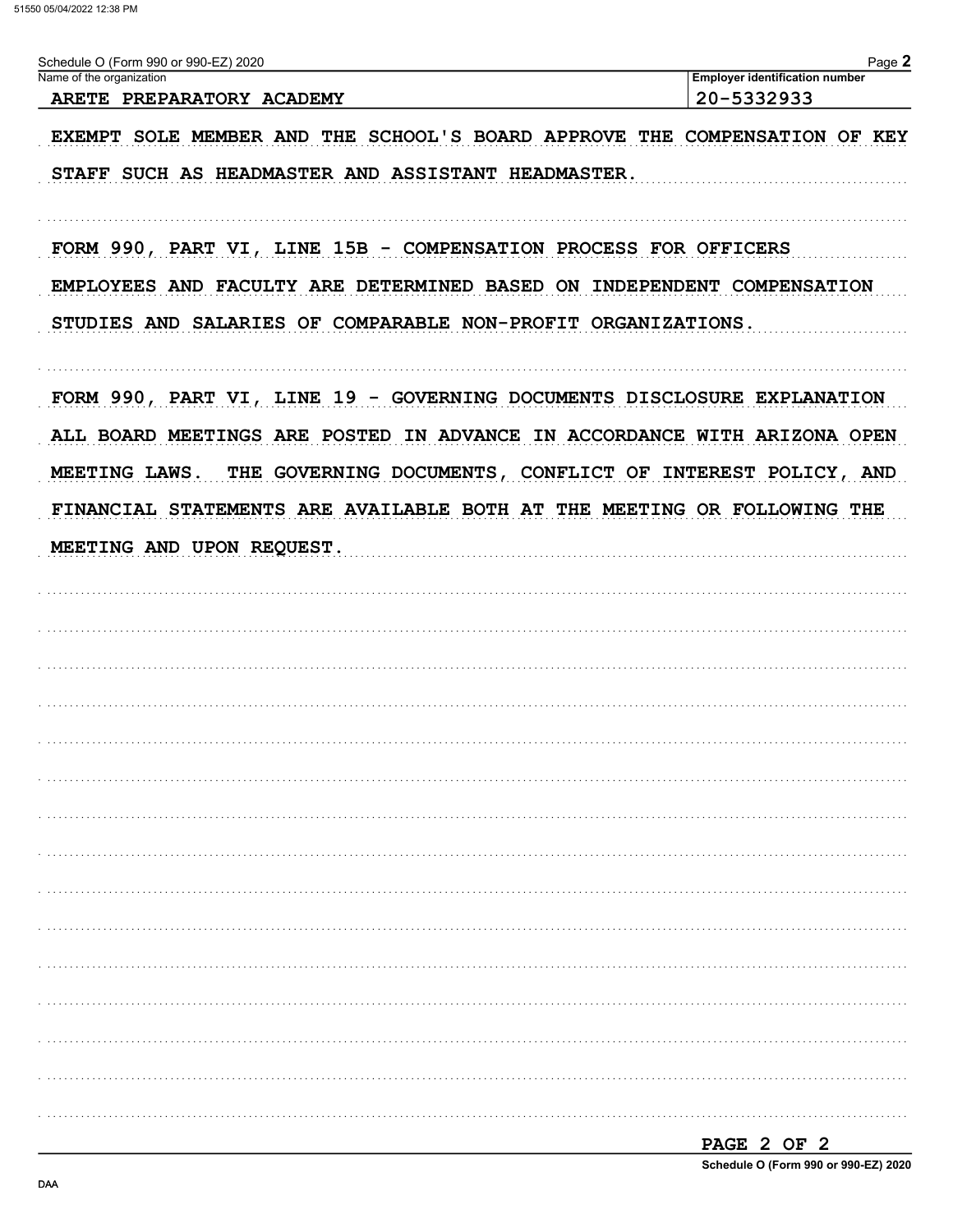## SCHEDULE R<br>(Form 990) Related Organizations and Unrelated Partnerships

Complete if the organization answered "Yes" on Form 990, Part IV, line 33, 34, 35b, 36, or 37.

Attach to Form 990.

▶ Go to www.irs.gov/Form990 for instructions and the latest information.

Department of the Treasury Internal Revenue Service Name of the organization

SCHEDULE R

ARETE PREPARATORY ACADEMY 20-5332933

Open to Public 2020 **inspection** 

OMB No. 1545-0047

Employer identification number

Part I Identification of Disregarded Entities. Complete if the organization answered "Yes" on Form 990, Part IV, line 33.

| (a)<br>Name, address, and EIN (if applicable) of disregarded entity                                                                                                                                                           | (b)<br>Primary activity | (c)<br>Legal domicile (state<br>or foreign country) |                                   | (d)<br>Total income |                                                           | (e)<br>End-of-year assets           | (f)<br>Direct controlling<br>entity |                                                         |  |
|-------------------------------------------------------------------------------------------------------------------------------------------------------------------------------------------------------------------------------|-------------------------|-----------------------------------------------------|-----------------------------------|---------------------|-----------------------------------------------------------|-------------------------------------|-------------------------------------|---------------------------------------------------------|--|
| (1)                                                                                                                                                                                                                           |                         |                                                     |                                   |                     |                                                           |                                     |                                     |                                                         |  |
| (2)                                                                                                                                                                                                                           |                         |                                                     |                                   |                     |                                                           |                                     |                                     |                                                         |  |
| (3)                                                                                                                                                                                                                           |                         |                                                     |                                   |                     |                                                           |                                     |                                     |                                                         |  |
| (4)                                                                                                                                                                                                                           |                         |                                                     |                                   |                     |                                                           |                                     |                                     |                                                         |  |
| (5)                                                                                                                                                                                                                           |                         |                                                     |                                   |                     |                                                           |                                     |                                     |                                                         |  |
| Identification of Related Tax-Exempt Organizations. Complete if the organization answered "Yes" on Form 990, Part IV, line 34, because it had<br>Part II<br>one or more related tax-exempt organizations during the tax year. |                         |                                                     |                                   |                     |                                                           |                                     |                                     |                                                         |  |
| (a)<br>Name, address, and EIN of related organization                                                                                                                                                                         | (b)<br>Primary activity | (c)<br>Legal domicile (state<br>or foreign country) | (d)<br><b>Exempt Code section</b> |                     | (e)<br>Public charity status<br>(if section $501(c)(3)$ ) | (f)<br>Direct controlling<br>entity | Yes                                 | $(g)$<br>Section 512(b)(13)<br>controlled entity?<br>No |  |
| ANTHEM PREPARATORY ACADEMY<br>(1)<br>4801 E WASHINGTON STREET SUITE 25027-0375682<br>PHOENIX<br>85034<br>AZ                                                                                                                   | <b>EDUCATION</b>        | $\mathbf{A} \mathbf{Z}$                             | 3                                 |                     | $\overline{2}$                                            | <b>GH AMERICA</b>                   |                                     | X                                                       |  |
| ARCHWAY CLASSICAL ACADEMY ARETE<br>(2)<br>4801 E WASHINGTON STREET SUITE 25046-4061128<br>85034<br><b>PHOENIX</b><br>AZ                                                                                                       | <b>EDUCATION</b>        | $\mathbf{A} \mathbf{Z}$                             | 3                                 |                     | $\overline{2}$                                            | <b>GH AMERICA</b>                   |                                     | X                                                       |  |
| ARCHWAY CLASSICAL ACADEMY CHANDLER<br>(3)<br>4801 E WASHINGTON STREET SUITE 25027-3723907                                                                                                                                     |                         |                                                     |                                   |                     |                                                           |                                     |                                     |                                                         |  |
| PHOENIX<br>85034<br>AZ<br>ARCHWAY CLASSICAL ACADEMY CICERO<br>(4)<br>4801 E WASHINGTON STREET SUITE 25046-4065855                                                                                                             | <b>EDUCATION</b>        | AZ                                                  | 3                                 |                     | $\overline{2}$                                            | <b>GH AMERICA</b>                   |                                     | X                                                       |  |
| 85034<br>PHOENIX<br>AZ<br>ARCHWAY CLASSICAL ACADEMY GLENDALE<br>(5)<br>4801 E WASHINGTON STREET SUITE 25046-1014697                                                                                                           | <b>EDUCATION</b>        | $\mathbf{A} \mathbf{Z}$                             | 3                                 |                     | $\overline{2}$                                            | <b>GH AMERICA</b>                   |                                     | X                                                       |  |
| AZ 85034<br><b>PHOENIX</b>                                                                                                                                                                                                    | <b>EDUCATION</b>        | AZ                                                  | 3                                 |                     | $\mathbf{2}$                                              | <b>GH AMERICA</b>                   |                                     | x                                                       |  |

For Paperwork Reduction Act Notice, see the Instructions for Form 990. Schedule R (Form 990) 2020

DAA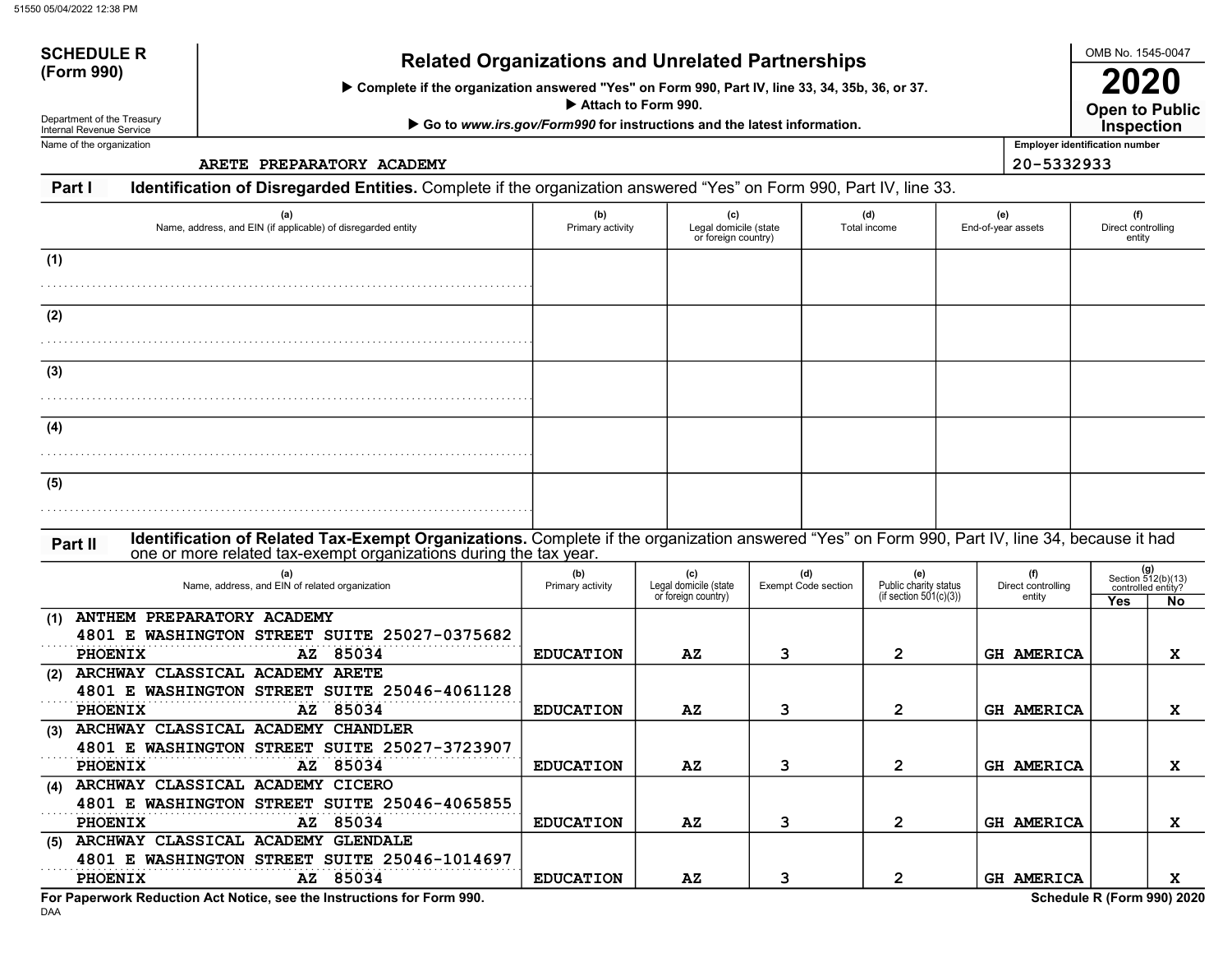## SCHEDULE R<br>(Form 990) Related Organizations and Unrelated Partnerships

Complete if the organization answered "Yes" on Form 990, Part IV, line 33, 34, 35b, 36, or 37.

Attach to Form 990.

▶ Go to www.irs.gov/Form990 for instructions and the latest information.

Department of the Treasury Internal Revenue Service Name of the organization

SCHEDULE R

ARETE PREPARATORY ACADEMY 20-5332933

Open to Public 2020 **inspection** 

Employer identification number

Part I Identification of Disregarded Entities. Complete if the organization answered "Yes" on Form 990, Part IV, line 33.

| (a)<br>Name, address, and EIN (if applicable) of disregarded entity                                                                                                                                                           | (b)<br>Primary activity | (c)<br>Legal domicile (state<br>or foreign country) |                                   | (d)<br>Total income                                       | (e)<br>End-of-year assets           | (f)<br>Direct controlling<br>entity                          |
|-------------------------------------------------------------------------------------------------------------------------------------------------------------------------------------------------------------------------------|-------------------------|-----------------------------------------------------|-----------------------------------|-----------------------------------------------------------|-------------------------------------|--------------------------------------------------------------|
| (1)                                                                                                                                                                                                                           |                         |                                                     |                                   |                                                           |                                     |                                                              |
| (2)                                                                                                                                                                                                                           |                         |                                                     |                                   |                                                           |                                     |                                                              |
| (3)                                                                                                                                                                                                                           |                         |                                                     |                                   |                                                           |                                     |                                                              |
| (4)                                                                                                                                                                                                                           |                         |                                                     |                                   |                                                           |                                     |                                                              |
| (5)                                                                                                                                                                                                                           |                         |                                                     |                                   |                                                           |                                     |                                                              |
| Identification of Related Tax-Exempt Organizations. Complete if the organization answered "Yes" on Form 990, Part IV, line 34, because it had<br>Part II<br>one or more related tax-exempt organizations during the tax year. |                         |                                                     |                                   |                                                           |                                     |                                                              |
| (a)<br>Name, address, and EIN of related organization                                                                                                                                                                         | (b)<br>Primary activity | (c)<br>Legal domicile (state<br>or foreign country) | (d)<br><b>Exempt Code section</b> | (e)<br>Public charity status<br>(if section $501(c)(3)$ ) | (f)<br>Direct controlling<br>entity | (g)<br>Section 512(b)(13)<br>controlled entity?<br>Yes<br>No |
| ARCHWAY CLASSICAL ACADEMY LINCOLN<br>(1)<br>4801 E WASHINGTON STREET SUITE 25047-1706688<br>AZ 85034<br>PHOENIX                                                                                                               | <b>EDUCATION</b>        | $\mathbf{A} \mathbf{Z}$                             | 3                                 | $\overline{2}$                                            | <b>GH AMERICA</b>                   | X                                                            |
| (2) ARCHWAY CLASSICAL ACADEMY VERITAS<br>4801 E WASHINGTON STREET SUITE 25027-3364820<br>AZ 85034<br><b>PHOENIX</b>                                                                                                           | <b>EDUCATION</b>        | AZ                                                  | 3                                 | $\overline{2}$                                            | <b>GH AMERICA</b>                   | X                                                            |
| (3) ARCHWAY CLASSICAL NORTH PHOENIX<br>4801 E WASHINGTON STREET SUITE 25027-3364871<br>AZ 85034<br><b>PHOENIX</b>                                                                                                             | <b>EDUCATION</b>        | AZ                                                  | 3                                 | $\overline{2}$                                            | <b>GH AMERICA</b>                   | X                                                            |
| (4) ARCHWAY CLASSICAL SCOTTSDALE<br>4801 E WASHINGTON STREET SUITE 25027-3364842<br>PHOENIX<br>85034<br>AZ                                                                                                                    | <b>EDUCATION</b>        | AZ                                                  | 3                                 | $\overline{2}$                                            | <b>GH AMERICA</b>                   | X                                                            |
| (5) ARCHWAY CLASSICAL TRIVIUM EAST<br>4801 E WASHINGTON STREET SUITE 25047-1762959<br>AZ 85034<br><b>PHOENIX</b>                                                                                                              | <b>EDUCATION</b>        | AZ                                                  | 3                                 | $\mathbf{2}$                                              | <b>GH AMERICA</b>                   | x                                                            |

DAA For Paperwork Reduction Act Notice, see the Instructions for Form 990. Schedule R (Form 990) 2020

OMB No. 1545-0047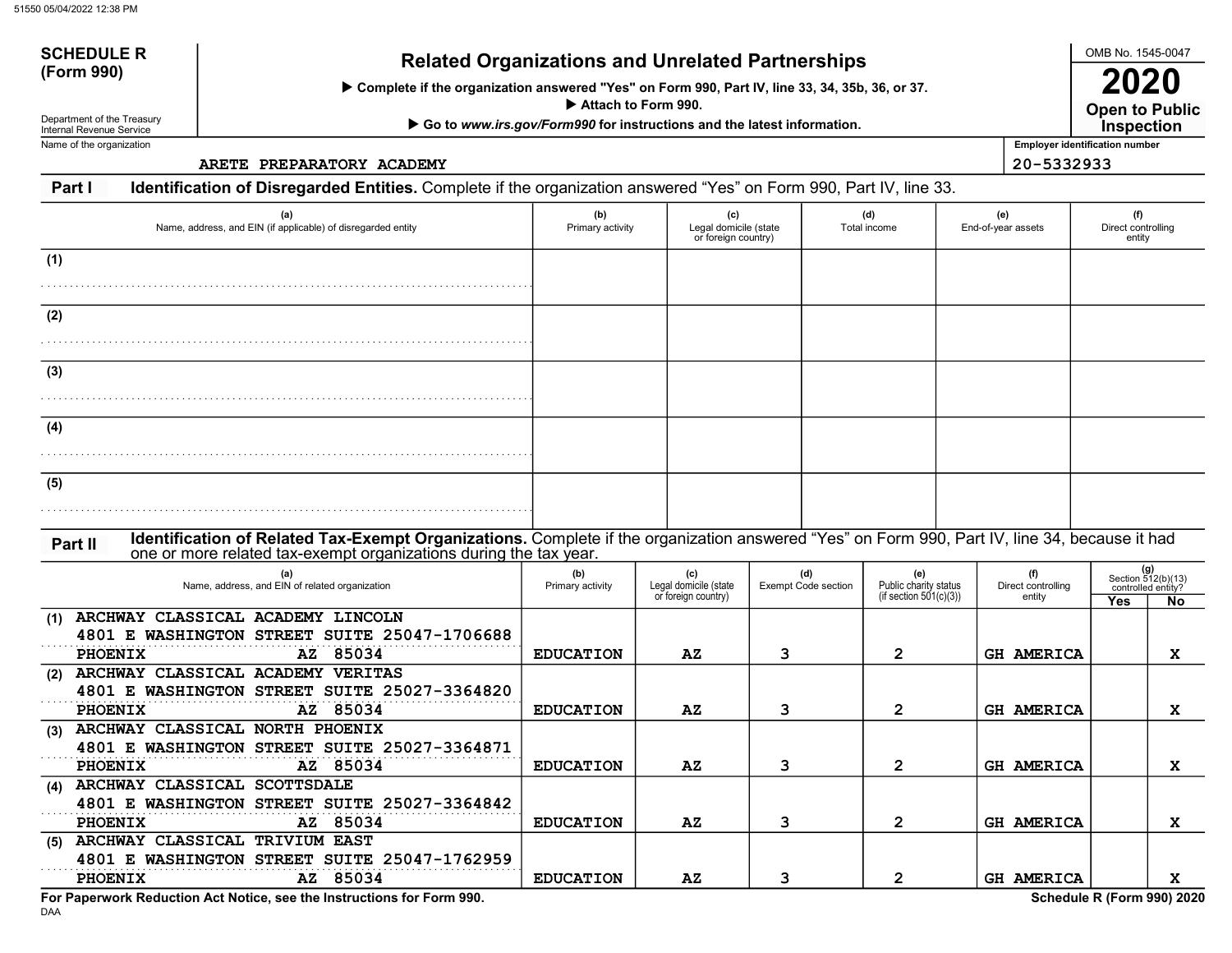# SCHEDULE Related Organizations and Unrelated Partnerships (Form 990)

Complete if the organization answered "Yes" on Form 990, Part IV, line 33, 34, 35b, 36, or 37.

Attach to Form 990.

▶ Go to www.irs.gov/Form990 for instructions and the latest information.

Department of the Treasury Internal Revenue Service Name of the organization

SCHEDULE R

ARETE PREPARATORY ACADEMY 20-5332933

Open to Public 2020 **inspection** 

Employer identification number

Part I Identification of Disregarded Entities. Complete if the organization answered "Yes" on Form 990, Part IV, line 33.

| (a)<br>Name, address, and EIN (if applicable) of disregarded entity                                                                                                                                                           | (b)<br>Primary activity | (c)<br>Legal domicile (state<br>or foreign country) |                                   | (d)<br>Total income |                                                           |                                     | (e)<br>End-of-year assets | (f)<br>Direct controlling<br>entity |                                                       |  |
|-------------------------------------------------------------------------------------------------------------------------------------------------------------------------------------------------------------------------------|-------------------------|-----------------------------------------------------|-----------------------------------|---------------------|-----------------------------------------------------------|-------------------------------------|---------------------------|-------------------------------------|-------------------------------------------------------|--|
| (1)                                                                                                                                                                                                                           |                         |                                                     |                                   |                     |                                                           |                                     |                           |                                     |                                                       |  |
| (2)                                                                                                                                                                                                                           |                         |                                                     |                                   |                     |                                                           |                                     |                           |                                     |                                                       |  |
| (3)                                                                                                                                                                                                                           |                         |                                                     |                                   |                     |                                                           |                                     |                           |                                     |                                                       |  |
| (4)                                                                                                                                                                                                                           |                         |                                                     |                                   |                     |                                                           |                                     |                           |                                     |                                                       |  |
| (5)                                                                                                                                                                                                                           |                         |                                                     |                                   |                     |                                                           |                                     |                           |                                     |                                                       |  |
| Identification of Related Tax-Exempt Organizations. Complete if the organization answered "Yes" on Form 990, Part IV, line 34, because it had<br>Part II<br>one or more related tax-exempt organizations during the tax year. |                         |                                                     |                                   |                     |                                                           |                                     |                           |                                     |                                                       |  |
| (a)<br>Name, address, and EIN of related organization                                                                                                                                                                         | (b)<br>Primary activity | (c)<br>Legal domicile (state<br>or foreign country) | (d)<br><b>Exempt Code section</b> |                     | (e)<br>Public charity status<br>(if section $501(c)(3)$ ) | (f)<br>Direct controlling<br>entity |                           | Yes                                 | (g)<br>Section 512(b)(13)<br>controlled entity?<br>No |  |
| (1) ARCHWAY CLASSICAL TRIVIUM WEST<br>4801 E WASHINGTON STREET SUITE 25027-3364743<br><b>PHOENIX</b><br>AZ 85034                                                                                                              | <b>EDUCATION</b>        | AZ                                                  | 3                                 |                     | $\overline{2}$                                            |                                     | <b>GH AMERICA</b>         |                                     | x                                                     |  |
| CHANDLER PREPARATORY ACADEMY<br>(2)<br>4801 E WASHINGTON STREET SUITE 25020-2075176<br>PHOENIX<br>AZ 85034                                                                                                                    | <b>EDUCATION</b>        | $\mathbf{A} \mathbf{Z}$                             | 3                                 |                     | $\mathbf{2}$                                              |                                     | <b>GH AMERICA</b>         |                                     | X                                                     |  |
| CICERO PREPARATORY ACADEMY<br>(3)<br>4801 E WASHINGTON STREET SUITE 25046-4096974<br>AZ 85034<br><b>PHOENIX</b>                                                                                                               | <b>EDUCATION</b>        | AZ                                                  | 3                                 |                     | $\overline{2}$                                            |                                     | <b>GH AMERICA</b>         |                                     | x                                                     |  |
| GLENDALE PREPARATORY ACADEMY<br>(4)<br>4801 E WASHINGTON STREET SUITE 25020-8760987<br>AZ 85034<br><b>PHOENIX</b>                                                                                                             | <b>EDUCATION</b>        | $\mathbf{A} \mathbf{Z}$                             | 3                                 |                     | $\overline{2}$                                            |                                     | <b>GH AMERICA</b>         |                                     | X                                                     |  |
| (5) LINCOLN PREPARATORY ACADEMY<br>4801 E WASHINGTON STREET SUITE 25047-1674469<br>AZ 85034<br><b>PHOENIX</b>                                                                                                                 | <b>EDUCATION</b>        | AZ                                                  | 3                                 |                     | $\overline{2}$                                            |                                     | <b>GH AMERICA</b>         |                                     | X                                                     |  |

DAA For Paperwork Reduction Act Notice, see the Instructions for Form 990. Schedule R (Form 990) 2020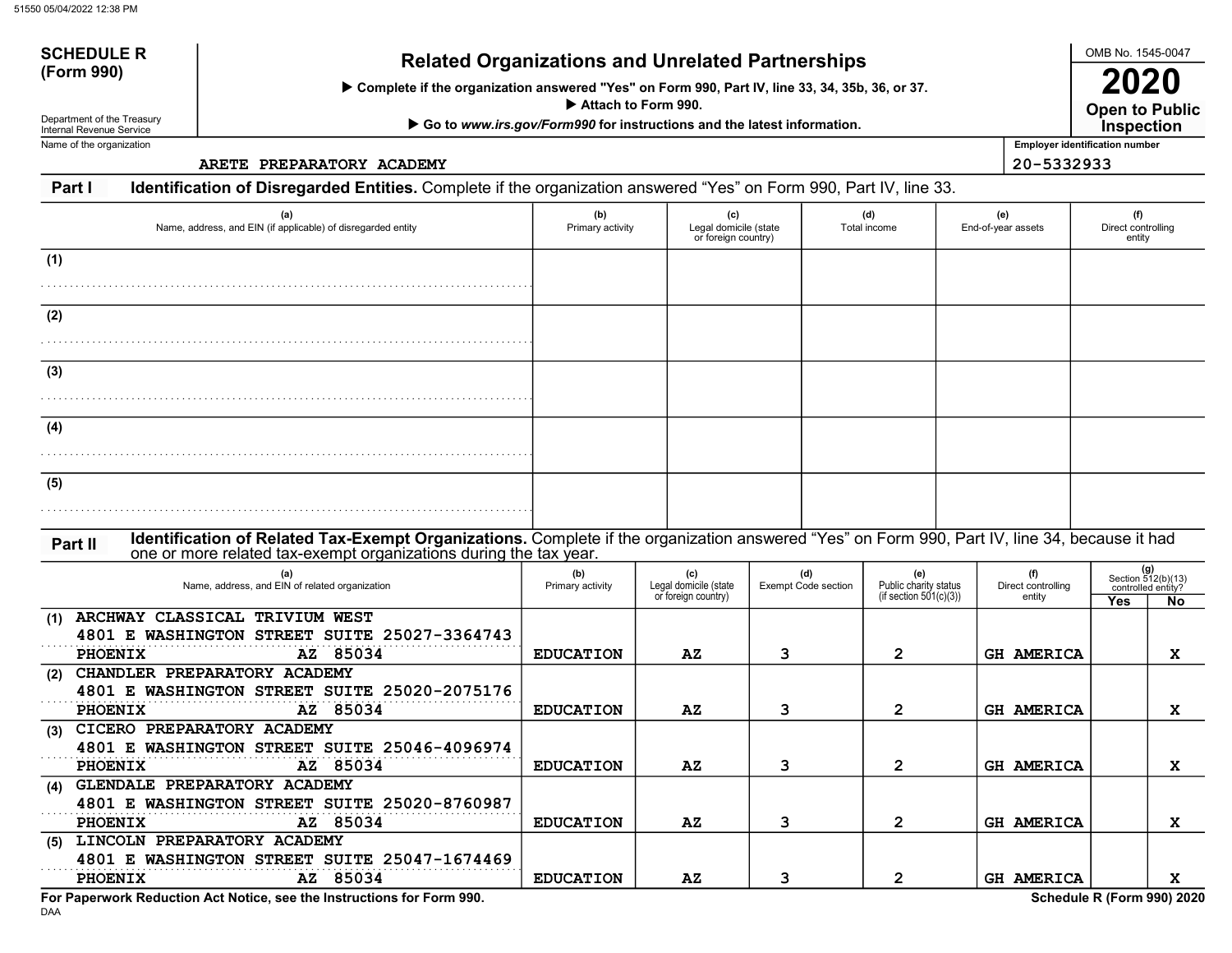# SCHEDULE Related Organizations and Unrelated Partnerships (Form 990)

Complete if the organization answered "Yes" on Form 990, Part IV, line 33, 34, 35b, 36, or 37.

Attach to Form 990.

▶ Go to www.irs.gov/Form990 for instructions and the latest information.

Department of the Treasury Internal Revenue Service Name of the organization

SCHEDULE R

ARETE PREPARATORY ACADEMY 20-5332933

Open to Public 2020 **Inspection** 

OMB No. 1545-0047

Employer identification number

Part I Identification of Disregarded Entities. Complete if the organization answered "Yes" on Form 990, Part IV, line 33.

| (a)<br>Name, address, and EIN (if applicable) of disregarded entity                                                                                                                                                           | (b)<br>Primary activity | (c)<br>Legal domicile (state<br>or foreign country) |                                   | (d)<br>Total income                                    | (e)<br>End-of-year assets           | (f)<br>Direct controlling<br>entity                                          |                                                       |
|-------------------------------------------------------------------------------------------------------------------------------------------------------------------------------------------------------------------------------|-------------------------|-----------------------------------------------------|-----------------------------------|--------------------------------------------------------|-------------------------------------|------------------------------------------------------------------------------|-------------------------------------------------------|
| (1)                                                                                                                                                                                                                           |                         |                                                     |                                   |                                                        |                                     |                                                                              |                                                       |
| (2)                                                                                                                                                                                                                           |                         |                                                     |                                   |                                                        |                                     |                                                                              |                                                       |
| (3)                                                                                                                                                                                                                           |                         |                                                     |                                   |                                                        |                                     |                                                                              |                                                       |
| (4)                                                                                                                                                                                                                           |                         |                                                     |                                   |                                                        |                                     |                                                                              |                                                       |
| (5)                                                                                                                                                                                                                           |                         |                                                     |                                   |                                                        |                                     |                                                                              |                                                       |
| Identification of Related Tax-Exempt Organizations. Complete if the organization answered "Yes" on Form 990, Part IV, line 34, because it had<br>Part II<br>one or more related tax-exempt organizations during the tax year. |                         |                                                     |                                   |                                                        |                                     |                                                                              |                                                       |
| (a)<br>Name, address, and EIN of related organization                                                                                                                                                                         | (b)<br>Primary activity | (c)<br>Legal domicile (state<br>or foreign country) | (d)<br><b>Exempt Code section</b> | (e)<br>Public charity status<br>(if section 501(c)(3)) | (f)<br>Direct controlling<br>entity | Yes                                                                          | (g)<br>Section 512(b)(13)<br>controlled entity?<br>No |
| MARYVALE PREPARATORY ACADEMY<br>(1)<br>4801 E WASHINGTON STREET SUITE 25027-3289377<br>AZ 85034<br>PHOENIX                                                                                                                    | <b>EDUCATION</b>        | AZ                                                  | 3                                 | $\overline{2}$                                         | <b>GH AMERICA</b>                   |                                                                              | $\mathbf{x}$                                          |
| (2) NORTH PHOENIX PREPARATORY ACADEMY<br>4801 E WASHINGTON STREET SUITE 25027-3322474<br>PHOENIX<br>AZ 85034                                                                                                                  | <b>EDUCATION</b>        | $\mathbf{A} \mathbf{Z}$                             | 3                                 | $\overline{2}$                                         | <b>GH AMERICA</b>                   |                                                                              | $\mathbf{x}$                                          |
| (3) SCOTTSDALE PREPARATORY ACADEMY<br>4801 E WASHINGTON STREET SUITE 25020-8778703<br><b>PHOENIX</b>                                                                                                                          |                         |                                                     | 3                                 | $\overline{2}$                                         |                                     |                                                                              |                                                       |
| AZ 85034<br>(4) TELEOS PREPARATORY ACADEMY<br>4801 E WASHINGTON STREET SUITE 25026-2700807                                                                                                                                    | <b>EDUCATION</b>        | $\mathbf{A} \mathbf{Z}$                             |                                   |                                                        | <b>GH AMERICA</b>                   |                                                                              | $\mathbf{x}$                                          |
| AZ 85034<br><b>PHOENIX</b><br>(5) TRIVIUM PREPARATORY ACADEMY<br>4801 E WASHINGTON STREET SUITE 25027-3289295                                                                                                                 | <b>EDUCATION</b>        | $\mathbf{A} \mathbf{Z}$                             | 3                                 | $\overline{2}$                                         | <b>GH AMERICA</b>                   |                                                                              | X                                                     |
| AZ 85034<br><b>PHOENIX</b><br>Pau Banancial: Badication, Ant Nation, and the Instrumetions for Parm 000.                                                                                                                      | <b>EDUCATION</b>        | $\mathbf{A} \mathbf{Z}$                             | 3                                 | $\overline{2}$                                         | GH AMERICA<br>$\sim$ $\sim$ $\sim$  | $\text{d} \cdot \text{d} = \text{D} / \text{F}$ and $\text{O}(\text{O})$ and | X.                                                    |

DAA For Paperwork Reduction Act Notice, see the Instructions for Form 990. Schedule R (Form 990) 2020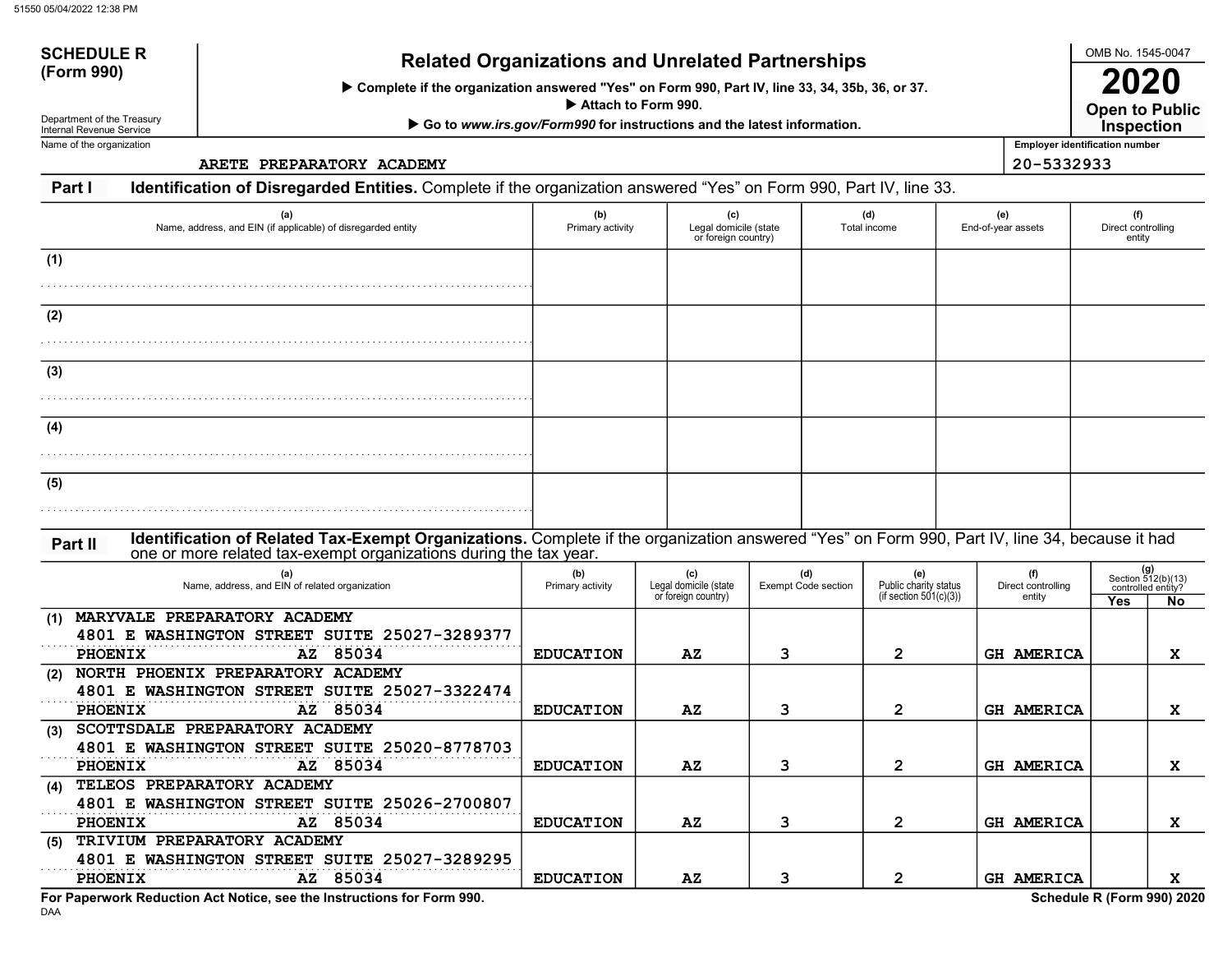# SCHEDULE Related Organizations and Unrelated Partnerships<br>(Form 990)

Complete if the organization answered "Yes" on Form 990, Part IV, line 33, 34, 35b, 36, or 37.

Attach to Form 990.

▶ Go to www.irs.gov/Form990 for instructions and the latest information.

Department of the Treasury Internal Revenue Service Name of the organization

SCHEDULE R

ARETE PREPARATORY ACADEMY 20-5332933

Open to Public 2020

**inspection** 

Employer identification number

Part I Identification of Disregarded Entities. Complete if the organization answered "Yes" on Form 990, Part IV, line 33.

| (a)<br>Name, address, and EIN (if applicable) of disregarded entity                                                                                                                                                           | (b)<br>Primary activity | (c)<br>Legal domicile (state<br>or foreign country) |                                   | (d)<br>Total income                                       | (e)<br>End-of-year assets           | (f)<br>Direct controlling<br>entity |                                                         |
|-------------------------------------------------------------------------------------------------------------------------------------------------------------------------------------------------------------------------------|-------------------------|-----------------------------------------------------|-----------------------------------|-----------------------------------------------------------|-------------------------------------|-------------------------------------|---------------------------------------------------------|
| (1)                                                                                                                                                                                                                           |                         |                                                     |                                   |                                                           |                                     |                                     |                                                         |
| (2)                                                                                                                                                                                                                           |                         |                                                     |                                   |                                                           |                                     |                                     |                                                         |
| (3)                                                                                                                                                                                                                           |                         |                                                     |                                   |                                                           |                                     |                                     |                                                         |
| (4)                                                                                                                                                                                                                           |                         |                                                     |                                   |                                                           |                                     |                                     |                                                         |
| (5)                                                                                                                                                                                                                           |                         |                                                     |                                   |                                                           |                                     |                                     |                                                         |
| Identification of Related Tax-Exempt Organizations. Complete if the organization answered "Yes" on Form 990, Part IV, line 34, because it had<br>Part II<br>one or more related tax-exempt organizations during the tax year. |                         |                                                     |                                   |                                                           |                                     |                                     |                                                         |
| (a)<br>Name, address, and EIN of related organization                                                                                                                                                                         | (b)<br>Primary activity | (c)<br>Legal domicile (state<br>or foreign country) | (d)<br><b>Exempt Code section</b> | (e)<br>Public charity status<br>(if section $501(c)(3)$ ) | (f)<br>Direct controlling<br>entity | Yes                                 | $(g)$<br>Section 512(b)(13)<br>controlled entity?<br>No |
| (1) VERITAS PREPARATORY ACADEMY<br>4801 E WASHINGTON STREET SUITE 25005-0527441<br>PHOENIX<br>AZ 85034                                                                                                                        | <b>EDUCATION</b>        | AZ                                                  | 3                                 | $\mathbf{2}$                                              | <b>GH AMERICA</b>                   |                                     | X                                                       |
| <b>GREATHEARTS ARIZONA</b><br>(2)<br>4801 E WASHINGTON STREET SUITE 25020-2036133<br>PHOENIX<br>AZ 85034                                                                                                                      | <b>EDUCATION</b>        | $\overline{\mathbf{A}}\mathbf{Z}$                   | 3                                 | 7                                                         | <b>GH AMERICA</b>                   |                                     | X                                                       |
| <b>GREATHEARTS AMERICA</b><br>(3)<br>4801 E WASHINGTON STREET SUITE 25045-4306715<br>AZ 85034<br><b>PHOENIX</b>                                                                                                               | <b>EDUCATION</b>        | $\mathbf{A} \mathbf{Z}$                             | 3                                 | 7                                                         | N/A                                 |                                     | X                                                       |
| (4) GREATHEARTS AMERICA-TEXAS<br>4801 E WASHINGTON STREET SUITE 25043-1973126<br>AZ 85034<br>PHOENIX                                                                                                                          | <b>EDUCATION</b>        | <b>TX</b>                                           | 3                                 | $\overline{2}$                                            | <b>GH AMERICA</b>                   |                                     | X                                                       |
| (5) THE GREATHEARTS FOUNDATION, INC.<br>4801 E WASHINGTON STREET SUITE 25082-3809856<br>AZ 85034<br><b>PHOENIX</b>                                                                                                            | <b>SUPPORT</b>          | $\mathbf{A} \mathbf{Z}$                             | 3                                 | 12A                                                       | <b>GH AMERICA</b>                   |                                     | X.                                                      |
| For Paperwork Reduction Act Notice, see the Instructions for Form 990.                                                                                                                                                        |                         |                                                     |                                   |                                                           |                                     | Schedule R (Form 990) 2020          |                                                         |

DAA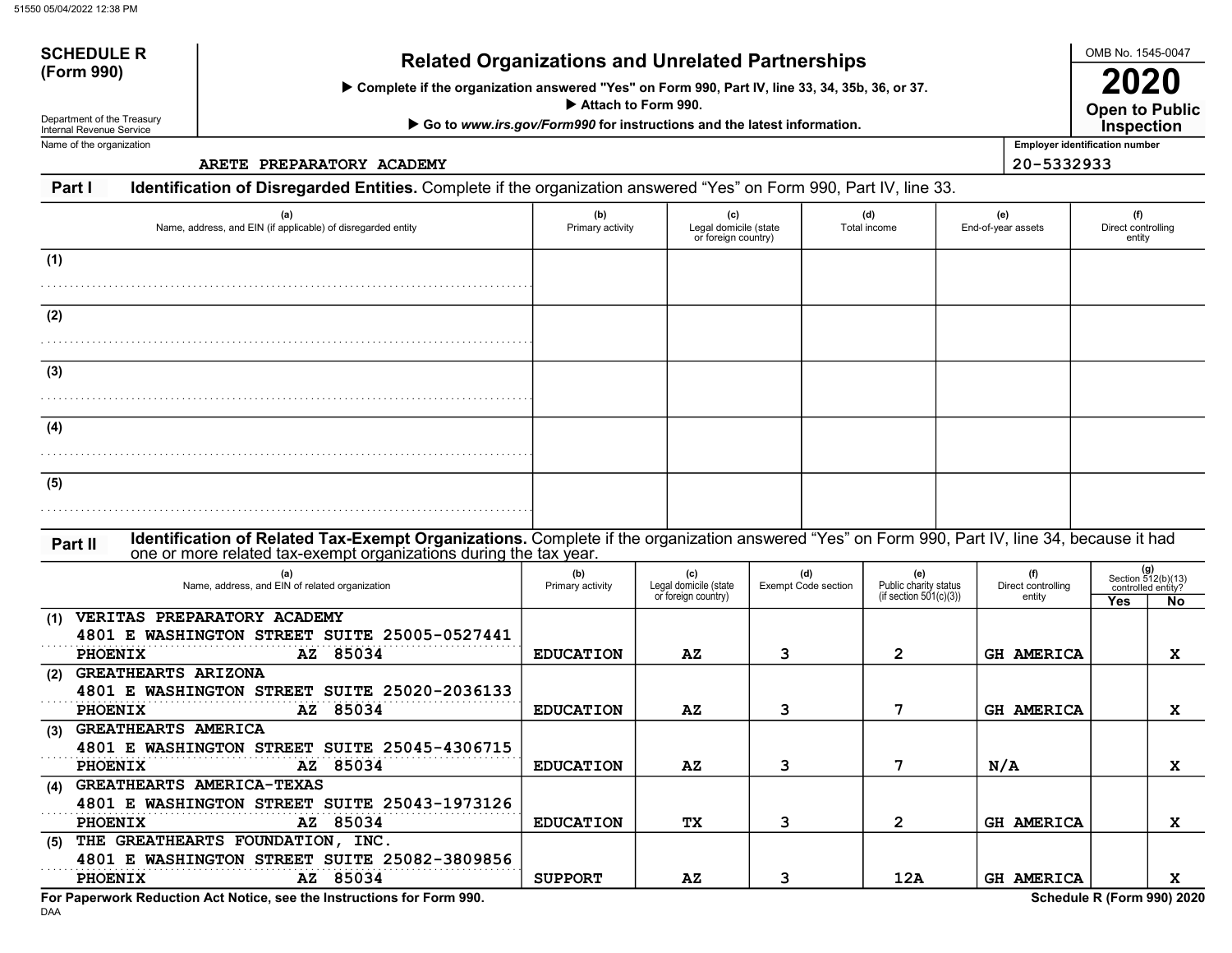| Schedule R (Form 990) 2020 ARETE PREPARATORY ACADEMY<br>Identification of Related Organizations Taxable as a Partnership. Complete if the organization answered "Yes" on Form 990, Part IV, line 34, because it had one or more related organizations treated as a partnership during<br>Part III |                         |                                                              |                                                        | 20-5332933                                                                                              |                                                        |                                                       |  |                                                   |  |                                                                         |                                                     |     | Page 2                                                |  |
|---------------------------------------------------------------------------------------------------------------------------------------------------------------------------------------------------------------------------------------------------------------------------------------------------|-------------------------|--------------------------------------------------------------|--------------------------------------------------------|---------------------------------------------------------------------------------------------------------|--------------------------------------------------------|-------------------------------------------------------|--|---------------------------------------------------|--|-------------------------------------------------------------------------|-----------------------------------------------------|-----|-------------------------------------------------------|--|
|                                                                                                                                                                                                                                                                                                   |                         |                                                              |                                                        |                                                                                                         |                                                        |                                                       |  |                                                   |  |                                                                         |                                                     |     |                                                       |  |
| (a)<br>Name, address, and EIN of<br>related organization                                                                                                                                                                                                                                          | (b)<br>Primary activity | (c)<br>Legal<br>domicile<br>(state or<br>foreign<br>country) | (d)<br>Direct controlling<br>entity                    | (e)<br>Predominant<br>income (related,<br>unrelated,<br>excluded from<br>tax under<br>sections 512-514) | (f)<br>Share of total<br>income                        | (g)<br>Share of end-of-<br>year assets                |  | (h)<br>Dispro-<br>portionate<br>alloc.?<br>Yes No |  | (i)<br>Code V-UBI<br>amount in box 20<br>of Schedule K-1<br>(Form 1065) | (j)<br>General or<br>managing<br>partner?<br>Yes No |     | (k)<br>Percentage<br>ownership                        |  |
| (1)                                                                                                                                                                                                                                                                                               |                         |                                                              |                                                        |                                                                                                         |                                                        |                                                       |  |                                                   |  |                                                                         |                                                     |     |                                                       |  |
| (2)                                                                                                                                                                                                                                                                                               |                         |                                                              |                                                        |                                                                                                         |                                                        |                                                       |  |                                                   |  |                                                                         |                                                     |     |                                                       |  |
| (3)                                                                                                                                                                                                                                                                                               |                         |                                                              |                                                        |                                                                                                         |                                                        |                                                       |  |                                                   |  |                                                                         |                                                     |     |                                                       |  |
|                                                                                                                                                                                                                                                                                                   |                         |                                                              |                                                        |                                                                                                         |                                                        |                                                       |  |                                                   |  |                                                                         |                                                     |     |                                                       |  |
| (4)                                                                                                                                                                                                                                                                                               |                         |                                                              |                                                        |                                                                                                         |                                                        |                                                       |  |                                                   |  |                                                                         |                                                     |     |                                                       |  |
| Identification of Related Organizations Taxable as a Corporation or Trust. Complete if the organization answered "Yes" on Form 990, Part IV, line 34, because it had one or more related organizations treated as a corporatio<br>Part IV                                                         |                         |                                                              |                                                        |                                                                                                         |                                                        |                                                       |  |                                                   |  |                                                                         |                                                     |     |                                                       |  |
| (a)<br>Name, address, and EIN of related organization                                                                                                                                                                                                                                             | (b)<br>Primary activity |                                                              | (c)<br>Legal domicile<br>(state or<br>foreign country) | (d)<br>Direct controlling<br>entity                                                                     | (e)<br>Type of entity<br>(C corp, S corp,<br>or trust) | (f)<br>Share of total<br>end-of-year assets<br>income |  | (g)<br>Share of                                   |  |                                                                         | (h)<br>Percentage<br>ownership                      |     | (i)<br>Section<br>512(b)(13)<br>controlled<br>entity? |  |
|                                                                                                                                                                                                                                                                                                   |                         |                                                              |                                                        |                                                                                                         |                                                        |                                                       |  |                                                   |  |                                                                         |                                                     | Yes | No                                                    |  |
| (1)                                                                                                                                                                                                                                                                                               |                         |                                                              |                                                        |                                                                                                         |                                                        |                                                       |  |                                                   |  |                                                                         |                                                     |     |                                                       |  |
| (2)                                                                                                                                                                                                                                                                                               |                         |                                                              |                                                        |                                                                                                         |                                                        |                                                       |  |                                                   |  |                                                                         |                                                     |     |                                                       |  |
| (3)                                                                                                                                                                                                                                                                                               |                         |                                                              |                                                        |                                                                                                         |                                                        |                                                       |  |                                                   |  |                                                                         |                                                     |     |                                                       |  |
| (4)                                                                                                                                                                                                                                                                                               |                         |                                                              |                                                        |                                                                                                         |                                                        |                                                       |  |                                                   |  |                                                                         |                                                     |     |                                                       |  |
|                                                                                                                                                                                                                                                                                                   |                         |                                                              |                                                        |                                                                                                         |                                                        |                                                       |  |                                                   |  |                                                                         |                                                     |     |                                                       |  |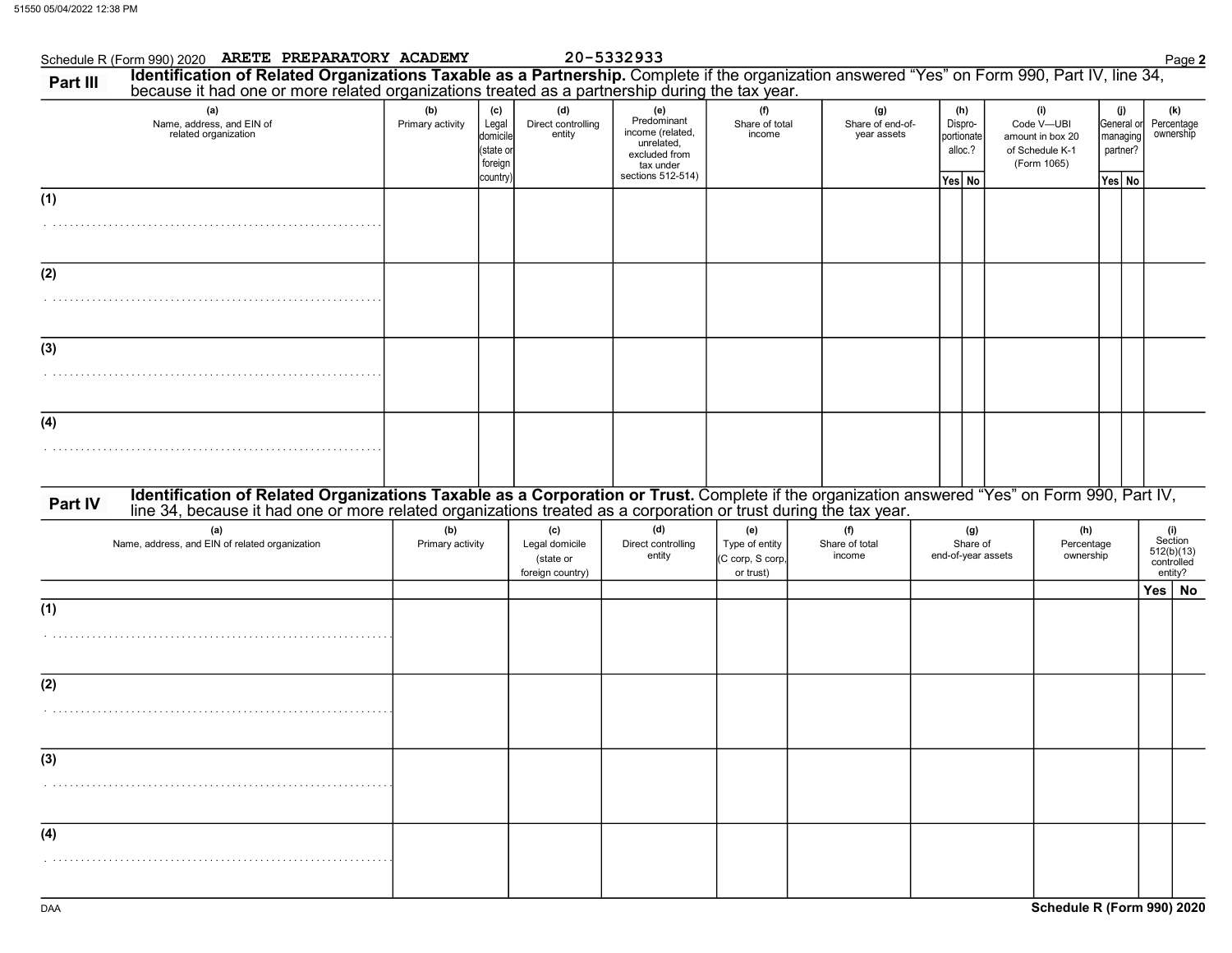#### Part V Transactions With Related Organizations. Complete if the organization answered "Yes" on Form 990, Part IV, line 34, 35b, or 36. Schedule R (Form 990) 2020 ARETE PREPARATORY ACADEMY 20-5332933 Page 3 Page 3 Note: Complete line 1 if any entity is listed in Parts II, III, or IV of this schedule. 1 During the tax year, did the organization engage in any of the following transactions with one or more related organizations listed in Parts II–IV? a Receipt of (i) interest, (ii) annuities, (iii) royalties, or (iv) rent from a controlled entity . . . . . . . . . . . . . . . . . . . . . . . . . . . . . . . . . . . . . . . . . . . . . . . . . . . . . . . . . . . . . . . . . . . . . . . . . . . . . . . . . . . . . . . . . . . . . . . . . **b** Gift, grant, or capital contribution to related organization(s) with an example conserved conserved conserved conserved conserved conserved conserved conserved conserved conserved conserved conserved conserved conserv  $\bm{c}$  Gift, grant, or capital contribution from related organization(s) with an interaction of the content of the content of the contribution from related organization(s) with an interaction of the content of the conten d Loans or loan guarantees to or for related organization(s) with an example contained and contained a contained a contained a contained a contained a contained a contained a contained a contained a contained a contained a  $e$  Loans or loan guarantees by related organization(s) with an example construction and construction construction  $\mathbf{s}$  $f$  Dividends from related organization(s) with an array construction of the construction of the construction of the construction  $\mathbf{s}_1$ g h Purchase of assets from related organization(s) with according the control of the control of the control of the control or control or control or control or control or control or control or control or control or control o i j Lease of facilities, equipment, or other assets to related organization(s) . . . . . . . . . . . . . . . . . . . . . . . . . . . . . . . . . . . . . . . . . . . . . . . . . . . . . . . . . . . . . . . . . . . . . . . . . . . . . . . . . . . . . . . . . . . . . . . . . . . . . . . . . . . . . k Lease of facilities, equipment, or other assets from related organization(s) with an accommunity conservation contain an accommunity conservation of facilities, equipment, or other assets from related organization(s) wit l Performance of services or membership or fundraising solicitations for related organization(s) . . . . . . . . . . . . . . . . . . . . . . . . . . . . . . . . . . . . . . . . . . . . . . . . . . . . . . . . . . . . . . . . . . . . . . . . . . . . . . . . . . . . . . . m Performance of services or membership or fundraising solicitations by related organization(s) . . . . . . . . . . . . . . . . . . . . . . . . . . . . . . . . . . . . . . . . . . . . . . . . . . . . . . . . . . . . . . . . . . . . . . . . . . . . . . . . . . . . . . . n Sharing of facilities, equipment, mailing lists, or other assets with related organization(s)<sub>………………………………………………………………………………………</sub> o Sharing of paid employees with related organization(s) with an example construction and contained construction and construction of the state or sharing of paid employees with related organization(s) with construction and **p** Reimbursement paid to related organization(s) for expenses q s Other transfer of cash or property from related organization(s) . . . . . . . . . . . . . . . . . . . . . . . . . . . . . . . . . . . . . . . . . . . . . . . . . . . . . . . . . . . . . . . . . . . . . . . . . . . . . . . . . . . . . . . . . . . . . . . . . . . . . . . . . . . . . . . . . . . . . . . Sale of assets to related organization(s) www.community.com/www.community.com/www.community.com/www.community.com/www.community.com/www.community.com/www.community.com/www.community.com/www.community.com/www.community.com/ Exchange of assets with related organization(s) . . . . . . . . . . . . . . . . . . . . . . . . . . . . . . . . . . . . . . . . . . . . . . . . . . . . . . . . . . . . . . . . . . . . . . . . . . . . . . . . . . . . . . . . . . . . . . . . . . . . . . . . . . . . . . . . . . . . . . . . . . . . . . . . . . . . . Reimbursement paid by related organization(s) for expenses example and the control of the control of the control of the control of the control of the control of the control of the control of the control of the control of t Other transfer of cash or property to related organization(s) . . . . . . . . . . . . . . . . . . . . . . . . . . . . . . . . . . . . . . . . . . . . . . . . . . . . . . . . . . . . . . . . . . . . . . . . . . . . . . . . . . . . . . . . . . . . . . . . . . . . . . . . . . . . . . . . . . . . . . . . . . r 1r 1a 1b 1c 1d 1e 1f 1g 1h 1i 1j 1k 1l 1m 1n 1o 1p 1q 1s Yes No 2 If the answer to any of the above is "Yes," see the instructions for information on who must complete this line, including covered relationships and transaction thresholds. Name of related organization **Name of related** organization **Name of related** organization type (a–s) Amount involved (a)  $\qquad \qquad$  (b)  $\qquad \qquad$  (c) (1) (2) (3) (d) Method of determining amount involved X X X X X X X X X X X X X X X X X X X GREATHEARTS ARIZONA  $\begin{array}{|c|c|c|c|c|c|}\hline & & & & \multicolumn{2}{c|}{\textbf{O}} & & \multicolumn{2}{c|}{\textbf{3,477,647}} & \multicolumn{2}{c|}{\textbf{FMV}}\ \hline \end{array}$ GREATHEARTS ARIZONA  $\begin{array}{|c|c|c|c|c|}\hline & P & 433,292 & FMV\end{array}$ GREATHEARTS ARIZONA  $\overline{K}$  649,938 FMV

| (1) | <b>GREATHEARTS ARIZONA</b> | $\Omega$ | 3,477,647 | <b>FMV</b> |
|-----|----------------------------|----------|-----------|------------|
|     |                            |          |           |            |
| (2) | <b>GREATHEARTS ARIZONA</b> | P        | 433,292   | FMV        |
| (3) | <b>GREATHEARTS ARIZONA</b> | K        | 649,938   | <b>FMV</b> |
|     |                            |          |           |            |
| (4) |                            |          |           |            |
|     |                            |          |           |            |
| (5) |                            |          |           |            |
|     |                            |          |           |            |
| (6) |                            |          |           |            |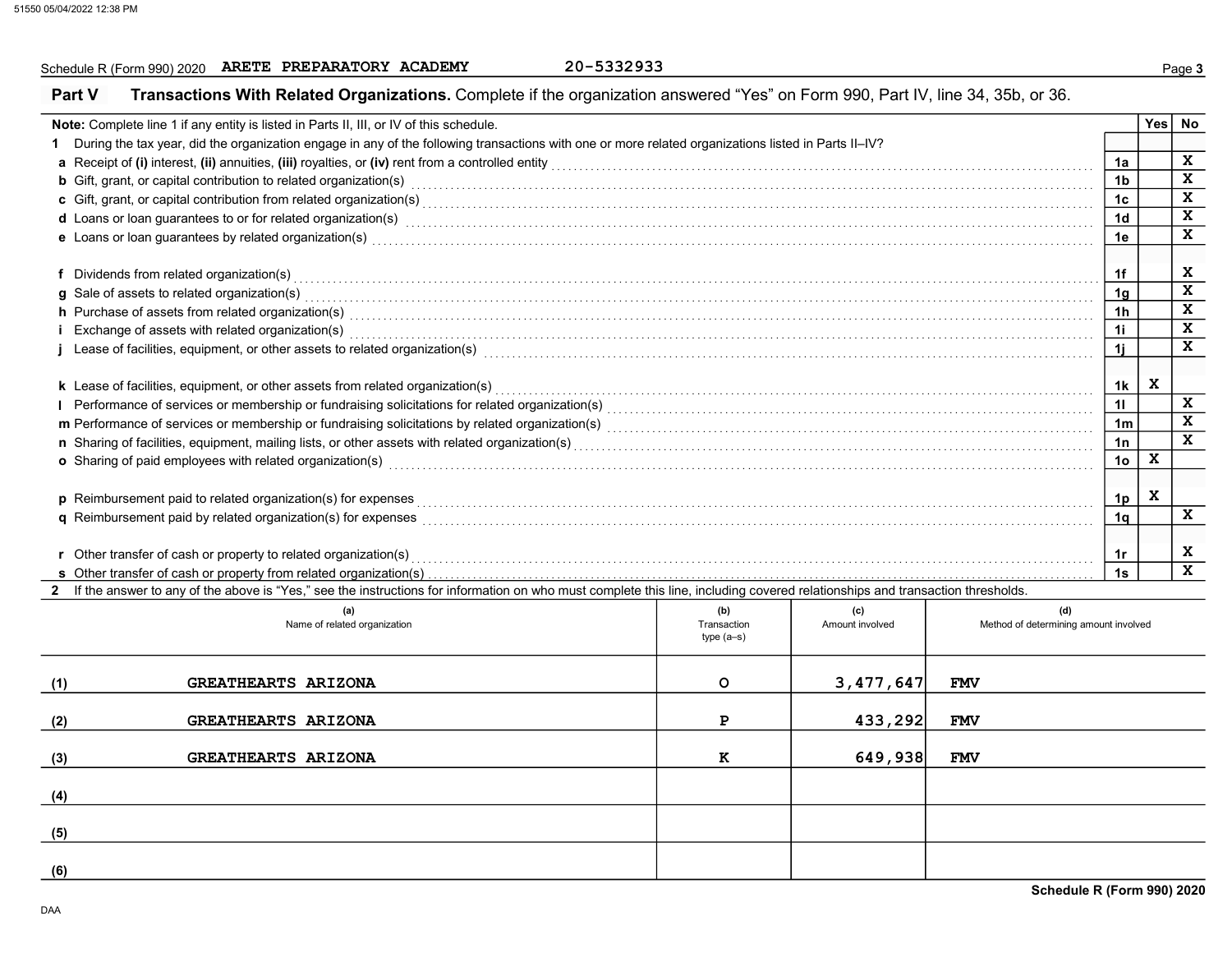## Schedule R (Form 990) 2020 ARETE PREPARATORY ACADEMY 20-5332933 Page 4

### Part VI Unrelated Organizations Taxable as a Partnership. Complete if the organization answered "Yes" on Form 990, Part IV, line 37.

Provide the following information for each entity taxed as a partnership through which the organization conducted more than five percent of its activities (measured by total assets or gross revenue) that was not a related organization. See instructions regarding exclusion for certain investment partnerships.

| $\overline{\phantom{a}}$<br>(a)<br>Name, address, and EIN of entity | ັ<br>ັ<br>(b)<br>Primary activity | (c)<br>Legal<br>domicile<br>(state or<br>foreign | (d)<br>Predominant<br>income (related,<br>unrelated, excluded<br>from tax under | (e)<br>Are all partners<br>section<br>501(c)(3)<br>organizations? |  | (f)<br>Share of<br>total income | (g)<br>Share of<br>end-of-year<br>assets |            | (h)<br>Disproportionate<br>allocations? | (i)<br>Code V-UBI<br>amount in box 20<br>of Schedule K-1<br>(Form 1065) | managing<br>partner? | (j)<br>General or | (k)<br>Percentage<br>ownership |
|---------------------------------------------------------------------|-----------------------------------|--------------------------------------------------|---------------------------------------------------------------------------------|-------------------------------------------------------------------|--|---------------------------------|------------------------------------------|------------|-----------------------------------------|-------------------------------------------------------------------------|----------------------|-------------------|--------------------------------|
|                                                                     |                                   | country)                                         | sections 512-514)                                                               | Yes   No                                                          |  |                                 |                                          | <b>Yes</b> | <b>No</b>                               |                                                                         | Yes                  | <b>No</b>         |                                |
| (1)                                                                 |                                   |                                                  |                                                                                 |                                                                   |  |                                 |                                          |            |                                         |                                                                         |                      |                   |                                |
|                                                                     |                                   |                                                  |                                                                                 |                                                                   |  |                                 |                                          |            |                                         |                                                                         |                      |                   |                                |
| (2)                                                                 |                                   |                                                  |                                                                                 |                                                                   |  |                                 |                                          |            |                                         |                                                                         |                      |                   |                                |
|                                                                     |                                   |                                                  |                                                                                 |                                                                   |  |                                 |                                          |            |                                         |                                                                         |                      |                   |                                |
| (3)                                                                 |                                   |                                                  |                                                                                 |                                                                   |  |                                 |                                          |            |                                         |                                                                         |                      |                   |                                |
|                                                                     |                                   |                                                  |                                                                                 |                                                                   |  |                                 |                                          |            |                                         |                                                                         |                      |                   |                                |
| (4)                                                                 |                                   |                                                  |                                                                                 |                                                                   |  |                                 |                                          |            |                                         |                                                                         |                      |                   |                                |
|                                                                     |                                   |                                                  |                                                                                 |                                                                   |  |                                 |                                          |            |                                         |                                                                         |                      |                   |                                |
| (5)                                                                 |                                   |                                                  |                                                                                 |                                                                   |  |                                 |                                          |            |                                         |                                                                         |                      |                   |                                |
|                                                                     |                                   |                                                  |                                                                                 |                                                                   |  |                                 |                                          |            |                                         |                                                                         |                      |                   |                                |
| (6)                                                                 |                                   |                                                  |                                                                                 |                                                                   |  |                                 |                                          |            |                                         |                                                                         |                      |                   |                                |
|                                                                     |                                   |                                                  |                                                                                 |                                                                   |  |                                 |                                          |            |                                         |                                                                         |                      |                   |                                |
| (7)                                                                 |                                   |                                                  |                                                                                 |                                                                   |  |                                 |                                          |            |                                         |                                                                         |                      |                   |                                |
|                                                                     |                                   |                                                  |                                                                                 |                                                                   |  |                                 |                                          |            |                                         |                                                                         |                      |                   |                                |
| (8)                                                                 |                                   |                                                  |                                                                                 |                                                                   |  |                                 |                                          |            |                                         |                                                                         |                      |                   |                                |
|                                                                     |                                   |                                                  |                                                                                 |                                                                   |  |                                 |                                          |            |                                         |                                                                         |                      |                   |                                |
| (9)                                                                 |                                   |                                                  |                                                                                 |                                                                   |  |                                 |                                          |            |                                         |                                                                         |                      |                   |                                |
|                                                                     |                                   |                                                  |                                                                                 |                                                                   |  |                                 |                                          |            |                                         |                                                                         |                      |                   |                                |
| (10)                                                                |                                   |                                                  |                                                                                 |                                                                   |  |                                 |                                          |            |                                         |                                                                         |                      |                   |                                |
|                                                                     |                                   |                                                  |                                                                                 |                                                                   |  |                                 |                                          |            |                                         |                                                                         |                      |                   |                                |
| (11)                                                                |                                   |                                                  |                                                                                 |                                                                   |  |                                 |                                          |            |                                         |                                                                         |                      |                   |                                |
|                                                                     |                                   |                                                  |                                                                                 |                                                                   |  |                                 |                                          |            |                                         |                                                                         |                      |                   |                                |

Schedule R (Form 990) 2020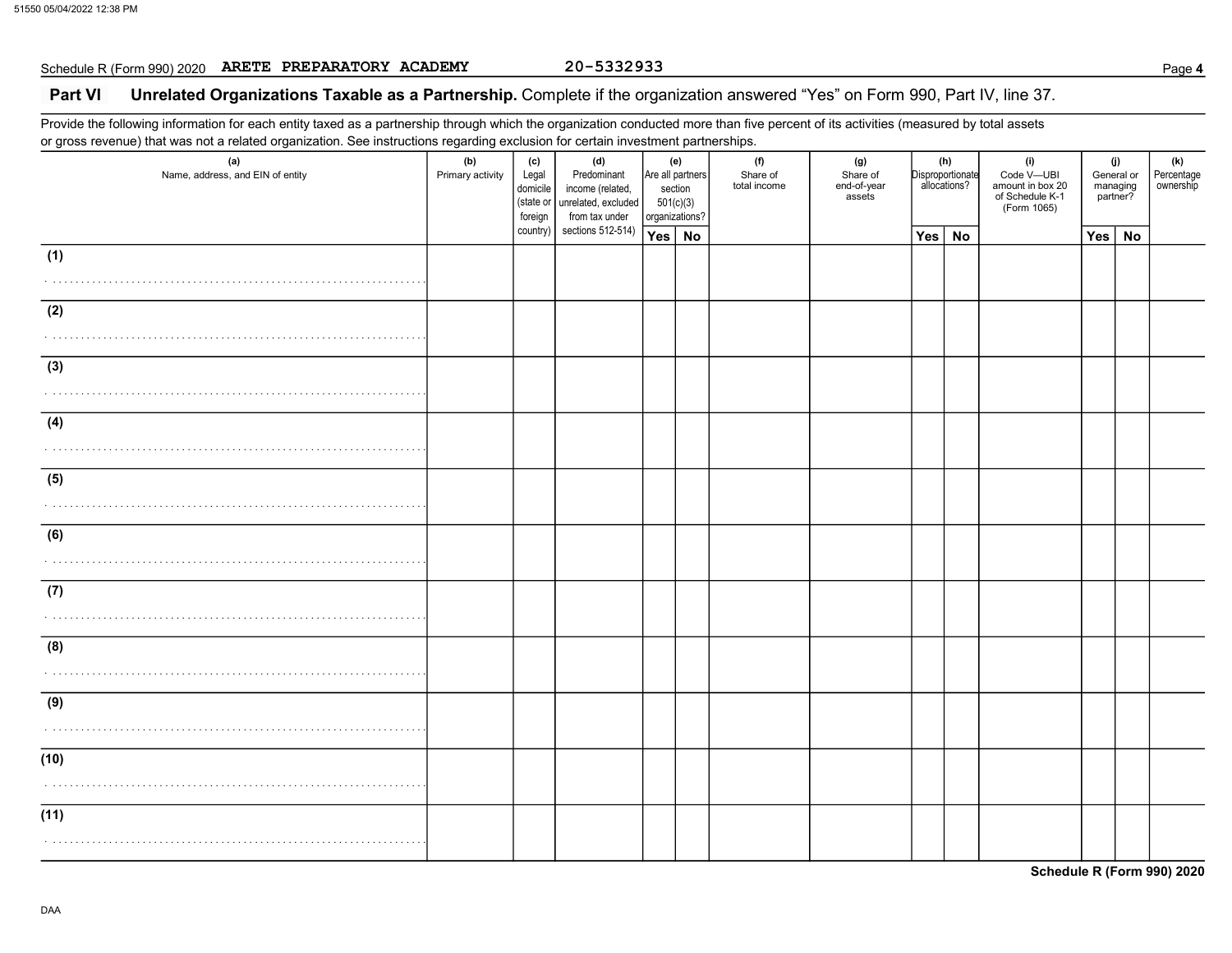| Supplemental Information.<br>Provide additional information for responses to questions on Schedule R. See instructions.<br>Part VII |  | Schedule R (Form 990) 2020 ARETE PREPARATORY ACADEMY |  | 20-5332933 | Page 5 |
|-------------------------------------------------------------------------------------------------------------------------------------|--|------------------------------------------------------|--|------------|--------|
|                                                                                                                                     |  |                                                      |  |            |        |
|                                                                                                                                     |  |                                                      |  |            |        |
|                                                                                                                                     |  |                                                      |  |            |        |
|                                                                                                                                     |  |                                                      |  |            |        |
|                                                                                                                                     |  |                                                      |  |            |        |
|                                                                                                                                     |  |                                                      |  |            |        |
|                                                                                                                                     |  |                                                      |  |            |        |
|                                                                                                                                     |  |                                                      |  |            |        |
|                                                                                                                                     |  |                                                      |  |            |        |
|                                                                                                                                     |  |                                                      |  |            |        |
|                                                                                                                                     |  |                                                      |  |            |        |
|                                                                                                                                     |  |                                                      |  |            |        |
|                                                                                                                                     |  |                                                      |  |            |        |
|                                                                                                                                     |  |                                                      |  |            |        |
|                                                                                                                                     |  |                                                      |  |            |        |
|                                                                                                                                     |  |                                                      |  |            |        |
|                                                                                                                                     |  |                                                      |  |            |        |
|                                                                                                                                     |  |                                                      |  |            |        |
|                                                                                                                                     |  |                                                      |  |            |        |
|                                                                                                                                     |  |                                                      |  |            |        |
|                                                                                                                                     |  |                                                      |  |            |        |
|                                                                                                                                     |  |                                                      |  |            |        |
|                                                                                                                                     |  |                                                      |  |            |        |
|                                                                                                                                     |  |                                                      |  |            |        |
|                                                                                                                                     |  |                                                      |  |            |        |
|                                                                                                                                     |  |                                                      |  |            |        |
|                                                                                                                                     |  |                                                      |  |            |        |
|                                                                                                                                     |  |                                                      |  |            |        |
|                                                                                                                                     |  |                                                      |  |            |        |
|                                                                                                                                     |  |                                                      |  |            |        |
|                                                                                                                                     |  |                                                      |  |            |        |
|                                                                                                                                     |  |                                                      |  |            |        |
|                                                                                                                                     |  |                                                      |  |            |        |
|                                                                                                                                     |  |                                                      |  |            |        |
|                                                                                                                                     |  |                                                      |  |            |        |
|                                                                                                                                     |  |                                                      |  |            |        |
|                                                                                                                                     |  |                                                      |  |            |        |
|                                                                                                                                     |  |                                                      |  |            |        |
|                                                                                                                                     |  |                                                      |  |            |        |

 $\overline{a}$ 

|  |  |  | 20-5332933 |  |  |
|--|--|--|------------|--|--|
|  |  |  |            |  |  |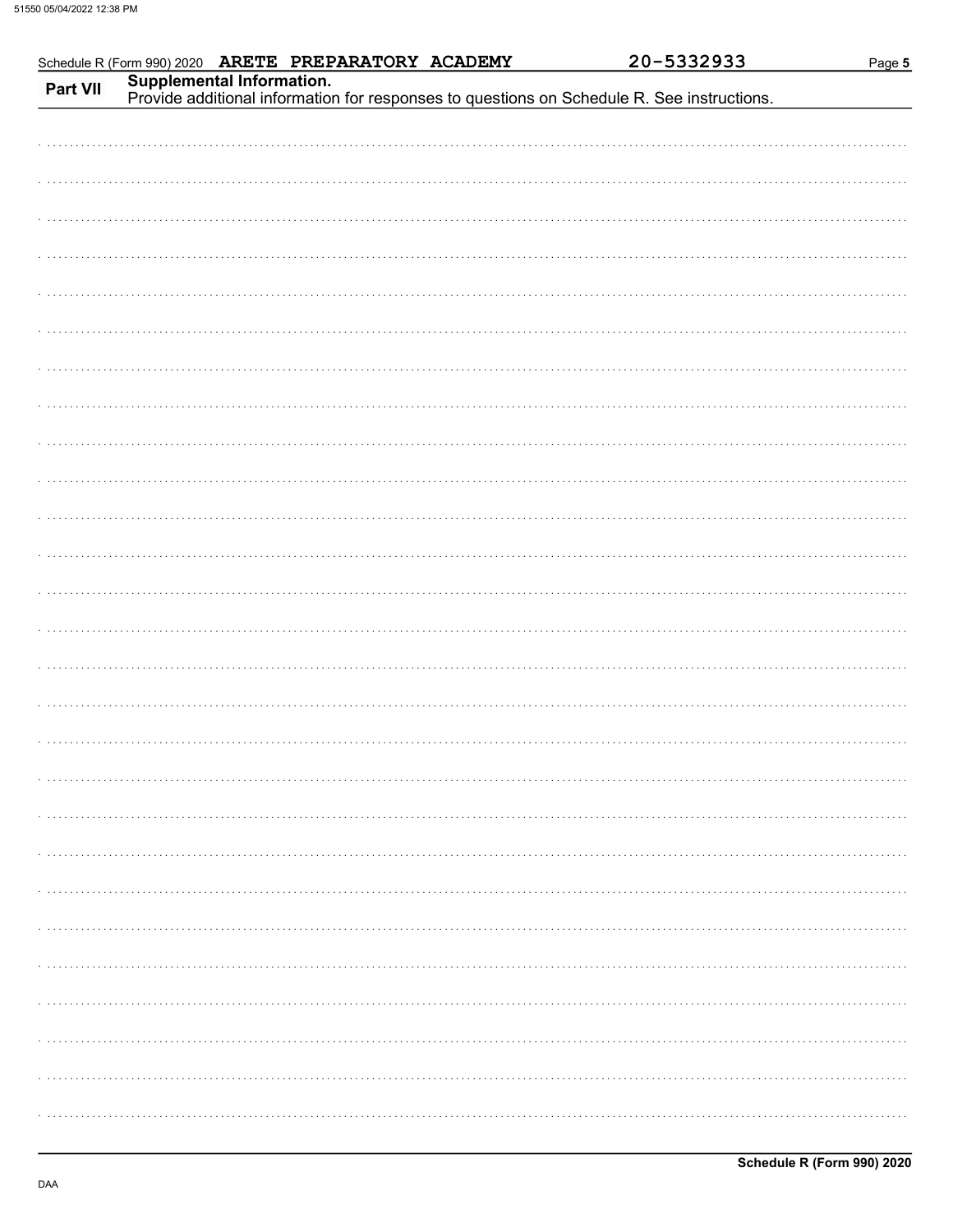51550 05/04/2022 12:38 PM

|        | <b>Depreciation and Amortization</b><br>Form 4562<br>(Including Information on Listed Property)<br>Attach to your tax return.                                                         |                                    |                                                                                                   |                                                    |                  |                              |                |                  | OMB No. 1545-0172         |                                                                                                          |
|--------|---------------------------------------------------------------------------------------------------------------------------------------------------------------------------------------|------------------------------------|---------------------------------------------------------------------------------------------------|----------------------------------------------------|------------------|------------------------------|----------------|------------------|---------------------------|----------------------------------------------------------------------------------------------------------|
|        |                                                                                                                                                                                       |                                    |                                                                                                   |                                                    |                  |                              |                |                  |                           | <b>2020</b>                                                                                              |
|        | Department of the Treasury                                                                                                                                                            | Attachment                         |                                                                                                   |                                                    |                  |                              |                |                  |                           |                                                                                                          |
|        | (99)<br>Internal Revenue Service                                                                                                                                                      |                                    | Go to www.irs.gov/Form4562 for instructions and the latest information.                           |                                                    |                  |                              |                |                  |                           | 179<br>Sequence No.                                                                                      |
|        | Name(s) shown on return                                                                                                                                                               |                                    | ARETE PREPARATORY ACADEMY                                                                         |                                                    |                  |                              |                |                  | <b>Identifying number</b> | 20-5332933                                                                                               |
|        | Business or activity to which this form relates                                                                                                                                       |                                    |                                                                                                   |                                                    |                  |                              |                |                  |                           |                                                                                                          |
|        | INDIRECT DEPRECIATION                                                                                                                                                                 |                                    |                                                                                                   |                                                    |                  |                              |                |                  |                           |                                                                                                          |
|        | Part I                                                                                                                                                                                |                                    | <b>Election To Expense Certain Property Under Section 179</b>                                     |                                                    |                  |                              |                |                  |                           |                                                                                                          |
|        |                                                                                                                                                                                       |                                    | Note: If you have any listed property, complete Part V before you complete Part I.                |                                                    |                  |                              |                |                  |                           |                                                                                                          |
| 1      | Maximum amount (see instructions)                                                                                                                                                     |                                    |                                                                                                   |                                                    |                  |                              |                |                  | 1                         | 1,040,000                                                                                                |
| 2      | Total cost of section 179 property placed in service (see instructions)                                                                                                               |                                    |                                                                                                   |                                                    |                  |                              |                |                  | $\mathbf{2}$              |                                                                                                          |
| 3      |                                                                                                                                                                                       |                                    |                                                                                                   |                                                    |                  |                              |                |                  | $\overline{\mathbf{3}}$   | 2,590,000                                                                                                |
| 4      | Reduction in limitation. Subtract line 3 from line 2. If zero or less, enter -0-                                                                                                      |                                    |                                                                                                   |                                                    |                  |                              |                |                  | 4                         |                                                                                                          |
| 5      | Dollar limitation for tax year. Subtract line 4 from line 1. If zero or less, enter -0-. If married filing separately, see instructions                                               |                                    |                                                                                                   |                                                    |                  |                              |                |                  | 5                         |                                                                                                          |
| 6      |                                                                                                                                                                                       | (a) Description of property        |                                                                                                   |                                                    |                  | (b) Cost (business use only) |                | (c) Elected cost |                           |                                                                                                          |
|        |                                                                                                                                                                                       |                                    |                                                                                                   |                                                    |                  |                              |                |                  |                           |                                                                                                          |
|        |                                                                                                                                                                                       |                                    |                                                                                                   |                                                    |                  |                              | $\overline{7}$ |                  |                           |                                                                                                          |
| 7      | Listed property. Enter the amount from line 29                                                                                                                                        |                                    |                                                                                                   |                                                    |                  |                              |                |                  | 8                         |                                                                                                          |
| 8<br>9 | Total elected cost of section 179 property. Add amounts in column (c), lines 6 and 7<br>Tentative deduction. Enter the smaller of line 5 or line 8                                    |                                    |                                                                                                   |                                                    |                  |                              |                |                  | 9                         |                                                                                                          |
| 10     | Carryover of disallowed deduction from line 13 of your 2019 Form 4562                                                                                                                 |                                    |                                                                                                   |                                                    |                  |                              |                |                  | 10                        |                                                                                                          |
| 11     | Business income limitation. Enter the smaller of business income (not less than zero) or line 5. See instructions                                                                     |                                    |                                                                                                   |                                                    |                  |                              |                |                  | 11                        |                                                                                                          |
| 12     | Section 179 expense deduction. Add lines 9 and 10, but don't enter more than line 11                                                                                                  |                                    |                                                                                                   |                                                    |                  |                              |                |                  | 12                        |                                                                                                          |
| 13     | Carryover of disallowed deduction to 2021. Add lines 9 and 10, less line 12                                                                                                           |                                    |                                                                                                   |                                                    |                  |                              | 13             |                  |                           |                                                                                                          |
|        | Note: Don't use Part II or Part III below for listed property. Instead, use Part V.                                                                                                   |                                    |                                                                                                   |                                                    |                  |                              |                |                  |                           |                                                                                                          |
|        | Part II                                                                                                                                                                               |                                    |                                                                                                   |                                                    |                  |                              |                |                  |                           | Special Depreciation Allowance and Other Depreciation (Don't include listed property. See instructions.) |
| 14     | Special depreciation allowance for qualified property (other than listed property) placed in service                                                                                  |                                    |                                                                                                   |                                                    |                  |                              |                |                  |                           |                                                                                                          |
|        | during the tax year. See instructions                                                                                                                                                 |                                    |                                                                                                   |                                                    |                  |                              |                |                  | 14                        |                                                                                                          |
| 15     |                                                                                                                                                                                       |                                    |                                                                                                   |                                                    |                  |                              |                |                  | 15                        |                                                                                                          |
| 16     | Other depreciation (including ACRS).                                                                                                                                                  |                                    |                                                                                                   |                                                    |                  |                              |                |                  | 16                        | 91,055                                                                                                   |
|        | <b>Part III</b>                                                                                                                                                                       |                                    | MACRS Depreciation (Don't include listed property. See instructions.)                             |                                                    |                  |                              |                |                  |                           |                                                                                                          |
|        |                                                                                                                                                                                       |                                    |                                                                                                   |                                                    | <b>Section A</b> |                              |                |                  |                           |                                                                                                          |
| 17     | MACRS deductions for assets placed in service in tax years beginning before 2020                                                                                                      |                                    |                                                                                                   |                                                    |                  |                              |                |                  | 17                        | 0                                                                                                        |
| 18     | If you are electing to group any assets placed in service during the tax year into one or more general asset accounts, check here                                                     |                                    | Section B-Assets Placed in Service During 2020 Tax Year Using the General Depreciation System     |                                                    |                  |                              |                |                  |                           |                                                                                                          |
|        |                                                                                                                                                                                       |                                    | (b) Month and year                                                                                | (c) Basis for depreciation                         |                  |                              |                |                  |                           |                                                                                                          |
|        | (a) Classification of property                                                                                                                                                        |                                    | placed in<br>service                                                                              | (business/investment use<br>only-see instructions) |                  | (d) Recovery<br>period       | (e) Convention | (f) Method       |                           | (g) Depreciation deduction                                                                               |
| 19a    | 3-year property                                                                                                                                                                       |                                    |                                                                                                   |                                                    |                  |                              |                |                  |                           |                                                                                                          |
| b      | 5-year property                                                                                                                                                                       |                                    |                                                                                                   |                                                    |                  |                              |                |                  |                           |                                                                                                          |
| c      | 7-year property                                                                                                                                                                       |                                    |                                                                                                   |                                                    |                  |                              |                |                  |                           |                                                                                                          |
|        | d 10-year property                                                                                                                                                                    |                                    |                                                                                                   |                                                    |                  |                              |                |                  |                           |                                                                                                          |
|        | e 15-year property                                                                                                                                                                    |                                    |                                                                                                   |                                                    |                  |                              |                |                  |                           |                                                                                                          |
| f<br>g | 20-year property<br>25-year property                                                                                                                                                  |                                    |                                                                                                   |                                                    |                  | 25 yrs.                      |                | S/L              |                           |                                                                                                          |
|        | <b>h</b> Residential rental                                                                                                                                                           |                                    |                                                                                                   |                                                    |                  | 27.5 yrs.                    | <b>MM</b>      | S/L              |                           |                                                                                                          |
|        | property                                                                                                                                                                              |                                    |                                                                                                   |                                                    |                  | 27.5 yrs.                    | MM             | S/L              |                           |                                                                                                          |
|        | <i>i</i> Nonresidential real                                                                                                                                                          |                                    |                                                                                                   |                                                    |                  | 39 yrs.                      | <b>MM</b>      | S/L              |                           |                                                                                                          |
|        | property                                                                                                                                                                              |                                    |                                                                                                   |                                                    |                  |                              | MM             | S/L              |                           |                                                                                                          |
|        |                                                                                                                                                                                       |                                    | Section C-Assets Placed in Service During 2020 Tax Year Using the Alternative Depreciation System |                                                    |                  |                              |                |                  |                           |                                                                                                          |
|        | 20a Class life                                                                                                                                                                        |                                    |                                                                                                   |                                                    |                  |                              |                | S/L              |                           |                                                                                                          |
|        | $b$ 12-year                                                                                                                                                                           |                                    |                                                                                                   |                                                    |                  | 12 yrs.                      |                | S/L              |                           |                                                                                                          |
|        | c 30-year                                                                                                                                                                             |                                    |                                                                                                   |                                                    |                  | 30 yrs.                      | MМ             | S/L              |                           |                                                                                                          |
|        | d 40-year                                                                                                                                                                             |                                    |                                                                                                   |                                                    |                  | 40 yrs.                      | MM             | S/L              |                           |                                                                                                          |
|        | Part IV                                                                                                                                                                               | <b>Summary (See instructions.)</b> |                                                                                                   |                                                    |                  |                              |                |                  |                           |                                                                                                          |
| 21     | Listed property. Enter amount from line 28                                                                                                                                            |                                    |                                                                                                   |                                                    |                  |                              |                |                  | 21                        |                                                                                                          |
| 22     | Total. Add amounts from line 12, lines 14 through 17, lines 19 and 20 in column (g), and line 21. Enter                                                                               |                                    |                                                                                                   |                                                    |                  |                              |                |                  |                           |                                                                                                          |
| 23     | here and on the appropriate lines of your return. Partnerships and S corporations—see instructions<br>For assets shown above and placed in service during the current year, enter the |                                    |                                                                                                   |                                                    |                  |                              |                |                  | 22                        | 91,055                                                                                                   |
|        |                                                                                                                                                                                       |                                    |                                                                                                   |                                                    |                  |                              |                |                  |                           |                                                                                                          |

portion of the basis attributable to section 263A costs . . . . . . . . . . . . . . . . . . . . . . . . . . . . . . . . . . . For Paperwork Reduction Act Notice, see separate instructions. | 23  $|$ 

Form 4562 (2020) THERE ARE NO AMOUNTS FOR PAGE 2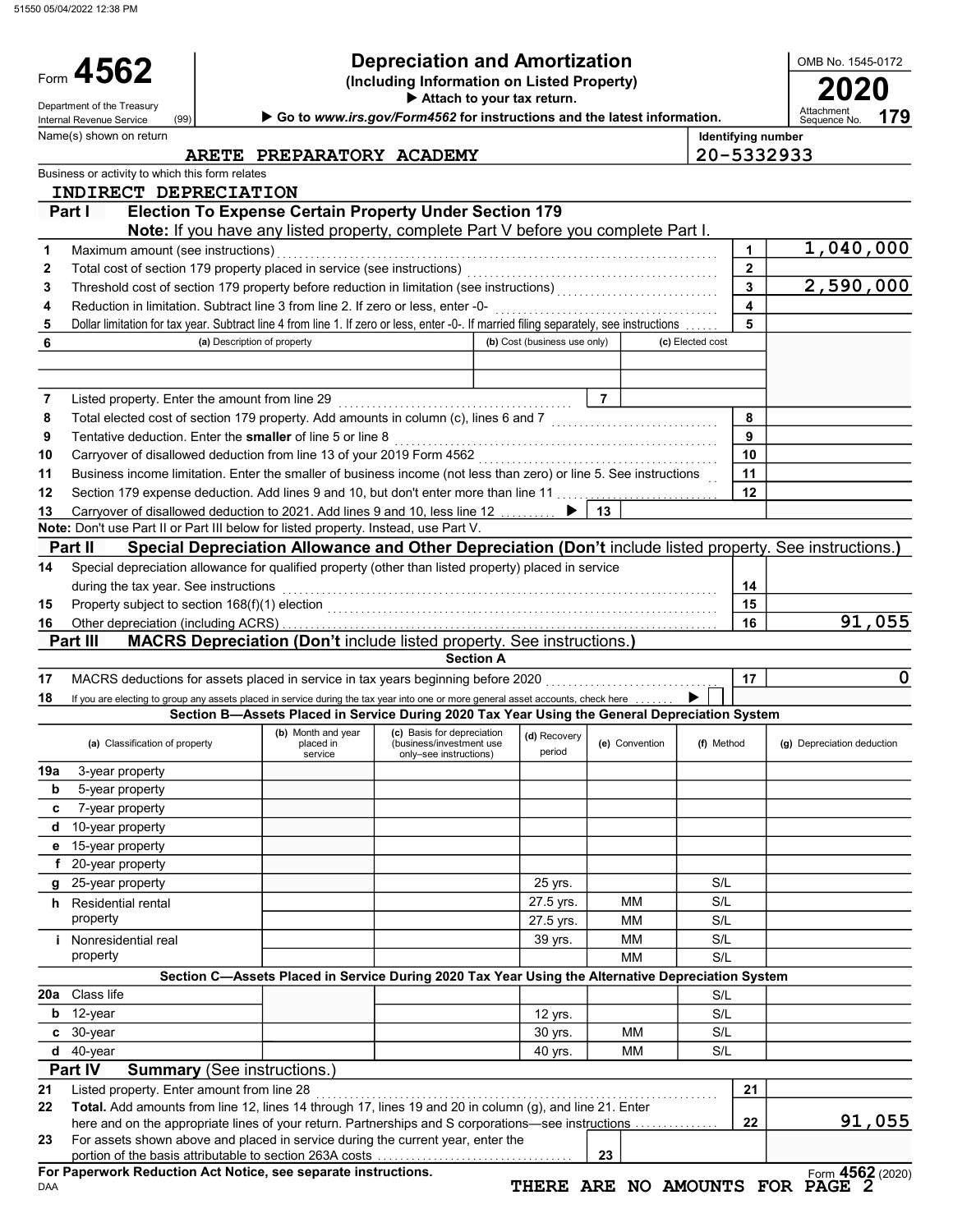|                             | Form 990                            | <b>Two Year Comparison Report</b>                                                                                                                                                                                                    |                  |          |                          |                |      |                        | 2019 & 2020                           |           |
|-----------------------------|-------------------------------------|--------------------------------------------------------------------------------------------------------------------------------------------------------------------------------------------------------------------------------------|------------------|----------|--------------------------|----------------|------|------------------------|---------------------------------------|-----------|
|                             |                                     | For calendar year 2020, or tax year beginning $07/01/20$                                                                                                                                                                             |                  | , ending |                          | 06/30/21       |      |                        |                                       |           |
| Name                        |                                     |                                                                                                                                                                                                                                      |                  |          |                          |                |      |                        | <b>Taxpayer Identification Number</b> |           |
|                             |                                     |                                                                                                                                                                                                                                      |                  |          |                          |                |      |                        |                                       |           |
|                             |                                     | ARETE PREPARATORY ACADEMY                                                                                                                                                                                                            |                  |          |                          |                |      |                        | 20-5332933                            |           |
|                             |                                     |                                                                                                                                                                                                                                      |                  | 2019     |                          |                | 2020 |                        | <b>Differences</b>                    |           |
|                             | 1. Contributions, gifts, grants     |                                                                                                                                                                                                                                      | 1.               |          | 399,324                  |                |      | 396,885                |                                       | $-2,439$  |
|                             |                                     | 2. Membership dues and assessments                                                                                                                                                                                                   | $\overline{2}$ . |          |                          |                |      |                        |                                       |           |
| Φ                           |                                     | 3. Government contributions and grants                                                                                                                                                                                               | 3.               |          | 77,397                   |                |      | 491,238                |                                       | 413,841   |
| Б                           |                                     |                                                                                                                                                                                                                                      | 4.               |          | 4,556,179                |                |      | 4,564,812              |                                       | 8,633     |
| $\blacksquare$<br>$\bullet$ |                                     |                                                                                                                                                                                                                                      | 5.               |          | 92                       |                |      | 198                    |                                       | 106       |
| ><br>$\bullet$              |                                     | 6. Proceeds from tax exempt bonds                                                                                                                                                                                                    | $\overline{6}$ . |          |                          |                |      |                        |                                       |           |
| $\alpha$                    |                                     | 7. Net gain or (loss) from sale of assets other than inventory                                                                                                                                                                       | $\overline{7}$ . |          |                          |                |      |                        |                                       |           |
|                             |                                     |                                                                                                                                                                                                                                      | 8.               |          |                          |                |      |                        |                                       |           |
|                             |                                     |                                                                                                                                                                                                                                      | $\overline{9}$   |          |                          |                |      |                        |                                       |           |
|                             |                                     | 10. Net gain or (loss) on sales of inventory [10. Net gain or success                                                                                                                                                                | 10.              |          |                          |                |      |                        |                                       |           |
|                             | 11. Other revenue                   |                                                                                                                                                                                                                                      | 11.              |          | 40,958                   |                |      | 27,723                 |                                       | $-13,235$ |
|                             |                                     | 12. Total revenue. Add lines 1 through 11                                                                                                                                                                                            | 12.              |          | 5,073,950                |                |      | $\overline{5,480,856}$ |                                       | 406,906   |
|                             |                                     | 13. Grants and similar amounts paid<br>.                                                                                                                                                                                             | 13.              |          |                          |                |      |                        |                                       |           |
|                             | 14. Benefits paid to or for members |                                                                                                                                                                                                                                      | 14.              |          |                          |                |      |                        |                                       |           |
| w                           |                                     | 15. Compensation of officers, directors, trustees, etc.                                                                                                                                                                              | 15.              |          |                          |                |      | 103,302                |                                       | 103,302   |
| ഗ<br>c                      |                                     | 16. Salaries, other compensation, and employee benefits                                                                                                                                                                              | 16.              |          | 3,270,001                |                |      | 3,374,345              |                                       | 104, 344  |
| Φ                           |                                     | 17. Professional fundraising fees <b>contract and report to the final state of the state of the state of the state of the state of the state of the state of the state of the state of the state of the state of the state of th</b> | 17.              |          |                          |                |      |                        |                                       |           |
| Q<br>$\times$               | 18. Other professional fees         |                                                                                                                                                                                                                                      | 18.              |          | 477,041                  |                |      | 529,052                |                                       | 52,011    |
| ш                           |                                     | 19. Occupancy, rent, utilities, and maintenance <i>mimimimimimimimi</i>                                                                                                                                                              | 19.              |          | 646,534                  |                |      | 649,938                |                                       | 3,404     |
|                             |                                     | 20. Depreciation and Depletion                                                                                                                                                                                                       | 20.              |          | 63,268                   |                |      | 57,755                 |                                       | $-5,513$  |
|                             | 21. Other expenses                  |                                                                                                                                                                                                                                      | 21.              |          | 613,979                  |                |      | $\overline{729}$ , 102 |                                       | 115,123   |
|                             |                                     | 22. Total expenses. Add lines 13 through 21                                                                                                                                                                                          | 22.              |          | $\overline{5,070,823}$   |                |      | 5,443,494              |                                       | 372,671   |
|                             |                                     | 23. Excess or (Deficit). Subtract line 22 from line 12                                                                                                                                                                               | 23.              |          | 3,127                    |                |      | 37,362                 |                                       | 34,235    |
|                             |                                     |                                                                                                                                                                                                                                      | 24.              |          | 5,073,950                |                |      | 5,480,856              |                                       | 406,906   |
|                             |                                     | 25. Total unrelated revenue $\ldots \ldots \ldots \ldots \ldots \ldots \ldots \ldots \ldots \ldots$                                                                                                                                  | 25.              |          |                          |                |      |                        |                                       |           |
| Other Information           | 26. Total excludable revenue        |                                                                                                                                                                                                                                      | 26.              |          | 4,597,229                |                |      | 4,592,733              |                                       | $-4,496$  |
|                             | 27. Total assets                    |                                                                                                                                                                                                                                      | 27.              |          | $\overline{1,542}$ , 687 |                |      | <u>1,857,589 </u>      |                                       | 314,902   |
|                             | 28. Total liabilities               |                                                                                                                                                                                                                                      | 28.              |          | 234,001                  |                |      | 469,757                |                                       | 235,756   |
|                             | 29. Retained earnings               |                                                                                                                                                                                                                                      | 29.              |          | 1,308,686                |                |      | 1,387,832              |                                       | 79,146    |
|                             |                                     | 30. Number of voting members of governing body                                                                                                                                                                                       | 30.              |          |                          | 5              |      |                        |                                       |           |
|                             |                                     | 31. Number of independent voting members of governing body                                                                                                                                                                           | 31.              |          |                          | $\overline{5}$ |      |                        |                                       |           |

32.

 $\overline{0}$ 

85

**31.** Number of independent voting members of governing body  $\frac{1}{11}$ 32. Number of employees . . . . . . . . . . . . . . . . . . . . . . . . . . . . . . . . . . . . . . . . 33. Number of volunteers 33.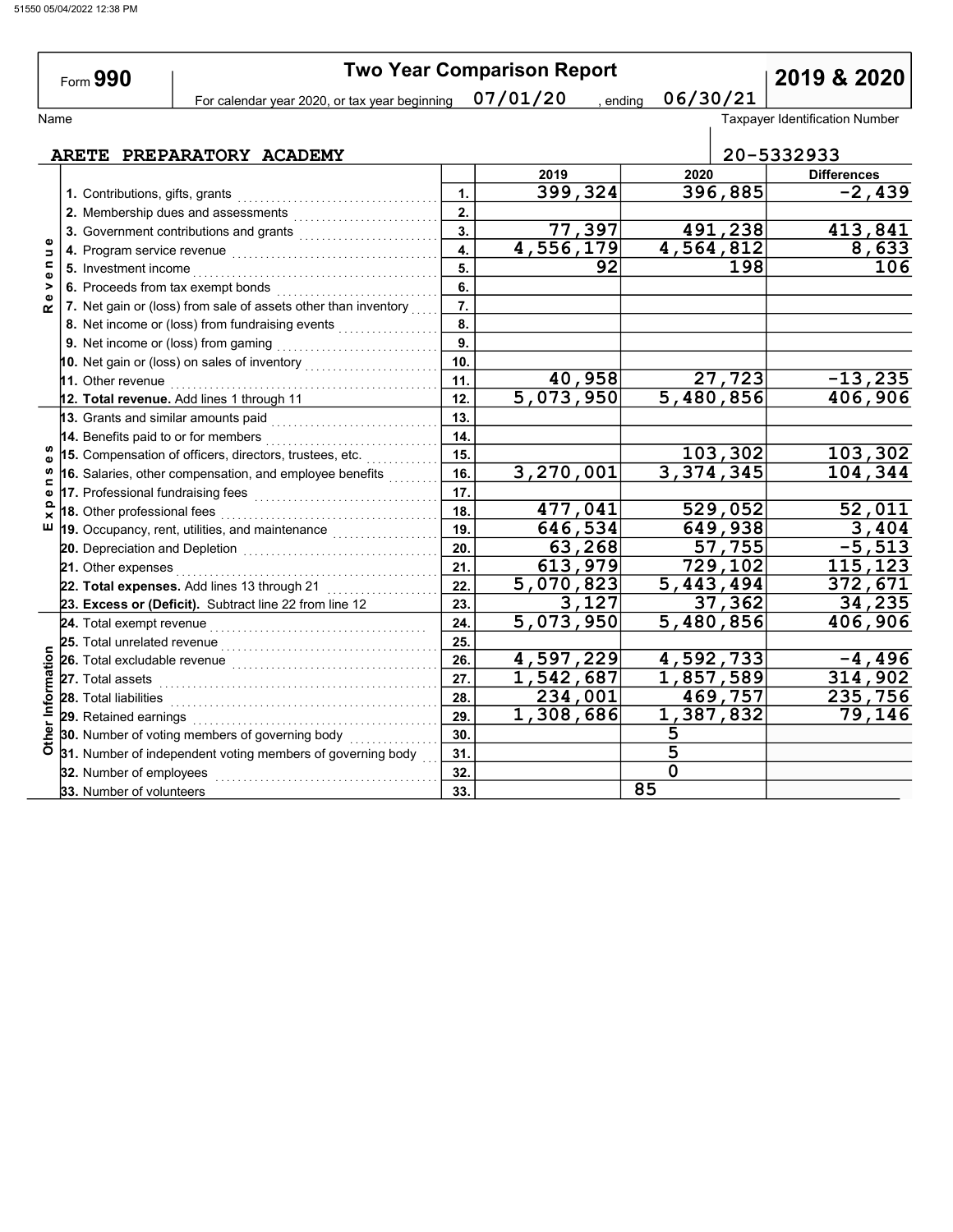| 51550 ARETE PREPARATORY ACADEMY<br>20-5332933<br>FYE: 6/30/2021 |        | <b>Federal Statements</b>                                                    | 5/4/2022 12:37 PM                   |  |  |  |  |  |  |  |
|-----------------------------------------------------------------|--------|------------------------------------------------------------------------------|-------------------------------------|--|--|--|--|--|--|--|
| <b>Taxable Interest on Investments</b>                          |        |                                                                              |                                     |  |  |  |  |  |  |  |
| Description                                                     |        |                                                                              |                                     |  |  |  |  |  |  |  |
|                                                                 | Amount | Unrelated Exclusion Postal Acquired after<br>Code<br>Code<br><b>Business</b> | US<br>6/30/75<br>Obs $(\$$ or $%$ ) |  |  |  |  |  |  |  |
| INVESTMENT<br>INCOME                                            | Ś      | 198<br>14                                                                    |                                     |  |  |  |  |  |  |  |
| TOTAL                                                           |        | 198                                                                          |                                     |  |  |  |  |  |  |  |